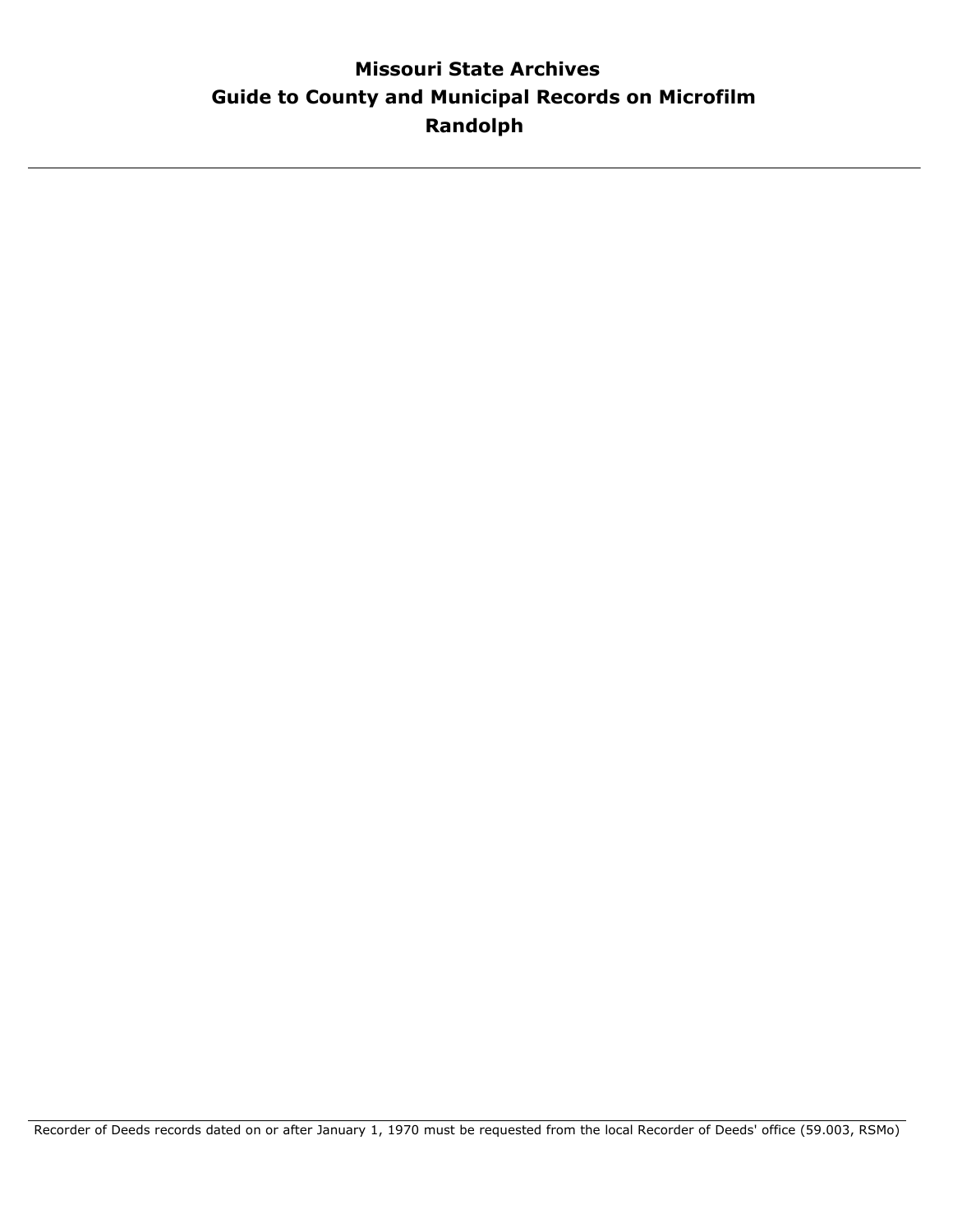### **Circuit Court**

| Reel<br><b>Number</b> | Title                 | <b>Subtitle</b> | <b>Scope and Content</b><br>Vol | Date        | <b>Indexed</b> |
|-----------------------|-----------------------|-----------------|---------------------------------|-------------|----------------|
| C 5686                | Circuit Court Records |                 | D                               | 1858 - 1864 | N              |
| C 5687                | Circuit Court Records |                 | E                               | 1864 - 1867 | Y              |
| C 5687                | Circuit Court Records |                 | F                               | 1868 - 1871 | Y              |
| C 5688                | Circuit Court Records |                 | G                               | 1871 - 1874 | Y              |
| C 5688                | Circuit Court Records |                 | H                               | 1874 - 1876 | N              |
| C 5689                | Circuit Court Records |                 |                                 | 1876 - 1879 | N              |
| C 5689                | Circuit Court Records |                 |                                 | 1879 - 1885 | N              |
| C 5690                | Circuit Court Records |                 | Κ                               | 1885 - 1891 | N              |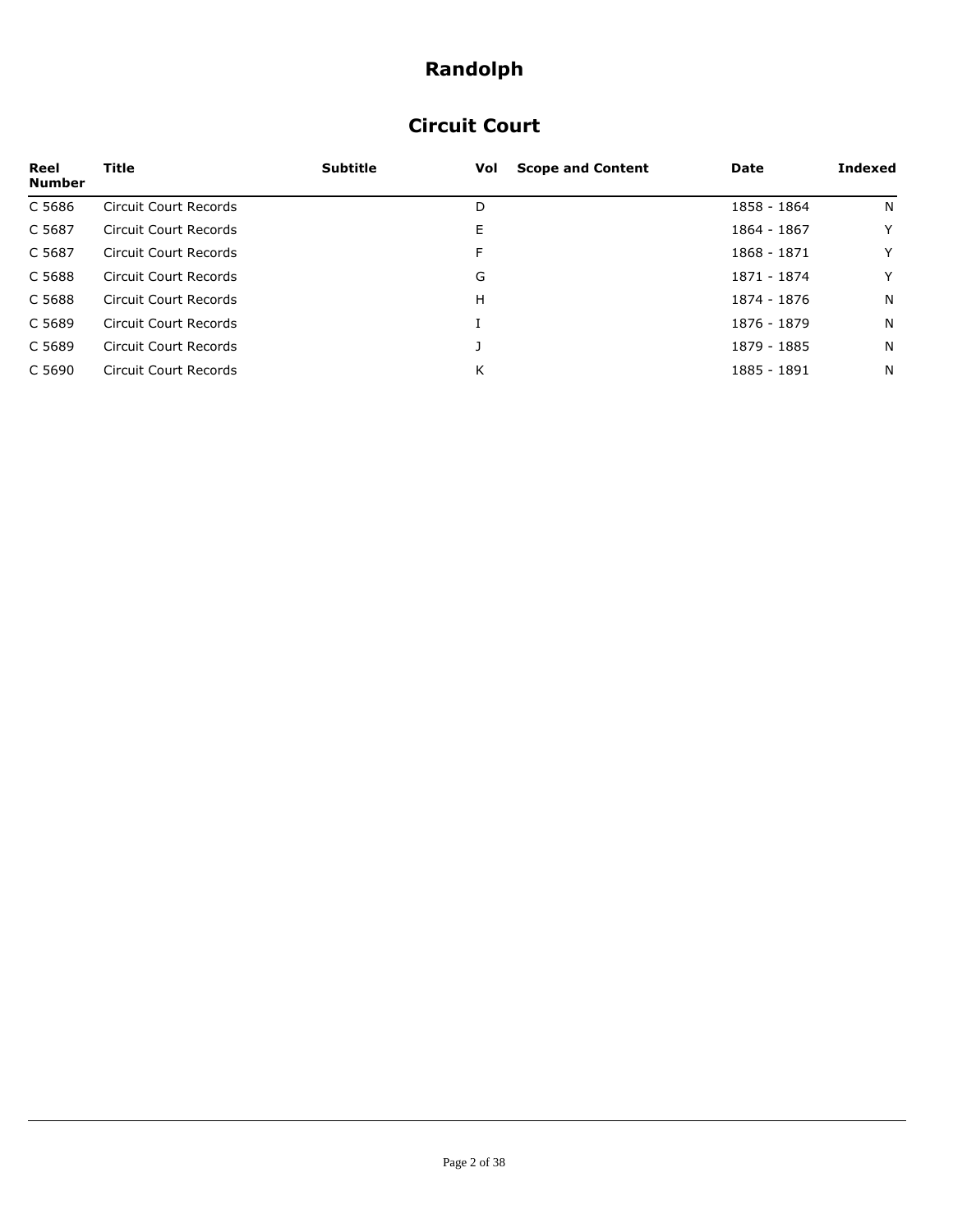### **Collector**

| Reel<br><b>Number</b> | <b>Title</b>                   | <b>Subtitle</b>                   | Vol          | <b>Scope and Content</b> | Date        | <b>Indexed</b> |
|-----------------------|--------------------------------|-----------------------------------|--------------|--------------------------|-------------|----------------|
| C 31825               | <b>Assessments &amp; Taxes</b> | Land                              | 3            |                          | 1984 - 1984 | N              |
| C 31825               | <b>Assessments &amp; Taxes</b> | Land                              | 4            |                          | 1984 - 1984 | N              |
| C 31824               | <b>Assessments &amp; Taxes</b> | Land                              | 2            |                          | 1984 - 1984 | N              |
| C 31824               | Assessments & Taxes            | Land                              | 1            |                          | 1984 - 1984 | N              |
| C 31826               | <b>Assessments &amp; Taxes</b> | Land                              | 5            |                          | 1984 - 1984 | N              |
| C 31826               | <b>Assessments &amp; Taxes</b> | Land                              | 1            |                          | 1985 - 1985 | N              |
| C 31827               | <b>Assessments &amp; Taxes</b> | Land                              | 2            |                          | 1985 - 1985 | N              |
| C 31827               | <b>Assessments &amp; Taxes</b> | Land                              | 3            |                          | 1985 - 1985 | N              |
| C 31828               | <b>Assessments &amp; Taxes</b> | Land                              | 5            |                          | 1985 - 1985 | N              |
| C 31828               | <b>Assessments &amp; Taxes</b> | Land                              | 4            |                          | 1985 - 1985 | N              |
| C 31830               | <b>Assessments &amp; Taxes</b> | Land                              | 4            |                          | 1986 - 1986 | N              |
| C 31831               | <b>Assessments &amp; Taxes</b> | Land                              | 5            |                          | 1986 - 1986 | N              |
| C 31830               | <b>Assessments &amp; Taxes</b> | Land                              | 3            |                          | 1986 - 1986 | N              |
| C 31829               | <b>Assessments &amp; Taxes</b> | Land                              | 2            |                          | 1986 - 1986 | N              |
| C 31829               | <b>Assessments &amp; Taxes</b> | Land                              | 1            |                          | 1986 - 1986 | N              |
| C 31840               | Assessments & Taxes            | Personal<br>Property(rural)       |              |                          | 1987 - 1987 | N              |
| C 31831               | <b>Assessments &amp; Taxes</b> | Land                              | 1            |                          | 1987 - 1987 | N              |
| C 31832               | <b>Assessments &amp; Taxes</b> | Land                              | 2            |                          | 1987 - 1987 | N              |
| C 31832               | <b>Assessments &amp; Taxes</b> | Land                              | 3            |                          | 1987 - 1987 | N              |
| C 31833               | <b>Assessments &amp; Taxes</b> | Land                              | 4            |                          | 1987 - 1987 | N              |
| C 31833               | <b>Assessments &amp; Taxes</b> | Land                              | 5            |                          | 1987 - 1987 | N              |
| C 31840               | <b>Assessments &amp; Taxes</b> | Personal<br>Property(small Towns) |              |                          | 1987 - 1987 | N              |
| C 31835               | <b>Assessments &amp; Taxes</b> | Land                              | 4            |                          | 1988 - 1988 | N              |
| C 31834               | <b>Assessments &amp; Taxes</b> | Land                              | 1            |                          | 1988 - 1988 | N              |
| C 31842               | <b>Assessments &amp; Taxes</b> | Personal<br>Property(small Towns) |              |                          | 1988 - 1988 | N              |
| C 31834               | <b>Assessments &amp; Taxes</b> | Land                              | 2            |                          | 1988 - 1988 | N              |
|                       | C 31836 Assessments & Taxes    | Land                              | 5            |                          | 1988 - 1988 | N              |
| C 31835               | <b>Assessments &amp; Taxes</b> | Land                              | 3            |                          | 1988 - 1988 | N              |
| C 31842               | <b>Assessments &amp; Taxes</b> | Personal<br>Property(rural)       |              |                          | 1988 - 1988 | N              |
| C 31844               | <b>Assessments &amp; Taxes</b> | Personal<br>Property(rural)       |              |                          | 1989 - 1989 | N              |
| C 31838               | <b>Assessments &amp; Taxes</b> | Land                              | 5            |                          | 1989 - 1989 | N              |
| C 31838               | <b>Assessments &amp; Taxes</b> | Land                              | 4            |                          | 1989 - 1989 | N              |
| C 31837               | <b>Assessments &amp; Taxes</b> | Land                              | 3            |                          | 1989 - 1989 | N              |
| C 31837               | <b>Assessments &amp; Taxes</b> | Land                              | 2            |                          | 1989 - 1989 | N              |
| C 31836               | Assessments & Taxes            | Land                              | $\mathbf{1}$ |                          | 1989 - 1989 | N              |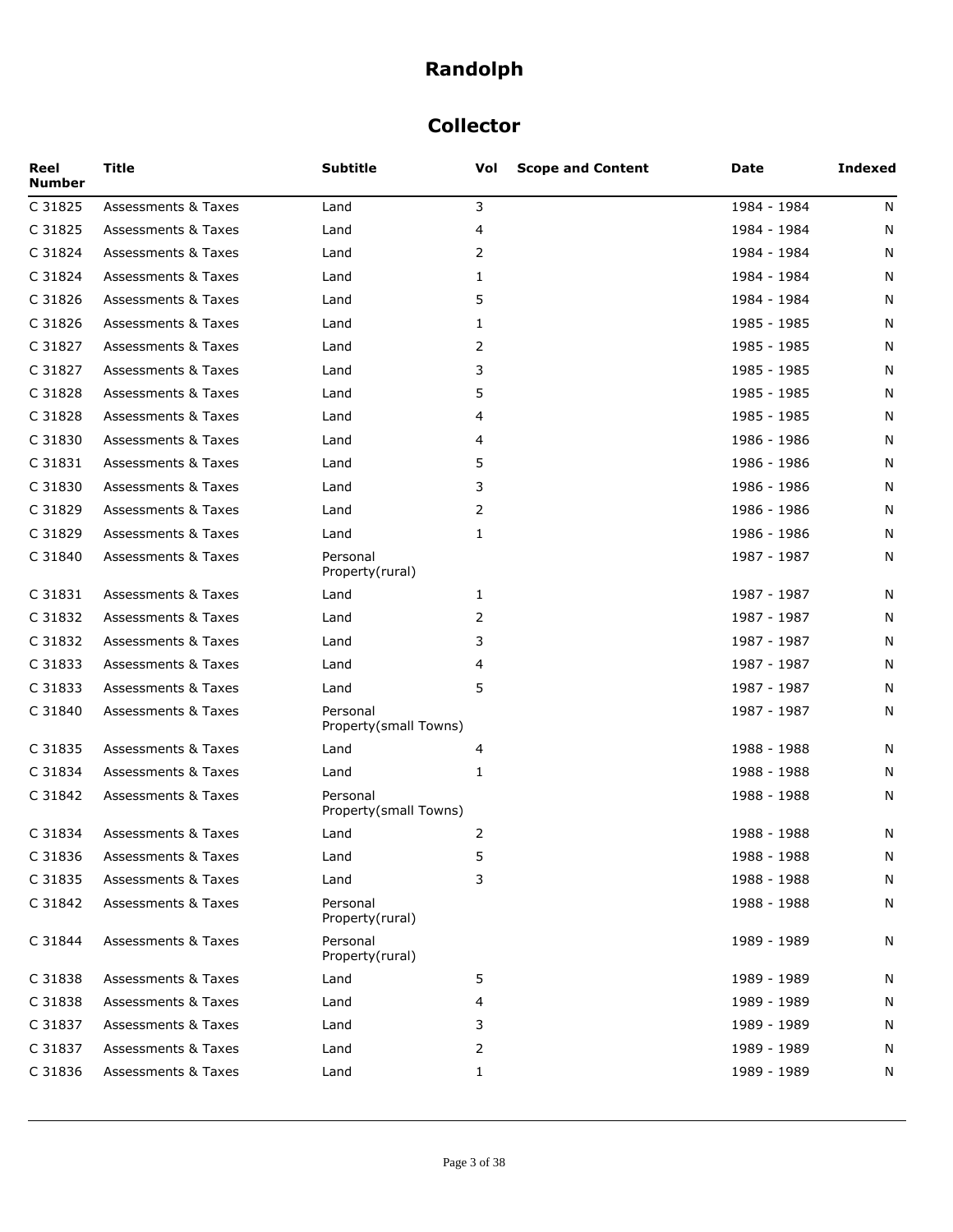| C 31844 | <b>Assessments &amp; Taxes</b> | Personal<br>Property(small Towns) |             | 1989 - 1989 | Ν         |
|---------|--------------------------------|-----------------------------------|-------------|-------------|-----------|
| C 31846 | <b>Assessments &amp; Taxes</b> | Personal<br>Property(rural)       |             | 1990 - 1990 | N         |
| C 31846 | <b>Assessments &amp; Taxes</b> | Personal<br>Property(small Towns) |             | 1990 - 1990 | N         |
| C 31848 | <b>Assessments &amp; Taxes</b> | Personal<br>Property(rural)       |             | 1991 - 1991 | N         |
| C 31848 | <b>Assessments &amp; Taxes</b> | Personal<br>Property(small Towns) |             | 1991 - 1991 | N         |
| C 31850 | <b>Assessments &amp; Taxes</b> | Personal<br>Property(rural)       |             | 1992 - 1992 | N         |
| C 31850 | <b>Assessments &amp; Taxes</b> | Personal<br>Property(small Towns) |             | 1992 - 1992 | N         |
| C 31852 | <b>Assessments &amp; Taxes</b> | Personal<br>Property(rural)       |             | 1993 - 1993 | N         |
| C 31852 | <b>Assessments &amp; Taxes</b> | Personal<br>Property(small Towns) |             | 1993 - 1993 | N         |
| C 13538 | Taxes                          | Land (cities)                     | $1 - 320$   | 1947 - 1947 | N         |
| C 13539 | Taxes                          | Land (cities)                     | $321 - 425$ | 1947 - 1947 | N         |
| C 13540 | Taxes                          | Land (cities)                     | $1 - 315$   | 1948 - 1948 | N         |
| C 13541 | Taxes                          | Land (cities)                     | $316 - 428$ | 1948 - 1948 | N         |
| C 13540 | Taxes                          | Land (rural)                      |             | 1948 - 1948 | N         |
| C 13542 | Taxes                          | Land (cities)                     | $1 - 330$   | 1949 - 1949 | N         |
| C 13543 | Taxes                          | Land (cities)                     | 331 - 429   | 1949 - 1949 | N         |
| C 13542 | Taxes                          | Land (rural)                      |             | 1949 - 1949 | N         |
| C 13544 | Taxes                          | Land (cities)                     | $1 - 327$   | 1951 - 1951 | Ν         |
| C 13544 | Taxes                          | Land (rural)                      |             | 1951 - 1951 | N         |
| C 13545 | Taxes                          | Land (cities)                     | $328 - 429$ | 1951 - 1951 | N         |
| C 13546 | <b>Taxes</b>                   | Land (rural)                      |             | 1952 - 1952 | N         |
| C 13546 | Taxes                          | Land (cities)                     | $1 - 167$   | 1952 - 1952 | N         |
| C 13547 | Taxes                          | Land (cities)                     | $168 - 429$ | 1952 - 1952 | N         |
| C 13548 | Taxes                          | Land (rural)                      |             | 1953 - 1953 | N         |
| C 13548 | Taxes                          | Land (cities)                     | $1 - 329$   | 1953 - 1953 | ${\sf N}$ |
| C 13549 | Taxes                          | Land (cities)                     | 330 - 438   | 1953 - 1953 | N         |
| C 13551 | Taxes                          | Land (cities)                     | 181 - 446   | 1954 - 1954 | Ν         |
| C 13550 | Taxes                          | Land (cities)                     | $1 - 180$   | 1954 - 1954 | N         |
| C 13550 | Taxes                          | Land (rural)                      |             | 1954 - 1954 | Ν         |
| C 13552 | Taxes                          | Land (rural)                      |             | 1955 - 1955 | N         |
| C 13552 | Taxes                          | Land (cities)                     | $1 - 342$   | 1955 - 1955 | N         |
| C 13553 | Taxes                          | Land (cities)                     | 343 - 448   | 1955 - 1955 | N         |
| C 13554 | Taxes                          | Land (cities)                     | $1 - 320$   | 1956 - 1956 | N         |
| C 13554 | Taxes                          | Land (rural)                      |             | 1956 - 1956 | N         |
| C 13555 | Taxes                          | Land (cities)                     | $321 - 451$ | 1956 - 1956 | N         |
| C 13557 | Taxes                          | Land (cities)                     | $321 - 458$ | 1957 - 1957 | N         |
| C 13556 | Taxes                          | Land (cities)                     | $1 - 320$   | 1957 - 1957 | N         |
|         |                                |                                   |             |             |           |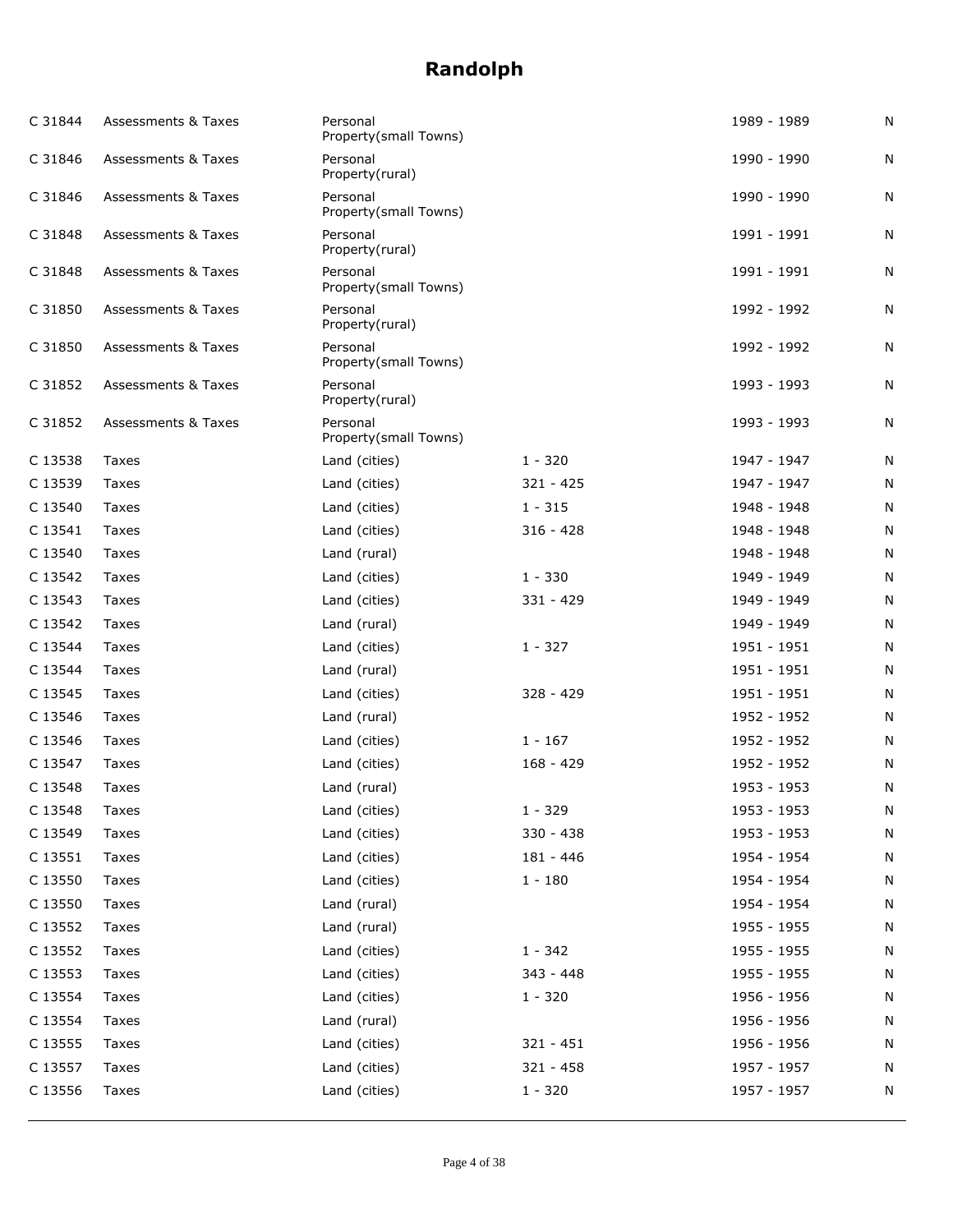| C 13556 | Taxes        | Land (rural)         |             | 1957 - 1957 | N |
|---------|--------------|----------------------|-------------|-------------|---|
| C 13559 | Taxes        | Land (cities)        | 145 - 472   | 1958 - 1958 | N |
| C 13558 | Taxes        | Land (cities)        | $1 - 144$   | 1958 - 1958 | Ν |
| C 13558 | Taxes        | Land (rural)         |             | 1958 - 1958 | N |
| C 13561 | Taxes        | Land (cities)        |             | 1959 - 1959 | Ν |
| C 13560 | Taxes        | Land (rural)         |             | 1959 - 1959 | N |
| C 13563 | Taxes        | Land (cities)        | $368 - 477$ | 1960 - 1960 | N |
| C 13562 | Taxes        | Land (cities)        | $1 - 367$   | 1960 - 1960 | N |
| C 13562 | Taxes        | Land (rural)         |             | 1960 - 1960 | Ν |
| C 13564 | Taxes        | Land (rural)         |             | 1961 - 1961 | Ν |
| C 13565 | Taxes        | Land (cities)        | $207 - 479$ | 1961 - 1961 | N |
| C 13564 | Taxes        | Land (cities)        | $1 - 206$   | 1961 - 1961 | N |
| C 13564 | Taxes        | Land (rural)         |             | 1961 - 1961 | Ν |
| C 13566 | Taxes        | Land (rural)         |             | 1962 - 1962 | Ν |
| C 13567 | Taxes        | Land (cities)        |             | 1962 - 1962 | Ν |
| C 13569 | Taxes        | Land (cities)        | $351 - 492$ | 1963 - 1963 | N |
| C 13568 | Taxes        | Land (cities)        | $1 - 350$   | 1963 - 1963 | N |
| C 13568 | Taxes        | Land (rural)         |             | 1963 - 1963 | Ν |
| C 13570 | Taxes        | Land (cities)        | $1 - 350$   | 1964 - 1964 | N |
| C 13571 | Taxes        | Land (cities)        | $351 - 493$ | 1964 - 1964 | N |
| C 13570 | Taxes        | Land (rural)         |             | 1964 - 1964 | N |
| C 13572 | Taxes        | Land (cities)        | $1 - 370$   | 1965 - 1965 | Ν |
| C 13573 | Taxes        | Land (cities)        | 371 - 494   | 1965 - 1965 | Ν |
| C 13572 | Taxes        | Land (rural)         |             | 1965 - 1965 | N |
| C 63755 | Taxes        | Railroad & Utilities |             | 1965 - 1967 | N |
| C 13574 | Taxes        | Land (cities)        | $1 - 350$   | 1966 - 1966 | N |
| C 13575 | Taxes        | Land (cities)        | 351 - 497   | 1966 - 1966 | N |
| C 13574 | Taxes        | Land (rural)         |             | 1966 - 1966 | N |
| C 13577 | Taxes        | Land (cities)        | $361 - 504$ | 1967 - 1967 | N |
| C 13576 | Taxes        | Land (rural)         |             | 1967 - 1967 | N |
| C 13576 | Taxes        | Land (cities)        | $1 - 360$   | 1967 - 1967 | N |
| C 13578 | Taxes        | Land (rural)         |             | 1968 - 1968 | N |
| C 13579 | Taxes        | Land (cities)        | $361 - 504$ | 1968 - 1968 | Ν |
| C 13578 | Taxes        | Land (cities)        | $1 - 360$   | 1968 - 1968 | N |
| C 63755 | Taxes        | Railroad & Utilities |             | 1968 - 1985 | N |
| C 13581 | <b>Taxes</b> | Land (cities)        | $168 - 673$ | 1969 - 1969 | N |
| C 13580 | Taxes        | Land (rural)         |             | 1969 - 1969 | N |
| C 13580 | <b>Taxes</b> | Land (cities)        | $1 - 167$   | 1969 - 1969 | N |
| C 13582 | Taxes        | Land (cities)        | $1 - 167$   | 1970 - 1970 | N |
| C 13582 | Taxes        | Land (rural)         |             | 1970 - 1970 | N |
| C 13583 | Taxes        | Land (cities)        | $168 - 654$ | 1970 - 1970 | N |
| C 13584 | Taxes        | Land (cities)        | $1 - 171$   | 1971 - 1971 | N |
| C 13584 | Taxes        | Land (rural)         |             | 1971 - 1971 | N |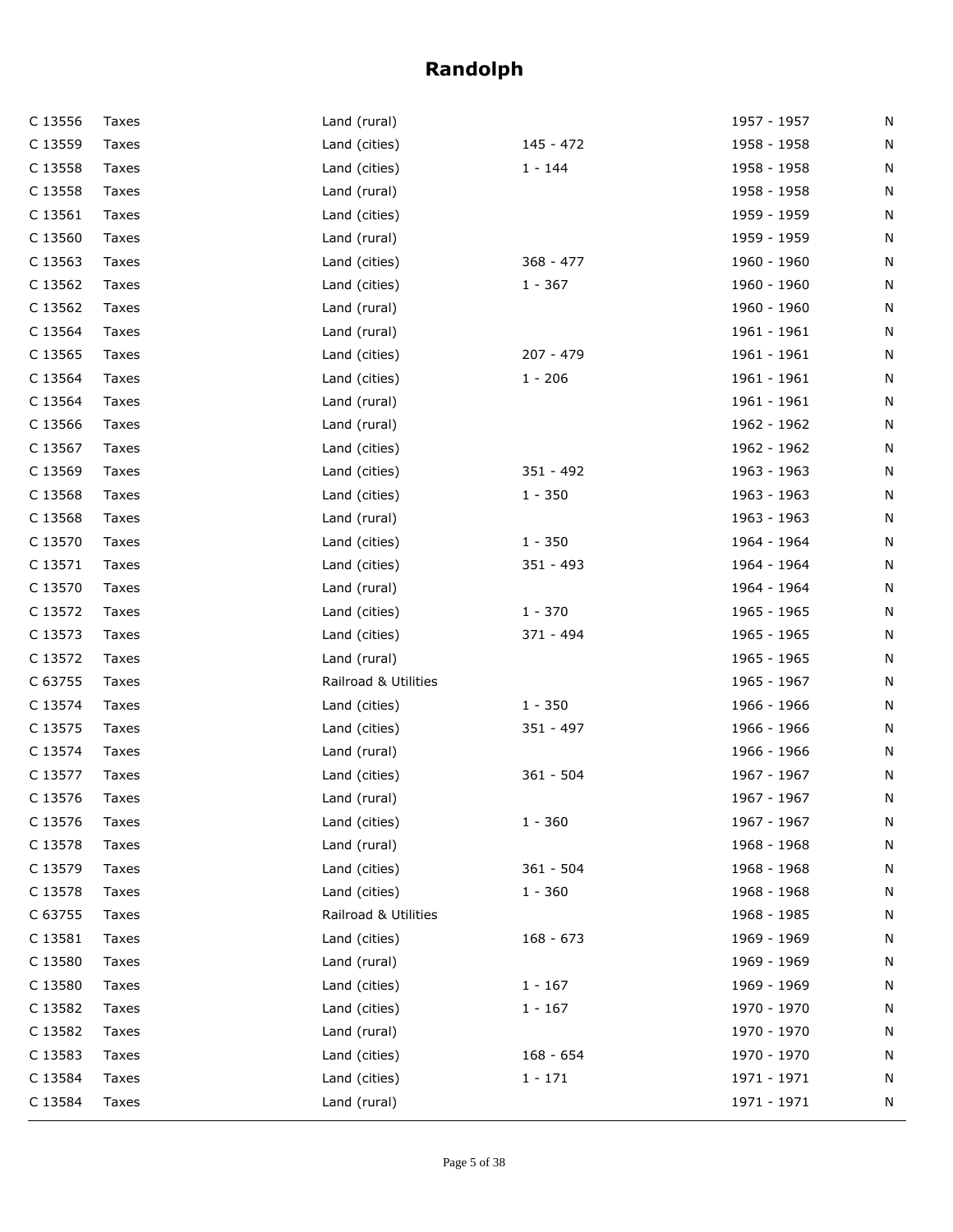| C 13585 | Taxes | Land (cities)                          | 172 - 658 | 1971 - 1971 | N |
|---------|-------|----------------------------------------|-----------|-------------|---|
| C 13586 | Taxes | Land (cities)                          | $1 - 172$ | 1972 - 1972 | N |
| C 13587 | Taxes | Land (cities)                          | 173 - 685 | 1972 - 1972 | N |
| C 13592 | Taxes | Land (small Towns)                     |           | 1972 - 1972 | Ν |
| C 13586 | Taxes | Land (rural)                           |           | 1972 - 1972 | N |
| C 13588 | Taxes | Land (cities)                          | $1 - 172$ | 1973 - 1973 | N |
| C 13588 | Taxes | Land (rural)                           |           | 1973 - 1973 | N |
| C 13590 | Taxes | Land (small Towns)                     |           | 1974 - 1974 | N |
| C 13590 | Taxes | Land (rural)                           |           | 1974 - 1974 | N |
| C 13592 | Taxes | Land (rural)                           |           | 1975 - 1975 | N |
| C 13594 | Taxes | Land (small Towns)                     |           | 1976 - 1976 | N |
| C 13594 | Taxes | Land (rural)                           |           | 1976 - 1976 | N |
| C 13596 | Taxes | Land (rural)                           |           | 1977 - 1977 | N |
| C 13596 | Taxes | Land (small Towns)                     |           | 1977 - 1977 | N |
| C 13598 | Taxes | Land (small Towns)                     |           | 1978 - 1978 | N |
| C 13598 | Taxes | Land (rural)                           |           | 1978 - 1978 | N |
| C 13600 | Taxes | Land (small Towns)                     |           | 1979 - 1979 | N |
| C 13600 | Taxes | Land (rural)                           |           | 1979 - 1979 | N |
| C 63755 | Taxes | Merchant Licenses                      |           | 1979 - 1984 | N |
| C 13602 | Taxes | Land (small Towns)                     |           | 1980 - 1980 | N |
| C 13602 | Taxes | Land (rural)                           |           | 1980 - 1980 | N |
| C 13605 | Taxes | Land (small Towns)                     |           | 1981 - 1981 | N |
| C 60172 | Taxes | Real Estate/Delinquent                 |           | 1981 - 1981 | Ν |
| C 60179 | Taxes | Personal Property                      |           | 1981 - 1981 | N |
| C 13605 | Taxes | Land (rural)                           |           | 1981 - 1981 | N |
| C 22318 | Taxes | Real Estate (rural)                    |           | 1982 - 1982 | N |
| C 60172 | Taxes | Real Estate/Delinquent                 |           | 1982 - 1982 | Ν |
| C 22316 | Taxes | Real Estate                            |           | 1982 - 1982 | N |
| C 22317 | Taxes | Real Estate                            |           | 1982 - 1982 | N |
| C 22321 | Taxes | Personal<br>Property (small Towns)     |           | 1983 - 1983 | N |
| C 60166 | Taxes | Personal<br>Property/Delinquent        |           | 1983 - 1983 | N |
| C 22319 | Taxes | Real Estate                            |           | 1983 - 1983 | N |
| C 22320 | Taxes | Real Estate                            |           | 1983 - 1983 | N |
| C 22321 | Taxes | Real Estate                            |           | 1983 - 1983 | N |
| C 22321 | Taxes | Personal Property<br>(rural)           |           | 1983 - 1983 | N |
| C 60172 | Taxes | Real Estate/Delinguent                 |           | 1983 - 1983 | N |
| C 63755 | Taxes | Personal<br>Property/Add-Ons           |           | 1983 - 1993 | N |
| C 22324 | Taxes | Real Estate                            |           | 1984 - 1984 | N |
| C 63757 | Taxes | Real Estate (Alpha<br>Cross Reference) |           | 1984 - 1984 | Ν |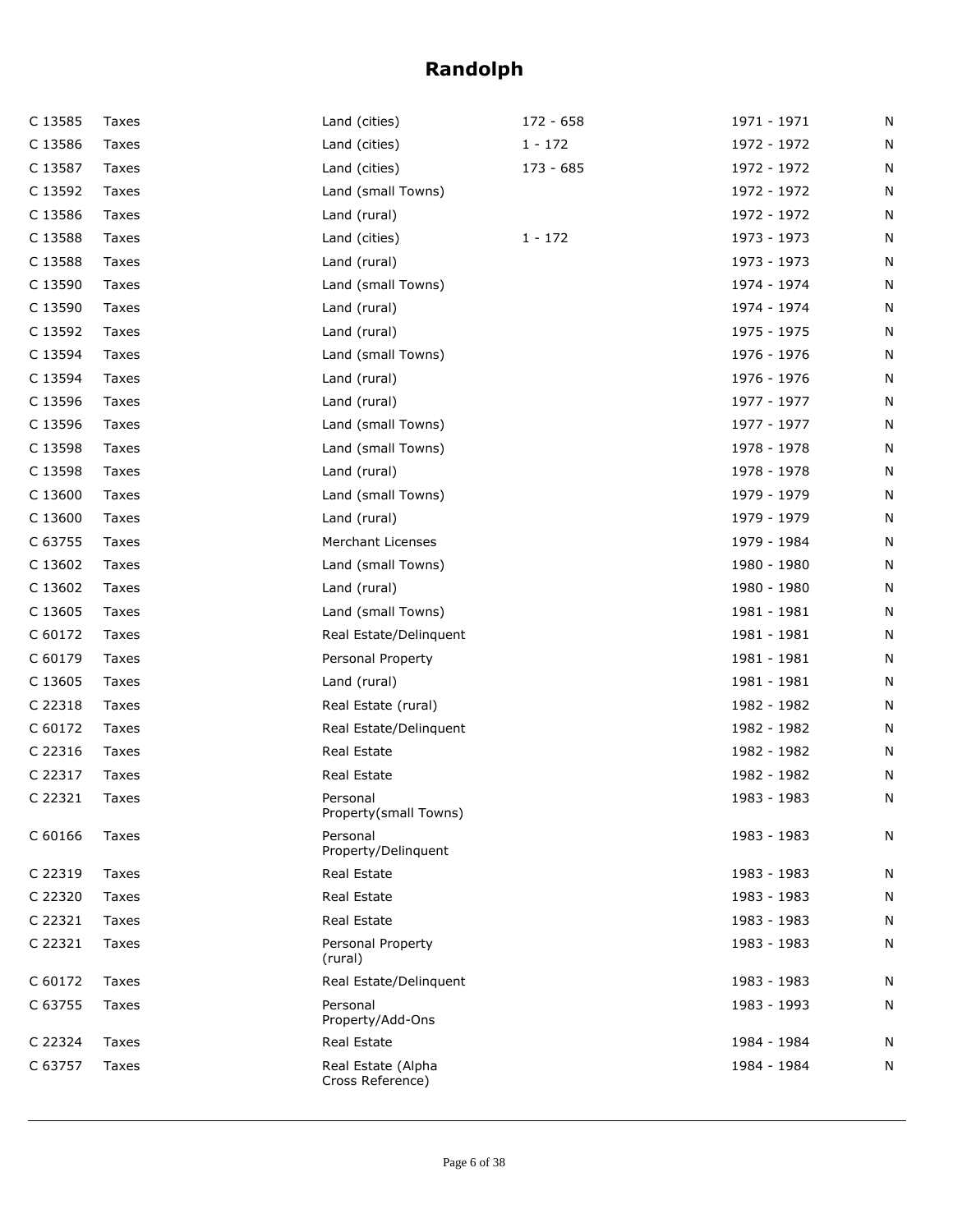| C 60166 | Taxes        | Personal<br>Property/Delinquent                      | 1984 - 1984 | N |
|---------|--------------|------------------------------------------------------|-------------|---|
| C 60172 | Taxes        | Real Estate/Delinguent                               | 1984 - 1984 | N |
| C 63757 | Taxes        | Real Estate (Alpha<br>Cross Reference)               | 1985 - 1985 | N |
| C 63763 | Taxes        | Real<br>Estate/Commercial                            | 1985 - 1985 | N |
| C 22326 | Taxes        | Personal Property<br><b>Small Towns</b>              | 1985 - 1985 | N |
| C 22326 | Taxes        | Personal Property<br>(rural)                         | 1985 - 1985 | N |
| C 60172 | Taxes        | Real Estate/Delinquent                               | 1985 - 1985 | N |
| C 60166 | Taxes        | Personal<br>Property/Delinquent                      | 1985 - 1985 | N |
| C 63763 | Taxes        | <b>Merchant Licenses</b>                             | 1985 - 2009 | N |
| C 60166 | <b>Taxes</b> | Personal<br>Property/Delinquent                      | 1986 - 1986 | N |
| C 60167 | Taxes        | Personal<br>Property/Delinquent                      | 1986 - 1986 | N |
| C 63757 | Taxes        | Real Estate (Alpha<br>Cross Reference)               | 1986 - 1986 | N |
| C 60173 | Taxes        | Real Estate/Delinguent                               | 1986 - 1986 | Ν |
| C 22328 | Taxes        | Personal Property                                    | 1986 - 1986 | N |
| C 63762 | Taxes        | Railroad & Utilities                                 | 1986 - 2003 | N |
| C 63757 | Taxes        | Real Estate (Alpha<br>Cross Reference)               | 1987 - 1987 | N |
| C 60167 | Taxes        | Personal<br>Property/Delinquent                      | 1987 - 1987 | N |
| C 60173 | Taxes        | Real Estate/Delinquent                               | 1987 - 1987 | N |
| C 65426 | Taxes        | Personal Property and<br>Real Estate/Court<br>Orders | 1987 - 2015 | Ν |
| C 60167 | Taxes        | Personal<br>Property/Delinquent                      | 1988 - 1988 | N |
| C 60173 | Taxes        | Real Estate/Delinquent                               | 1988 - 1988 | N |
| C 63757 | Taxes        | Real Estate (Alpha<br>Cross Reference)               | 1988 - 1988 | N |
| C 60167 | Taxes        | Personal<br>Property/Delinquent                      | 1989 - 1989 | N |
| C 60168 | Taxes        | Personal<br>Property/Delinquent                      | 1989 - 1989 | N |
| C 63757 | Taxes        | Real Estate (Alpha<br>Cross Reference)               | 1989 - 1989 | N |
| C 60173 | Taxes        | Real Estate/Delinquent                               | 1989 - 1989 | Ν |
| C 41743 | Taxes        | Real Estate (parcel<br>No. Order)                    | 1990 - 1990 | N |
| C 41745 | Taxes        | Real Estate (parcel<br>No. Order)                    | 1990 - 1990 | N |
| C 41744 | Taxes        | Real Estate (parcel<br>No. Order)                    | 1990 - 1990 | N |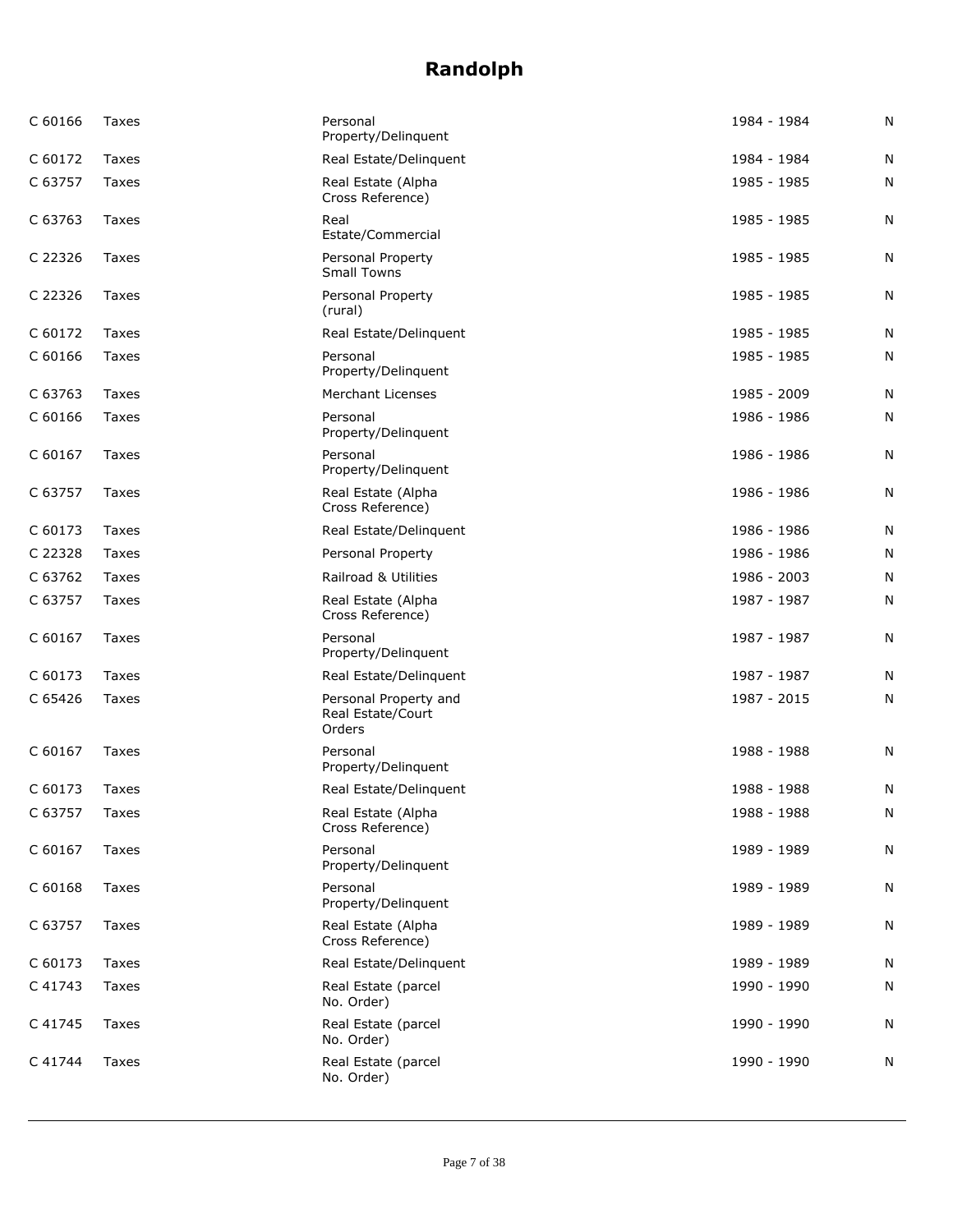| C 60168 | Taxes | Personal<br>Property/Delinquent        |                                     | 1990 - 1990 | Ν |
|---------|-------|----------------------------------------|-------------------------------------|-------------|---|
| C 60173 | Taxes | Real Estate/Delinguent                 |                                     | 1990 - 1990 | N |
| C 63757 | Taxes | Real Estate (Alpha<br>Cross Reference) |                                     | 1990 - 1990 | Ν |
| C 63756 | Taxes | Mineral Rights                         |                                     | 1990 - 1993 | N |
| C 60168 | Taxes | Personal<br>Property/Delinquent        |                                     | 1991 - 1991 | N |
| C 60174 | Taxes | Real Estate/Delinquent                 |                                     | 1991 - 1991 | Ν |
| C 41745 | Taxes | Real Estate (parcel<br>No. Order)      |                                     | 1991 - 1991 | N |
| C 41746 | Taxes | Real Estate (parcel<br>No. Order)      |                                     | 1991 - 1991 | N |
| C 41747 | Taxes | Real Estate (parcel<br>No. Order)      |                                     | 1991 - 1991 | N |
| C 63758 | Taxes | Real Estate (Alpha<br>Cross Reference) |                                     | 1991 - 1991 | N |
| C 41749 | Taxes | Real Estate (parcel<br>No. Order)      |                                     | 1992 - 1992 | N |
| C 41750 | Taxes | Real Estate (parcel<br>No. Order)      |                                     | 1992 - 1992 | N |
| C 41748 | Taxes | Real Estate (parcel<br>No. Order)      |                                     | 1992 - 1992 | N |
| C 60169 | Taxes | Personal<br>Property/Delinquent        |                                     | 1992 - 1992 | N |
| C 60174 | Taxes | Real Estate/Delinquent                 |                                     | 1992 - 1992 | N |
| C 63758 | Taxes | Real Estate (Alpha<br>Cross Reference) |                                     | 1992 - 1992 | N |
| C 60169 | Taxes | Personal<br>Property/Delinquent        |                                     | 1993 - 1993 | N |
| C 60174 | Taxes | Real Estate/Delinguent                 |                                     | 1993 - 1993 | N |
| C 63758 | Taxes | Real Estate (Alpha<br>Cross Reference) |                                     | 1993 - 1993 | Ν |
| C 41750 | Taxes | Real Estate (parcel<br>No. Order)      |                                     | 1993 - 1993 | N |
| C 41752 | Taxes | Real Estate (parcel<br>No. Order)      |                                     | 1993 - 1993 | N |
| C 41751 | Taxes | Real Estate (parcel<br>No. Order)      |                                     | 1993 - 1993 | N |
| C 63762 | Taxes | Personal<br>Property/Add-Ons           |                                     | 1993 - 2004 | N |
| C 41755 | Taxes | Personal Property                      | 63 SEEDS INC. - Kirkendoll,<br>Anna | 1994 - 1994 | N |
| C 41754 | Taxes | Real Estate (parcel<br>No. Order)      |                                     | 1994 - 1994 | N |
| C 41755 | Taxes | Real Estate (parcel<br>No. Order)      |                                     | 1994 - 1994 | N |
| C 60174 | Taxes | Real Estate/Delinquent                 |                                     | 1994 - 1994 | N |
| C 41753 | Taxes | Real Estate (parcel<br>No. Order)      |                                     | 1994 - 1994 | N |
| C 60169 | Taxes | Personal<br>Property/Delinquent        |                                     | 1994 - 1994 | N |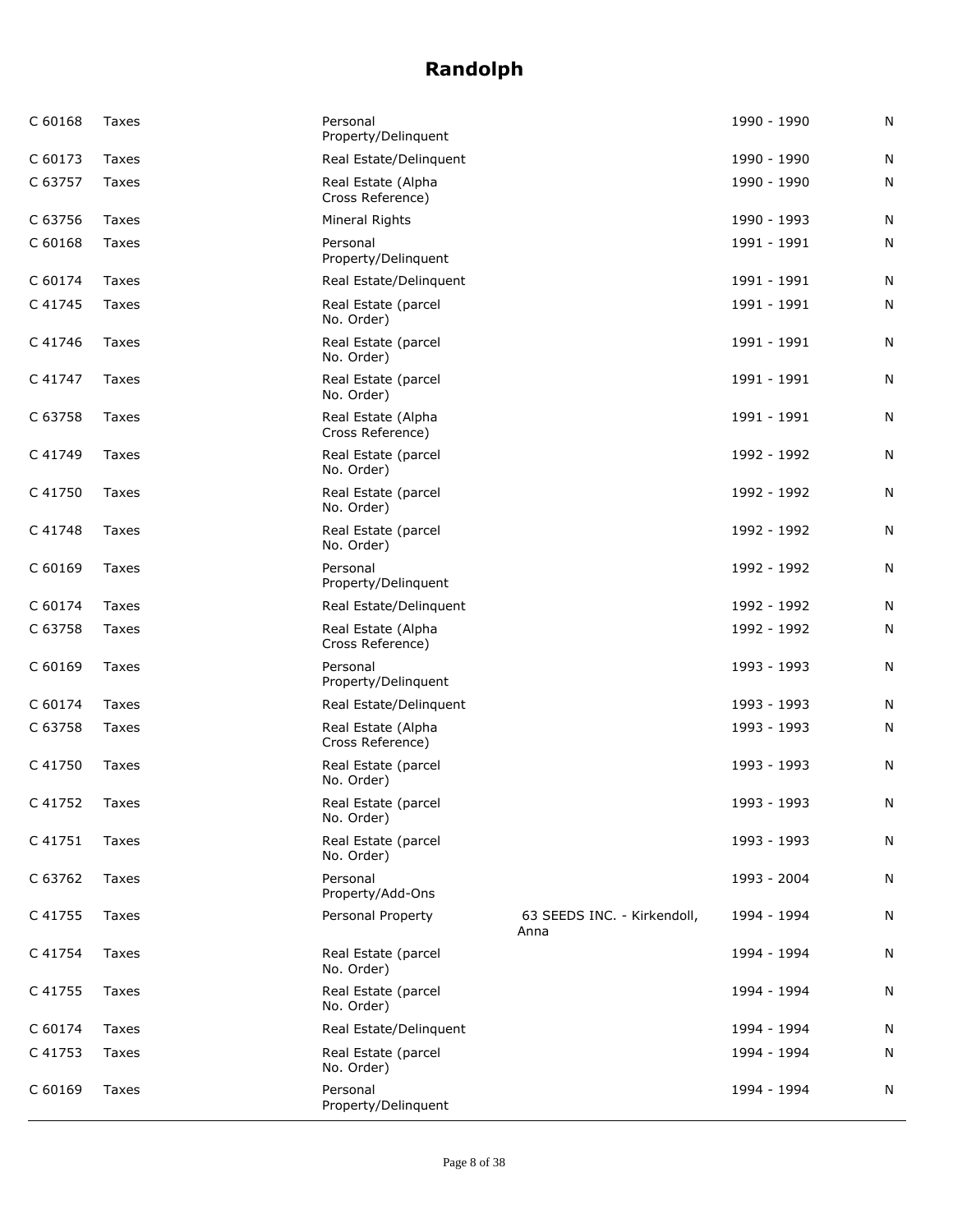| C 63758 | Taxes | Real Estate (Alpha<br>Cross Reference) |                                              | 1994 - 1994 | N |
|---------|-------|----------------------------------------|----------------------------------------------|-------------|---|
| C 41756 | Taxes | Personal Property                      | Kirkendoll, Don D. & Toni - Z                | 1994 - 1994 | N |
| C 63758 | Taxes | Real Estate (Alpha<br>Cross Reference) |                                              | 1995 - 1995 | N |
| C 60169 | Taxes | Personal<br>Property/Delinquent        |                                              | 1995 - 1995 | N |
| C 60170 | Taxes | Personal<br>Property/Delinquent        |                                              | 1995 - 1995 | N |
| C 60174 | Taxes | Real Estate/Delinguent                 |                                              | 1995 - 1995 | N |
| C 41756 | Taxes | Real Estate (parcel<br>No. Order)      |                                              | 1995 - 1995 | N |
| C 41757 | Taxes | Real Estate (parcel<br>No. Order)      |                                              | 1995 - 1995 | N |
| C 41758 | Taxes | Real Estate (parcel<br>No. Order)      |                                              | 1995 - 1995 | N |
| C 41758 | Taxes | Personal Property                      | A & B Used Cars - Lack, Laura Y. 1995 - 1995 |             | N |
| C 41759 | Taxes | Personal Property                      | Lackey, Ken & Ann - Z                        | 1995 - 1995 | N |
| C 41759 | Taxes | Real Estate (parcel<br>No. Order)      |                                              | 1996 - 1996 | N |
| C 60174 | Taxes | Real Estate/Delinquent                 |                                              | 1996 - 1996 | N |
| C 60175 | Taxes | Real Estate/Delinguent                 |                                              | 1996 - 1996 | N |
| C 41761 | Taxes | Personal Property                      | A & B Used Cars - Kingdom Auto 1996 - 1996   |             | N |
| C 41760 | Taxes | Real Estate (parcel<br>No. Order)      |                                              | 1996 - 1996 | N |
| C 60170 | Taxes | Personal<br>Property/Delinquent        |                                              | 1996 - 1996 | N |
| C 41762 | Taxes | Personal Property                      | Kingery, Lily (mrs. Horace) - Z              | 1996 - 1996 | N |
| C 63759 | Taxes | Real Estate (Alpha<br>Cross Reference) |                                              | 1996 - 1996 | N |
| C 41761 | Taxes | Real Estate (parcel<br>No. Order)      |                                              | 1996 - 1996 | N |
| C 41765 | Taxes | Personal Property                      | Koenig, Elmer - Z                            | 1997 - 1997 | N |
| C 60170 | Taxes | Personal<br>Property/Delinquent        |                                              | 1997 - 1997 | N |
| C 41763 | Taxes | Real Estate (parcel<br>No. Order)      |                                              | 1997 - 1997 | N |
| C 41764 | Taxes | Real Estate (parcel<br>No. Order)      |                                              | 1997 - 1997 | N |
| C 41764 | Taxes | Personal Property                      | 4-B FARMING & TRUCKING -<br>Koenig           | 1997 - 1997 | N |
| C 63759 | Taxes | Real Estate (Alpha<br>Cross Reference) |                                              | 1997 - 1997 | N |
| C 41762 | Taxes | Real Estate (parcel<br>No. Order)      |                                              | 1997 - 1997 | N |
| C 60175 | Taxes | Real Estate/Delinquent                 |                                              | 1997 - 1997 | N |
| C 60175 | Taxes | Real Estate/Delinquent                 |                                              | 1998 - 1998 | N |
| C 41765 | Taxes | Real Estate (parcel<br>No. Order)      |                                              | 1998 - 1998 | N |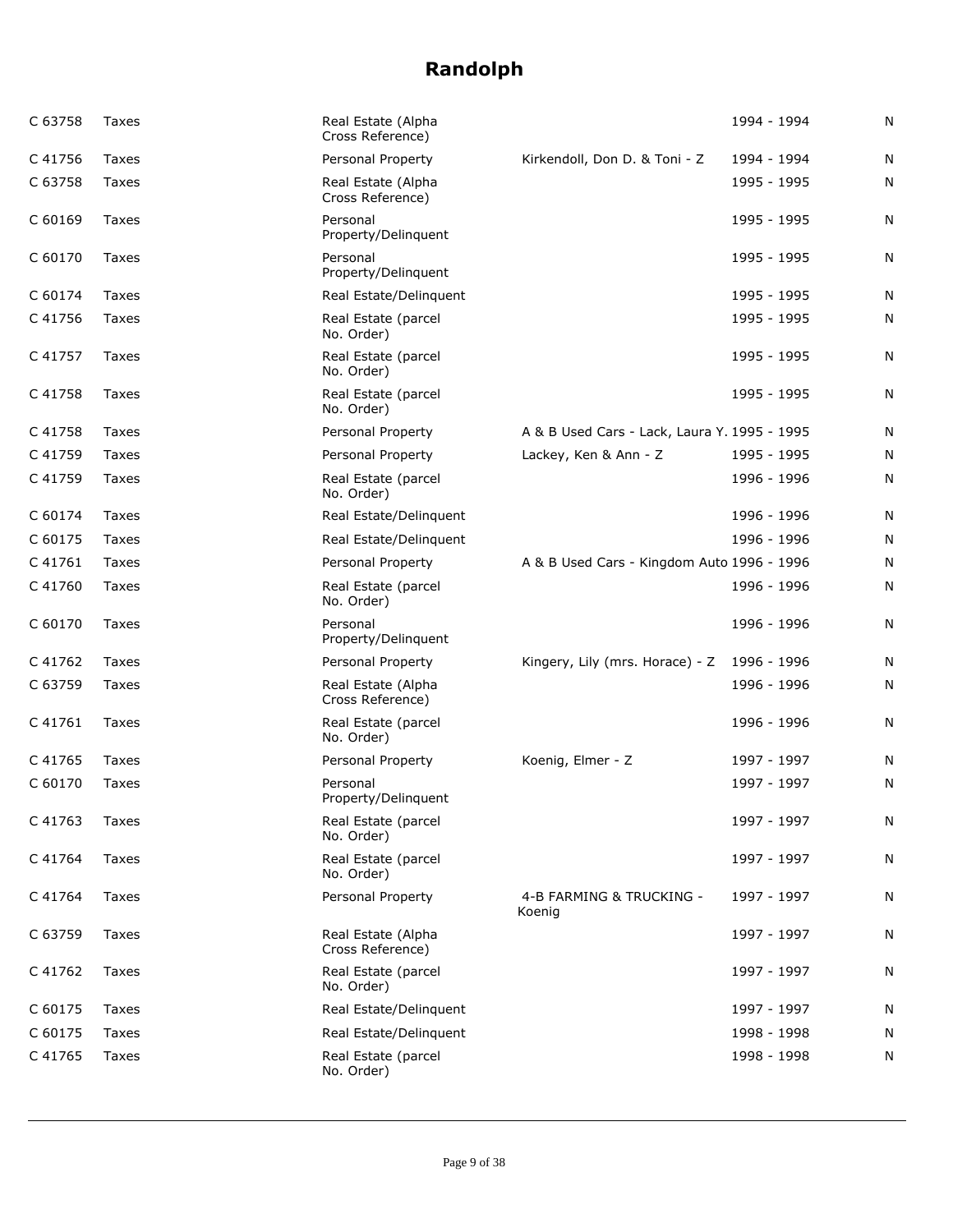| C 41767 | Taxes | Real Estate (parcel<br>No. Order)      |                                     | 1998 - 1998   | N |
|---------|-------|----------------------------------------|-------------------------------------|---------------|---|
| C 41767 | Taxes | Personal Property                      | 4-B FARMING & TRUCKING -<br>Kellogg | 1998 - 1998   | N |
| C 41768 | Taxes | Personal Property                      | A B Motors Inc. - Z                 | 1998 - 1998   | N |
| C 60170 | Taxes | Personal<br>Property/Delinquent        |                                     | 1998 - 1998   | N |
| C 63759 | Taxes | Real Estate (Alpha<br>Cross Reference) |                                     | 1998 - 1998   | N |
| C 41766 | Taxes | Real Estate (parcel<br>No. Order)      |                                     | 1998 - 1998   | N |
| C 60180 | Taxes | Personal Property                      |                                     | 1999 - 1999   | N |
| C 60170 | Taxes | Personal<br>Property/Delinquent        |                                     | 1999 - 1999   | N |
| C 60179 | Taxes | Personal Property                      |                                     | 1999 - 1999   | N |
| C 60175 | Taxes | Real Estate/Delinguent                 |                                     | 1999 - 1999   | N |
| C 63760 | Taxes | Real Estate (Alpha<br>Cross Reference) |                                     | 1999 - 1999   | N |
| C 41769 | Taxes | Real Estate (parcel<br>No. Order)      |                                     | 1999 - 1999   | N |
| C 41768 | Taxes | Real Estate (parcel<br>No. Order)      |                                     | 1999 - 1999   | N |
| C 60180 | Taxes | Personal Property                      |                                     | $2000 - 2000$ | Ν |
| C 60170 | Taxes | Personal<br>Property/Delinquent        |                                     | $2000 - 2000$ | N |
| C 63760 | Taxes | Real Estate (Alpha<br>Cross Reference) |                                     | $2000 - 2000$ | N |
| C 60171 | Taxes | Personal<br>Property/Delinquent        |                                     | $2000 - 2000$ | N |
| C 60175 | Taxes | Real Estate/Delinguent                 |                                     | $2000 - 2000$ | N |
| C 60176 | Taxes | Real Estate                            |                                     | $2000 - 2000$ | N |
| C 60158 | Taxes | Personal Property                      |                                     | $2001 - 2001$ | N |
| C 60157 | Taxes | Personal<br>Property/Delinquent        |                                     | 2001 - 2001   | N |
| C 63760 | Taxes | Real Estate (Alpha<br>Cross Reference) |                                     | $2001 - 2001$ | N |
| C 60176 | Taxes | Real Estate                            |                                     | $2001 - 2001$ | N |
| C 60175 | Taxes | Real Estate/Delinguent                 |                                     | $2001 - 2001$ | N |
| C 60171 | Taxes | Personal<br>Property/Delinquent        |                                     | 2001 - 2001   | N |
| C 60177 | Taxes | Real Estate                            |                                     | $2001 - 2001$ | N |
| C 60180 | Taxes | Personal Property                      |                                     | $2001 - 2001$ | N |
| C 60181 | Taxes | Personal Property                      |                                     | $2001 - 2001$ | N |
| C 60171 | Taxes | Personal<br>Property/Delinquent        |                                     | $2002 - 2002$ | N |
| C 60175 | Taxes | Real Estate/Delinquent                 |                                     | $2002 - 2002$ | N |
| C 60158 | Taxes | Personal Property                      |                                     | $2002 - 2002$ | N |
| C 60182 | Taxes | Personal Property                      |                                     | $2002 - 2002$ | N |
| C 60181 | Taxes | Personal Property                      |                                     | $2002 - 2002$ | N |
|         |       |                                        |                                     |               |   |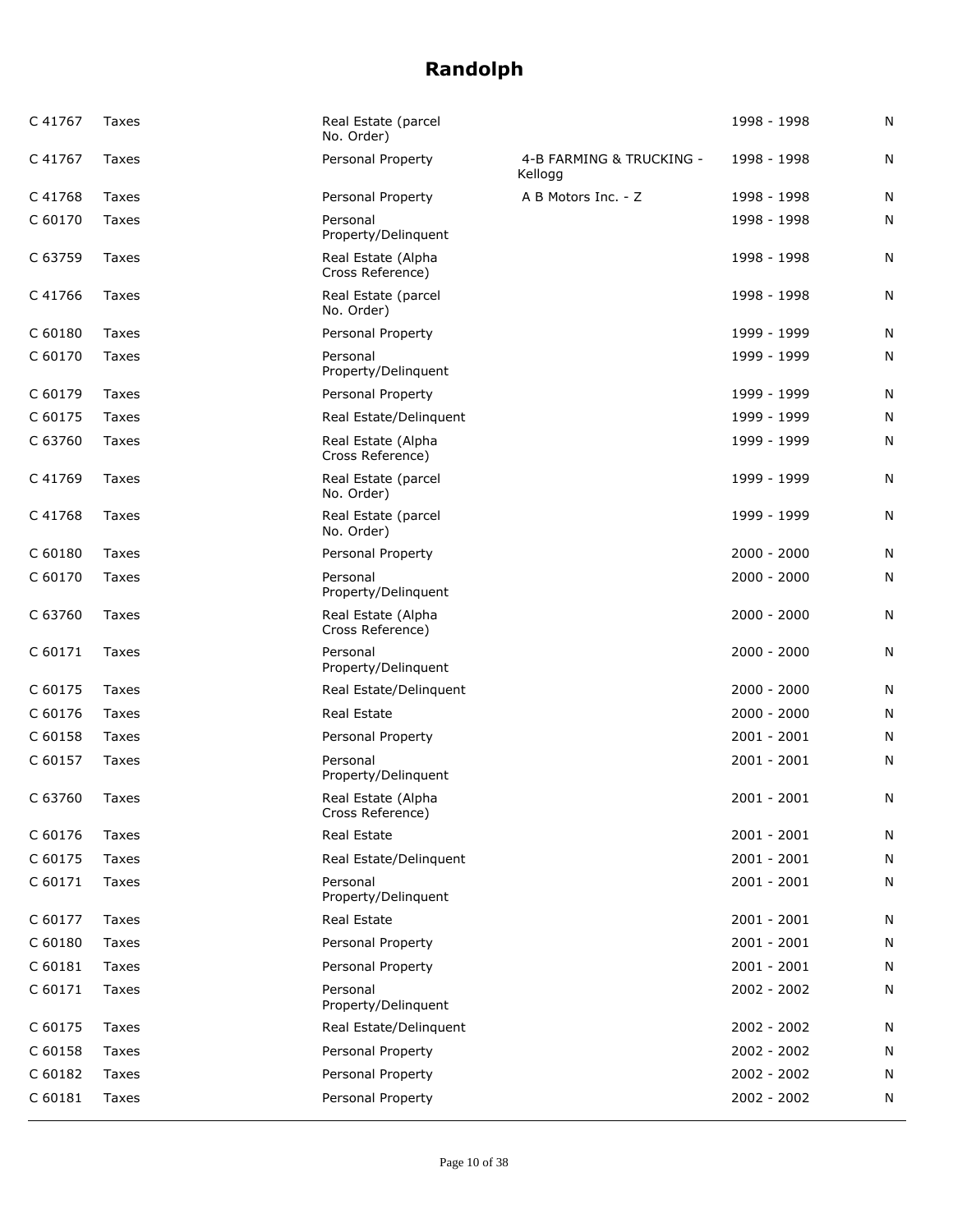| C 60178 | Taxes        | Real Estate                            | $2002 - 2002$ | N |
|---------|--------------|----------------------------------------|---------------|---|
| C 60157 | Taxes        | Personal<br>Property/Delinquent        | $2002 - 2002$ | N |
| C 60177 | <b>Taxes</b> | Real Estate                            | $2002 - 2002$ | N |
| C 63761 | <b>Taxes</b> | Real Estate (Alpha<br>Cross Reference) | $2002 - 2002$ | N |
| C 60158 | Taxes        | Personal Property                      | $2003 - 2003$ | N |
| C 60157 | Taxes        | Personal<br>Property/Delinquent        | $2003 - 2003$ | N |
| C 63761 | Taxes        | Real Estate (Alpha<br>Cross Reference) | $2003 - 2003$ | N |
| C 60161 | <b>Taxes</b> | <b>Real Estate</b>                     | $2003 - 2003$ | N |
| C 60162 | Taxes        | Real Estate                            | 2004 - 2004   | N |
| C 60157 | Taxes        | Personal<br>Property/Delinquent        | $2004 - 2004$ | N |
| C 60159 | <b>Taxes</b> | Personal Property                      | $2004 - 2004$ | N |
| C 60159 | Taxes        | Personal Property                      | $2005 - 2005$ | N |
| C 60163 | Taxes        | <b>Real Estate</b>                     | $2005 - 2005$ | N |
| C 60157 | Taxes        | Personal<br>Property/Delinquent        | $2005 - 2005$ | N |
| C 60160 | Taxes        | Personal Property                      | $2006 - 2006$ | N |
| C 60164 | <b>Taxes</b> | <b>Real Estate</b>                     | 2006 - 2006   | N |
| C 60157 | Taxes        | Personal<br>Property/Delinquent        | $2006 - 2006$ | N |
| C 60160 | Taxes        | Personal Property                      | 2007 - 2007   | N |
| C 60157 | Taxes        | Personal<br>Property/Delinquent        | 2007 - 2007   | N |
| C 60165 | Taxes        | <b>Real Estate</b>                     | 2007 - 2007   | N |
| C 65427 | <b>Taxes</b> | Personal Property                      | $2008 - 2008$ | N |
| C 65429 | Taxes        | Real Estate                            | $2008 - 2008$ | N |
| C 65428 | <b>Taxes</b> | Personal Property                      | 2009 - 2009   | N |
| C 65430 | Taxes        | Real Estate                            | 2009 - 2009   | N |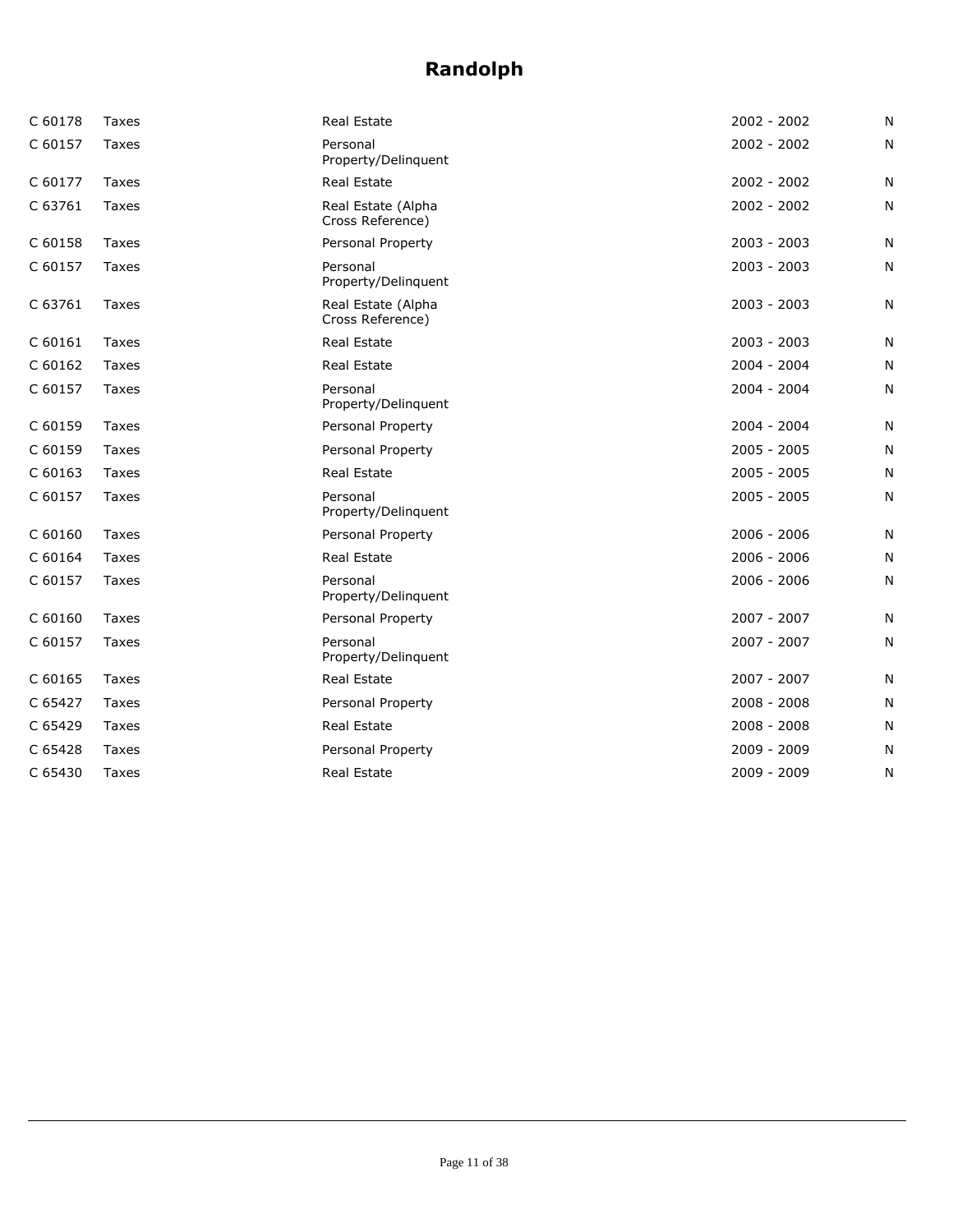# **County Clerk**

| Reel<br><b>Number</b> | Title                      | <b>Subtitle</b> |   | <b>Vol</b> Scope and Content | Date        | Indexed |
|-----------------------|----------------------------|-----------------|---|------------------------------|-------------|---------|
| C 10322               | Atlas                      |                 |   |                              | 1876 - 1876 | N       |
| C 10322               | Atlas                      |                 |   |                              | 1910 - 1910 | N       |
| C 5685                | Permanent Record of Births |                 | A |                              | 1883 - 1889 | N       |
| C 5685                | Permanent Record of Deaths |                 | A |                              | 1883 - 1889 | N       |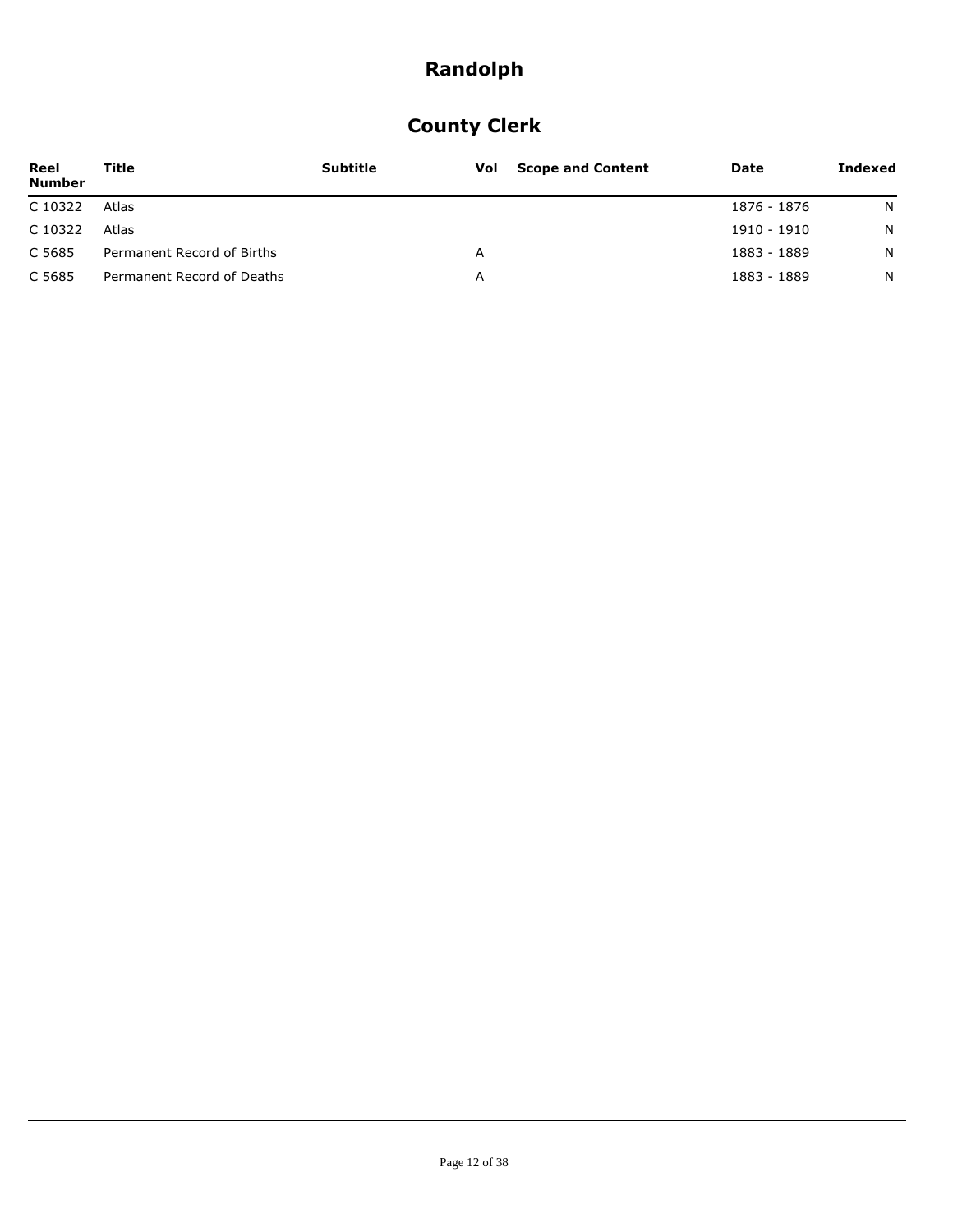#### **Probate Court**

| Reel<br><b>Number</b> | Title                     | <b>Subtitle</b>               | Vol | <b>Scope and Content</b>  | Date        | <b>Indexed</b> |
|-----------------------|---------------------------|-------------------------------|-----|---------------------------|-------------|----------------|
| C 5701                | Appraisements             |                               | Α   |                           | 1883 - 1899 | C              |
| C 5700                | Appraisements             |                               | 1   |                           | 1885 - 1899 | C              |
| C 5695                | <b>Bonds</b>              | Executor & Guardian           | H   |                           | 1873 - 1923 | Y              |
| C 5696                | Bonds                     | Admin, Executor &<br>Guardian | 1   |                           | 1885 - 1926 | N              |
| C 5699                | Inventories               |                               | Е   |                           | 1877 - 1881 | N              |
| C 5699                | Inventories               |                               | F   |                           | 1881 - 1893 | C              |
| C 5700                | Inventories               |                               | 1   |                           | 1885 - 1894 | C              |
| C 5697                | Inventories & Sale Bills  |                               | A   |                           | 1855 - 1858 | Y              |
| C 5697                | Inventories & Sale Bills  |                               | B   |                           | 1858 - 1862 | Y              |
| C 5697                | Inventories & Sale Bills  |                               | BB  |                           | 1862 - 1867 | Y              |
| C 5698                | Inventories & Sale Bills  |                               | C   |                           | 1867 - 1872 | Y              |
| C 5698                | Inventories & Sale Bills  |                               | D   |                           | 1872 - 1877 | Y              |
| C 5695                | Letters of Administration |                               | н   |                           | 1873 - 1920 | Y              |
| C 37515               | Miscellaneous Case Files  |                               |     | Blake - Huntsville Cases  | 1931 - 1977 | N              |
| C 35650               | Probate Case Files        |                               |     | Case Numbers 13 - 179     | 1886 - 1889 | N              |
| C 35651               | Probate Case Files        |                               |     | Case Numbers 189 - 267    | 1889 - 1890 | N              |
| C 35013               | Probate Case Files        |                               |     | Case Numbers 272 - 399    | 1891 - 1893 | N              |
| C 35014               | Probate Case Files        |                               |     | Case Numbers 402 - 520    | 1894 - 1896 | N              |
| C 35015               | Probate Case Files        |                               |     | Case Numbers 542 - 721    | 1898 - 1900 | N              |
| C 35446               | Probate Case Files        |                               |     | Case Numbers 2348 - 2380  | 1900 - 1926 | N              |
| C 35445               | Probate Case Files        |                               |     | Case Numbers 2250 - 2347  | 1900 - 1926 | N              |
| C 35441               | Probate Case Files        |                               |     | Case Numbers 1896 - 1960  | 1900 - 1926 | N              |
| C 35443               | Probate Case Files        |                               |     | Case Numbers 2066 - 2150  | 1900 - 1926 | N              |
| C 35442               | Probate Case Files        |                               |     | Case Numbers 1961 - 2065  | 1900 - 1926 | N              |
| C 35444               | Probate Case Files        |                               |     | Case Numbers 2151 - 2249  | 1900 - 1926 | N              |
| C 35439               | Probate Case Files        |                               |     | Case Numbers 1754 - 1807  | 1900 - 1926 | N              |
| C 35440               | <b>Probate Case Files</b> |                               |     | Case Numbers 1807 - 1895  | 1900 - 1926 | N              |
| C 35437               | Probate Case Files        |                               |     | Case Numbers 724 - 1028   | 1900 - 1926 | N              |
| C 35438               | Probate Case Files        |                               |     | Case Numbers 1040 - 1752  | 1900 - 1926 | N              |
| C 35996               | Probate Case Files        |                               |     | Case Numbers 2584 - 2660A | 1924 - 1934 | N              |
| C 35995               | Probate Case Files        |                               |     | Case Numbers 2471 - 2583  | 1924 - 1934 | N              |
| C 35994               | Probate Case Files        |                               |     | Case Numbers 2381 - 2470  | 1924 - 1934 | N              |
| C 36000               | Probate Case Files        |                               |     | Case Numbers 3020 - 3151  | 1924 - 1934 | N              |
| C 35997               | Probate Case Files        |                               |     | Case Numbers 2661 - 2770  | 1924 - 1934 | N              |
| C 35998               | Probate Case Files        |                               |     | Case Numbers 2771 - 2909  | 1924 - 1934 | N              |
| C 35999               | Probate Case Files        |                               |     | Case Numbers 2910 - 3019  | 1924 - 1934 | N              |
| C 36001               | Probate Case Files        |                               |     | Case Numbers 3152 - 3221  | 1924 - 1934 | N              |
| C 36862               | Probate Case Files        |                               |     | Case Numbers 9001 - 9073  | 1934 - 1980 | N              |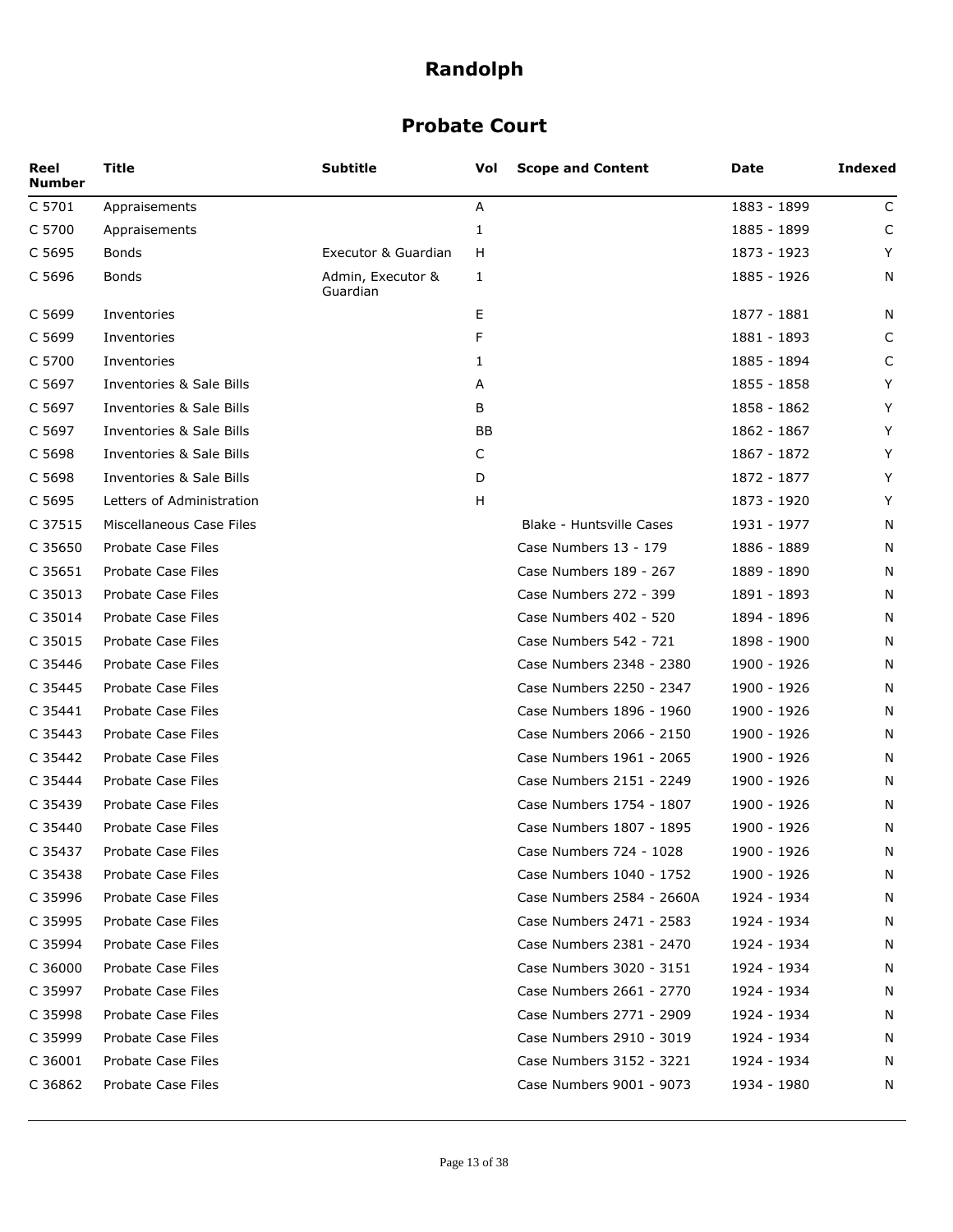| C 36868 | Probate Case Files |                                                | Case Numbers 9486 - 9560                  | 1934 - 1980 | N |
|---------|--------------------|------------------------------------------------|-------------------------------------------|-------------|---|
| C 36861 | Probate Case Files |                                                | Case Numbers 8917 - 8999                  | 1934 - 1980 | N |
| C 36860 | Probate Case Files |                                                | Case Numbers 8820 - 8916                  | 1934 - 1980 | N |
| C 36863 | Probate Case Files |                                                | Case Numbers 9074 - 9171                  | 1934 - 1980 | N |
| C 36864 | Probate Case Files |                                                | Case Numbers 9172 - 9264                  | 1934 - 1980 | N |
| C 36859 | Probate Case Files |                                                | Case Numbers 8730 - 8819                  | 1934 - 1980 | N |
| C 36867 | Probate Case Files |                                                | Case Numbers 9406 - 9485                  | 1934 - 1980 | N |
| C 36866 | Probate Case Files |                                                | Case Numbers 9355 - 9405                  | 1934 - 1980 | N |
| C 36869 | Probate Case Files |                                                | Case Numbers 9561 - 9615                  | 1934 - 1980 | N |
| C 36870 | Probate Case Files |                                                | Case Numbers 9615 - 9715                  | 1934 - 1980 | N |
| C 36871 | Probate Case Files |                                                | Case Numbers 9716 - 9749                  | 1934 - 1980 | N |
| C 36852 | Probate Case Files | Miscellaneous Cases                            | Case Numbers 4439 - 5296                  | 1934 - 1980 | N |
| C 36857 | Probate Case Files |                                                | Case Numbers 8562 - 8658                  | 1934 - 1980 | N |
| C 36865 | Probate Case Files |                                                | Case Numbers 9265 - 9354                  | 1934 - 1980 | N |
| C 36848 | Probate Case Files |                                                | Case Numbers 3222 - 3382                  | 1934 - 1980 | N |
| C 36856 | Probate Case Files |                                                | Case Numbers 7987 - 8561                  | 1934 - 1980 | N |
| C 36855 | Probate Case Files |                                                | Case Numbers 7893 - 7986                  | 1934 - 1980 | N |
| C 36854 | Probate Case Files |                                                | Case Numbers 7782 - 7892                  | 1934 - 1980 | N |
| C 36853 | Probate Case Files |                                                | Case Numbers 5296 - 7781                  | 1934 - 1980 | N |
| C 36852 | Probate Case Files |                                                | Case Numbers 3803 - 3950                  | 1934 - 1980 | N |
| C 36850 | Probate Case Files |                                                | Case Numbers 3487 - 3616                  | 1934 - 1980 | N |
| C 36849 | Probate Case Files |                                                | Case Numbers 3383 - 3486                  | 1934 - 1980 | N |
| C 36858 | Probate Case Files |                                                | Case Numbers 8659 - 8729                  | 1934 - 1980 | N |
| C 36851 | Probate Case Files |                                                | Case Numbers 3617 - 3802                  | 1934 - 1989 | N |
| C 45111 | Probate Case Files |                                                | Case Numbers 3951 - 4052                  | 1938 - 1944 | N |
| C 45111 | Probate Case Files | Allcorn, Mary Jane<br>(unnumbered File)        |                                           | 1943 - 1943 | N |
| C 45111 | Probate Case Files | Misc. 5456, 6007,<br>7296, 8923, 8962,<br>9669 |                                           | 1955 - 1978 | N |
| C42738  | Probate Case Files |                                                | Case Numbers CV585-0121P -<br>CV583-0030P | 1979 - 1989 | N |
| C 42730 | Probate Case Files |                                                | Case Numbers CV581-0031P -<br>CV581-0131P | 1979 - 1989 | N |
| C 42729 | Probate Case Files |                                                | Case Numbers CV580-0083P -<br>CV581-0032P | 1979 - 1989 | N |
| C 42728 | Probate Case Files |                                                | Case Numbers CV579-0301P -<br>CV580-0082P | 1979 - 1989 | N |
| C 42740 | Probate Case Files |                                                | Case Numbers CV586-0123P -<br>CV587-0084P | 1979 - 1989 | N |
| C 42741 | Probate Case Files |                                                | Case Numbers CV587-0085P -<br>CV588-0058P | 1979 - 1989 | N |
| C 42742 | Probate Case Files |                                                | Case Numbers CV588-0059P -<br>CV589-0010P | 1979 - 1989 | N |
| C 42732 | Probate Case Files |                                                | Case Numbers CV582-0088P -<br>CV583-0028P | 1979 - 1989 | N |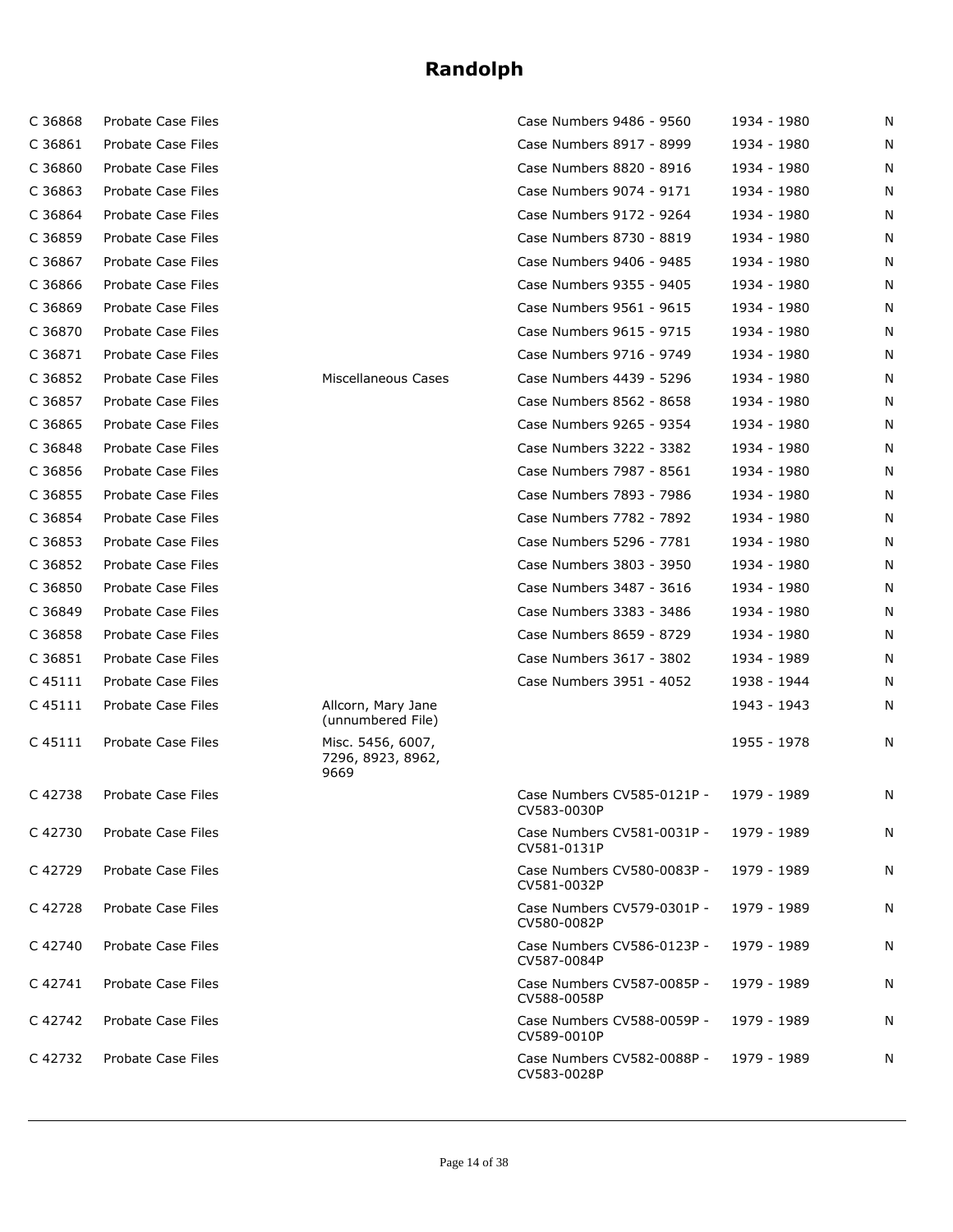| C 42739 | Probate Case Files   |              | Case Numbers CV586-0031P -<br>CV586-0122P         | 1979 - 1989 | N        |
|---------|----------------------|--------------|---------------------------------------------------|-------------|----------|
| C 42733 | Probate Case Files   |              | Case Numbers CV583-0029P -<br>CV583-0129P         | 1979 - 1989 | N        |
| C 42734 | Probate Case Files   |              | Case Numbers CV583-0130P -<br>CV584-0044P (CONT.) | 1979 - 1989 | N        |
| C 42735 | Probate Case Files   |              | Case Numbers CV584-0044P -<br>CV584-0113P         | 1979 - 1989 | N        |
| C 42731 | Probate Case Files   |              | Case Numbers CV581-0132P -<br>CV582-0087P         | 1979 - 1989 | N        |
| C 42737 | Probate Case Files   |              | Case Numbers CV585-0031P -<br>CV585-0120P         | 1979 - 1989 | N        |
| C 42736 | Probate Case Files   |              | Case Numbers CV584-0114P -<br>CV585-0029P         | 1979 - 1989 | N        |
| C 45107 | Probate Case Files   |              | Case Numbers CV591-0161P -<br>CV592-0114P         | 1989 - 1994 | N        |
| C 45103 | Probate Case Files   |              | Case Numbers CV589-0075P -<br>CV590-0003P         | 1989 - 1994 | N        |
| C 45106 | Probate Case Files   |              | Case Numbers CV591-0041P -<br>CV591-0160P         | 1989 - 1994 | N        |
| C 45102 | Probate Case Files   |              | Case Numbers CV589-0011P -<br>CV589-0074P         | 1989 - 1994 | N        |
| C 45108 | Probate Case Files   |              | Case Numbers CV592-0115P -<br>CV593-0042P         | 1989 - 1994 | N        |
| C 45109 | Probate Case Files   |              | Case Numbers CV593-0043P -<br>CV593-0168P         | 1989 - 1994 | N        |
| C 45110 | Probate Case Files   |              | Case Numbers CV593-0169P -<br>CV594-0143P         | 1989 - 1994 | N        |
| C 45111 | Probate Case Files   |              | Case Numbers CV594-0143P -<br>CV594-0157P         | 1989 - 1994 | N        |
| C 45105 | Probate Case Files   |              | Case Numbers CV590-0097P -<br>CV591-0039P         | 1989 - 1994 | N        |
| C 45104 | Probate Case Files   |              | Case Numbers CV590-0005P -<br>CV590-0096P         | 1989 - 1994 | N        |
| C 5691  | Probate Record Index | $\mathbf{1}$ |                                                   | 1829 - 1888 |          |
| C 5691  | Probate Records      | A            |                                                   | 1829 - 1847 | C        |
| C 5691  | Probate Records      | В            |                                                   | 1847 - 1858 | $\Gamma$ |
| C 5692  | Probate Records      | С            |                                                   | 1858 - 1865 | C        |
| C 5693  | Probate Records      | 1            |                                                   | 1865 - 1872 | Y        |
| C 5693  | Probate Records      | 2            |                                                   | 1872 - 1879 | C        |
| C 5694  | Probate Records      | 3            |                                                   | 1879 - 1883 | C        |
| C 5694  | Probate Records      | 4            |                                                   | 1883 - 1885 | C        |
| C 5694  | Probate Records      | 5            |                                                   | 1885 - 1888 | C        |
| C 5702  | Settlements          | B            |                                                   | 1843 - 1848 | Y        |
| C 5702  | Settlements          | С            |                                                   | 1848 - 1854 | Y        |
| C 5702  | Settlements          | С            |                                                   | 1854 - 1858 | Y        |
| C 5703  | Settlements          | D            |                                                   | 1858 - 1864 | Y        |
| C 5703  | Settlements          |              |                                                   | 1867 - 1870 | Y        |
| C 5704  | Settlements          | G            |                                                   | 1871 - 1874 | Y        |
|         |                      |              |                                                   |             |          |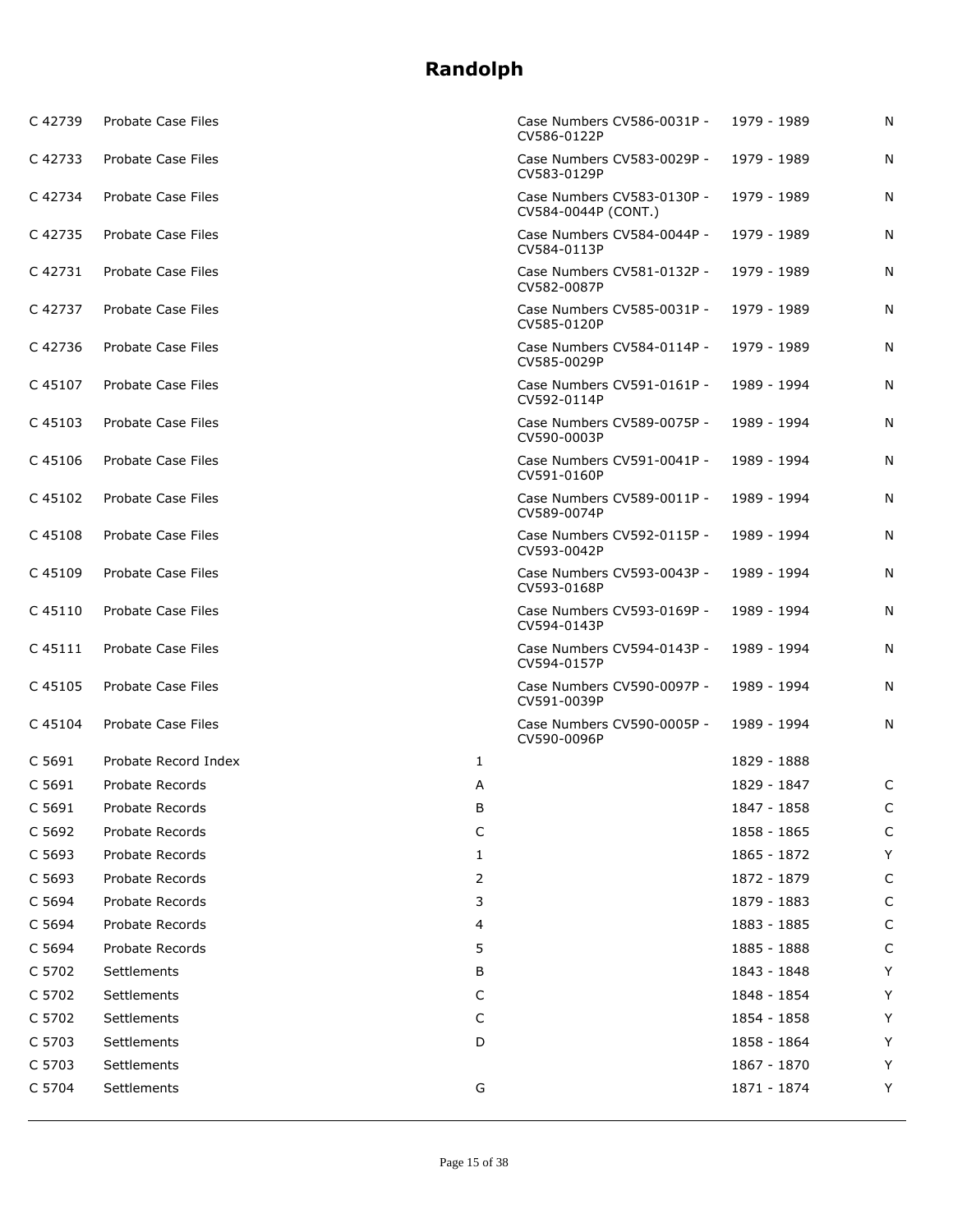| C 5704            | Settlements | н  |                          | 1874 - 1879       | Y |
|-------------------|-------------|----|--------------------------|-------------------|---|
| C 5705            | Settlements | I  |                          | 1879 - 1884       | Υ |
| C 5705            | Settlements | J  |                          | 1884 - 1889       | N |
| C 5706            | Settlements | 1  |                          | 1885 - 1890       | N |
| C 36010           | Settlements | 22 |                          | 1963-04 - 1964-06 | Y |
| C 35529           | Settlements | 22 |                          | 1963-04 - 1964-06 | Υ |
| C 36010           | Settlements | 23 |                          | 1964-05 - 1965-03 | Y |
| C 36011           | Settlements | 24 |                          | 1965-02 - 1966-02 | Υ |
| C 36011           | Settlements | 25 |                          | 1966-02 - 1966-11 | Y |
| C 36011           | Settlements | 26 | Pages 1 - 264            | 1966-11 - 1967-08 | Y |
| C 36012           | Settlements | 26 | Pages 265 - End          | 1966-11 - 1967-08 | Y |
| C 36012           | Settlements | 27 |                          | 1967-08 - 1968-05 | Y |
| C 36012           | Settlements | 28 |                          | 1968-05 - 1969-05 | Y |
| C 36013           | Settlements | 29 |                          | 1969-05 - 1970-05 | Υ |
| C 36013           | Settlements | 30 |                          | 1970-05 - 1971-03 | Y |
| C 36014           | Settlements | 31 | Pages 149 - End          | 1971-01 - 1972-05 | Y |
| C 36013           | Settlements | 31 | Pages 1 - 148            | 1971-01 - 1972-05 | Y |
| C 36014           | Settlements | 32 |                          | 1972-05 - 1973-05 | Υ |
| C 36015           | Settlements | 33 |                          | 1973-05 - 1974-04 | Y |
| C 36015           | Settlements | 34 | Pages 1 - 435            | 1974-04 - 1975-03 | Y |
| C 36016           | Settlements | 34 | Pages 436 - End          | 1974-04 - 1975-03 | Y |
| C 36016           | Settlements | 35 |                          | 1975-03 - 1976-01 | Υ |
| C 36016           | Settlements | 36 |                          | 1976-01 - 1976-04 | Υ |
| C 5707            | Will Index  |    |                          | 1877 - 1914       |   |
| C 5709            | Wills       | А  |                          | 1836 - 1843       | Υ |
| C 5709            | Wills       | В  |                          | 1843 - 1848       | Υ |
| C 5709            | Wills       | С  |                          | 1849 - 1854       | Y |
| C 5709            | Wills       | D  |                          | 1853 - 1858       | Y |
| C 5710            | Wills       | Ε  |                          | 1858 - 1865       | Y |
| C 5710            | Wills       | F  |                          | 1865 - 1871       | Υ |
| C <sub>5711</sub> | Wills       | G  |                          | 1871 - 1873       | N |
| C 45115           | Wills       |    | Case Numbers 4039 - 5801 | 1881 - 1979       | N |
| C 45116           | Wills       |    | Case Numbers 5805 - 8128 | 1881 - 1979       | N |
| C 45112           | Wills       |    | Case Numbers 6 - 1460    | 1881 - 1979       | N |
| C 45114           | Wills       |    | Case Numbers 2735 - 4032 | 1881 - 1979       | N |
| C 45117           | Wills       |    | Case Numbers 8134 - 9157 | 1881 - 1979       | N |
| C 45118           | Wills       |    | Case Numbers 9160 - 9749 | 1881 - 1979       | N |
| C 45113           | Wills       |    | Case Numbers 1470 - 2732 | 1881 - 1979       | N |
| C 5712            | Wills       | 1  |                          | 1885 - 1899       | Y |
| C 5712            | Wills       | 2  |                          | 1899 - 1912       | Y |
| C 5712            | Wills       | 3  |                          | 1906 - 1911       | Y |
| C 5713            | Wills       | 4  |                          | 1912 - 1915       | Y |
| C 5713            | Wills       | 5  |                          | 1915 - 1917       | Y |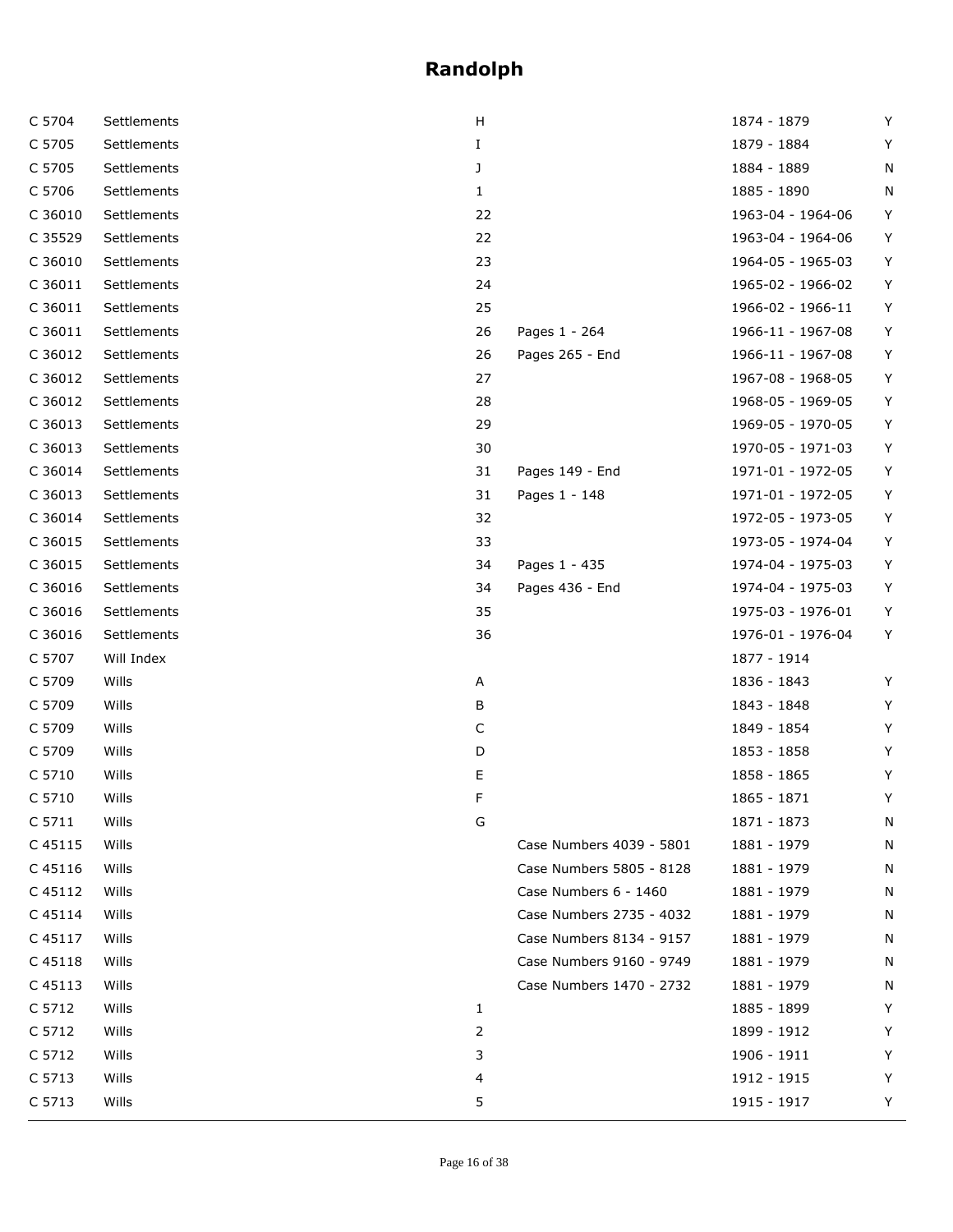| C 36017 | Wills         |                                      | 11 |                                           | 1962-01 - 1965-02 | Y |
|---------|---------------|--------------------------------------|----|-------------------------------------------|-------------------|---|
| C 36018 | Wills         |                                      | 12 |                                           | 1965-02 - 1966-11 | Y |
| C 36018 | Wills         |                                      | 13 |                                           | 1966-12 - 1969-01 | Y |
| C 45119 | Wills         | Miscellaneous<br>Unnumbered Files    |    | Alverson, Hazel Ara - Wood,<br>Elaine     | 1968 - 1987       | N |
| C 36019 | Wills         |                                      | 14 |                                           | 1969-02 - 1971-07 | Y |
| C 36019 | Wills         |                                      | 15 |                                           | 1971-07 - 1972-10 | Y |
| C 36020 | Wills         |                                      | 16 |                                           | 1972-10 - 1974-07 | Y |
| C 36020 | Wills         |                                      | 17 |                                           | 1974-07 - 1976-04 | Y |
| C 45119 | Wills         | Miscellaneous 3961h,<br>4011h, 4027h |    |                                           | 1977 - 1978       | N |
| C 45118 | Wills         |                                      |    | Case Numbers CV479-0009P -<br>CV479-0020P | 1979 - 1979       | N |
| C 45118 | Wills         |                                      |    | Case Numbers CV584-0172P -<br>CV589-0044P | 1984 - 2000       | N |
| C 45119 | Wills         |                                      |    | Case Numbers CV589-0053P -<br>CV500-0142P | 1984 - 2000       | N |
| C 5708  | Wills & Bonds |                                      | AC |                                           | 1836 - 1853       | N |
| C 5711  | Wills & Bonds |                                      | H  |                                           | 1882 - 1903       | Y |
| C 5711  | Wills & Bonds |                                      | Ι. |                                           | 1903 - 1920       | Y |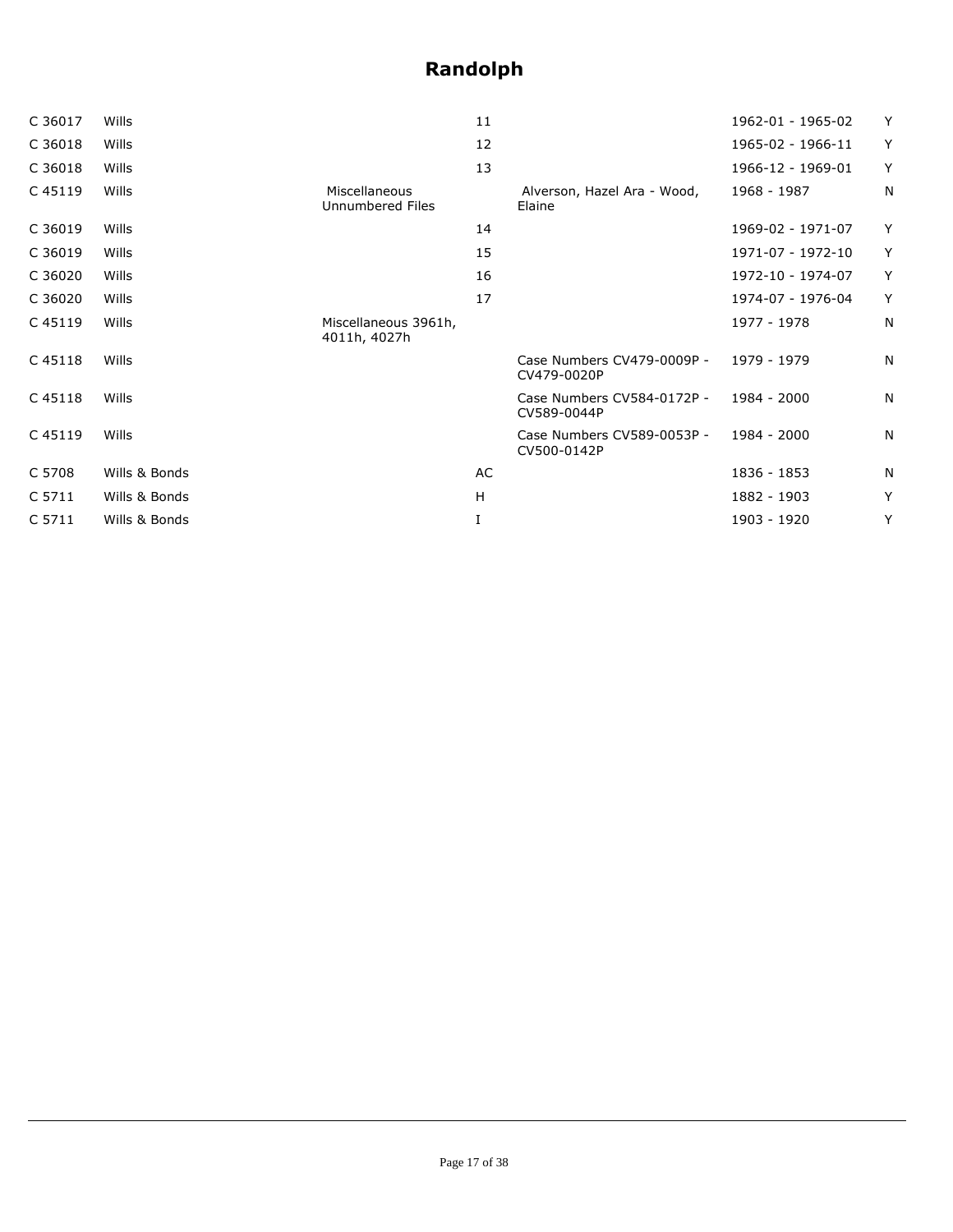### **Public School District**

| Reel<br><b>Number</b> | Title                          | <b>Subtitle</b>                  | Vol | <b>Scope and Content</b> | Date        | Indexed |
|-----------------------|--------------------------------|----------------------------------|-----|--------------------------|-------------|---------|
| C 33112               | Annual Report of Contributions | Ne Randolph R-iv<br>(retirement) |     |                          | $0 - 0$     | N       |
| C 33112               | <b>Board Minutes</b>           | Ne Randolph R-iv                 |     |                          | 1889 - 1976 | N       |
| C 33111               | <b>Board Minutes</b>           | Ne Randolph R-iv                 |     |                          | 1899 - 1907 | N       |
| C 33113               | <b>Board Minutes</b>           | Ne Randolph R-iv                 |     |                          | 1976 - 1978 | N       |
| C 33113               | <b>Board Minutes</b>           | Ne Randolph R-iv                 |     |                          | 1990 - 1991 | N       |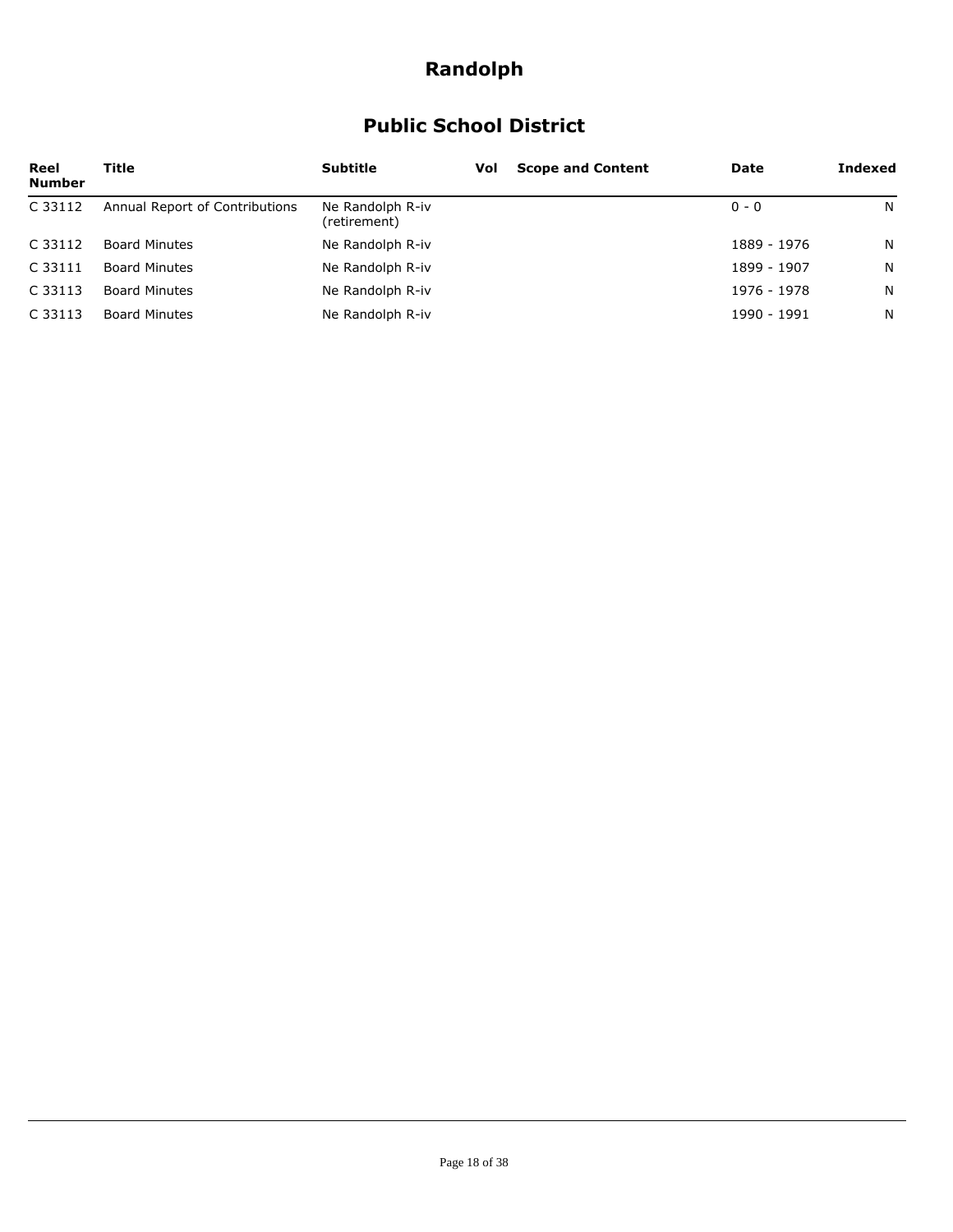### **Recorder of Deeds**

| Reel<br>Number | Title                         | <b>Subtitle</b><br>Vol | <b>Scope and Content</b> | Date        | <b>Indexed</b> |
|----------------|-------------------------------|------------------------|--------------------------|-------------|----------------|
| C 5644         | Abstract & Index to Deeds     | ABC                    |                          | 1829 - 1841 |                |
| C 19010        | Abstract & Index to Deeds     | 10                     |                          | 1895 - 1898 |                |
| C 19010        | Abstract & Index to Deeds     | 11                     |                          | 1898 - 1900 |                |
| C 19011        | Abstract & Index to Deeds     | 12                     |                          | 1901 - 1903 |                |
| C 19011        | Abstract & Index to Deeds     | 13                     |                          | 1903 - 1905 |                |
| C 19012        | Abstract & Index to Deeds     | 14                     |                          | 1905 - 1907 |                |
| C 19012        | Abstract & Index to Deeds     | 15                     |                          | 1908 - 1910 |                |
| C 19013        | Abstract & Index to Deeds     | 16                     |                          | 1910 - 1913 |                |
| C 19013        | Abstract & Index to Deeds     | 17                     |                          | 1913 - 1916 |                |
| C 19014        | Abstract & Index to Deeds     | 18                     |                          | 1916 - 1918 |                |
| C 19014        | Abstract & Index to Deeds     | 19                     |                          | 1919 - 1922 |                |
| C 19015        | Abstract & Index to Deeds     | 20                     |                          | 1922 - 1923 |                |
| C 19015        | Abstract & Index to Deeds     | 21                     |                          | 1925 - 1928 |                |
| C 19016        | Abstract & Index to Deeds     | 22                     |                          | 1928 - 1931 |                |
| C 19016        | Abstract & Index to Deeds     | 23                     |                          | 1932 - 1934 |                |
| C 19017        | Abstract & Index to Deeds     | 24                     |                          | 1934 - 1938 |                |
| C 19017        | Abstract & Index to Deeds     | 25                     |                          | 1938 - 1939 |                |
| C 19018        | Abstract & Index to Deeds     | 26                     |                          | 1939 - 1944 |                |
| C 19018        | Abstract & Index to Deeds     | 27                     |                          | 1944 - 1946 |                |
| C 19019        | Abstract & Index to Deeds     | 28                     |                          | 1946 - 1949 |                |
| C 19020        | Abstract & Index to Deeds     | 29                     |                          | 1949 - 1952 |                |
| C 19020        | Abstract & Index to Deeds     | 30                     |                          | 1952 - 1956 |                |
| C 19021        | Abstract & Index to Deeds     | 31                     |                          | 1956 - 1938 |                |
| C 19021        | Abstract & Index to Deeds     | 32                     |                          | 1959 - 1962 |                |
| C 18997        | Abstract & Index to Mortgages | 1                      |                          | 1875 - 1880 |                |
| C 18997        | Abstract & Index to Mortgages | 2                      |                          | 1880 - 1886 |                |
| C 18998        | Abstract & Index to Mortgages | 3                      |                          | 1892 - 1893 |                |
| C 18998        | Abstract & Index to Mortgages | 4                      |                          | 1896 - 1898 |                |
| C 18998        | Abstract & Index to Mortgages | 5                      |                          | 1902 - 1905 |                |
| C 18998        | Abstract & Index to Mortgages | 6                      |                          | 1906 - 1907 |                |
| C 18999        | Abstract & Index to Mortgages | 7                      |                          | 1910 - 1913 |                |
| C 18999        | Abstract & Index to Mortgages | 8                      |                          | 1913 - 1917 |                |
| C 18999        | Abstract & Index to Mortgages | 9                      |                          | 1917 - 1918 |                |
| C 18999        | Abstract & Index to Mortgages | 10                     |                          | 1921 - 1925 |                |
| C 18669        | Deeds                         |                        |                          | $0 - 0$     | N              |
| C 18661        | Deeds                         | 060                    |                          | $0 - 0$     | N              |
| C 19201        | Deeds                         | 048                    |                          | $0 - 0$     | N              |
| C 19045        | Deeds                         | D                      |                          | 1841 - 1843 | C              |
| C 19046        | Deeds                         | Е                      |                          | 1843 - 1845 | C              |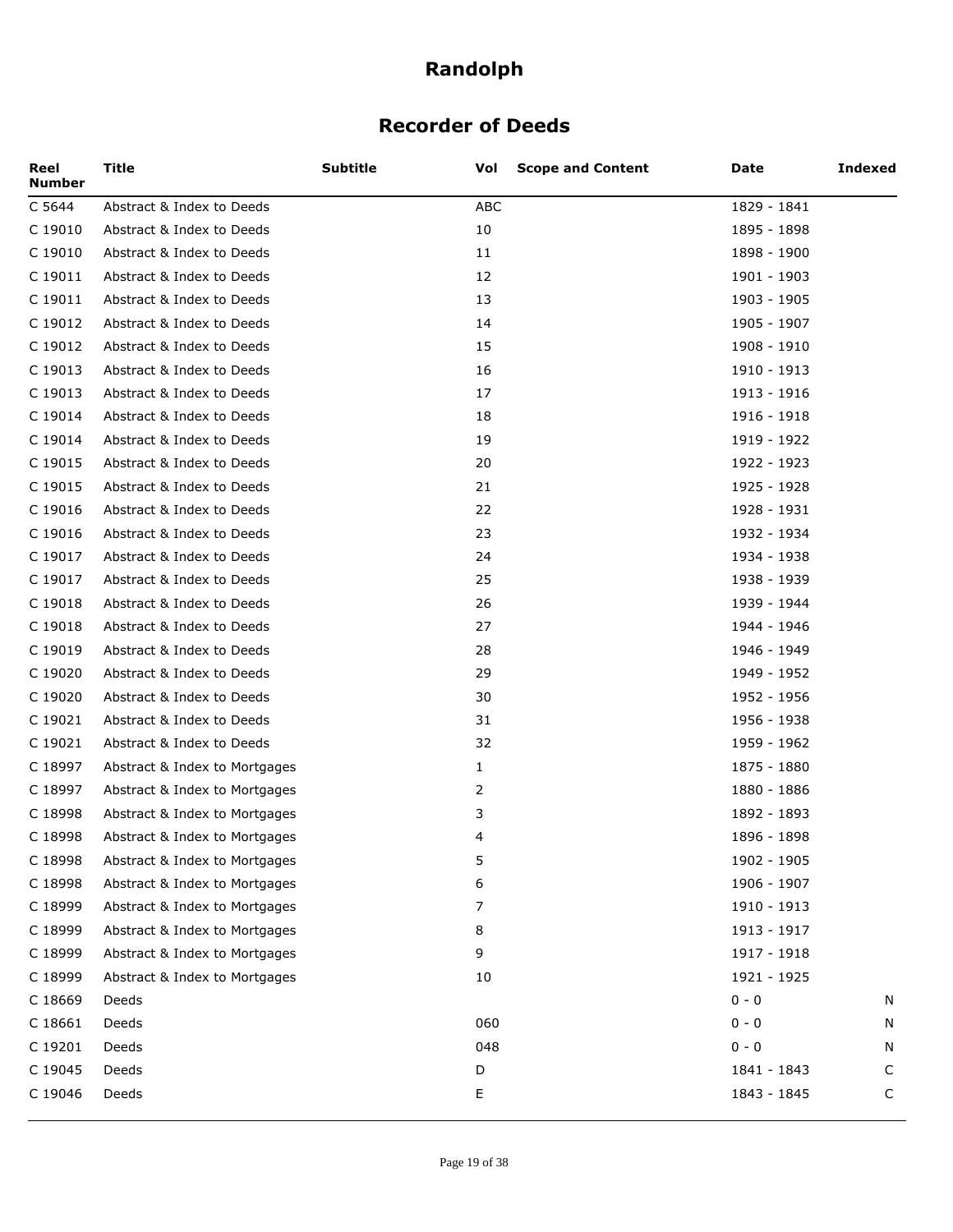| C 19046 | Deeds |          | F   | 1845 - 1847 | C |
|---------|-------|----------|-----|-------------|---|
| C 19045 | Deeds |          | G   | 1845 - 1849 | C |
| C 19047 | Deeds |          | Н   | 1849 - 1852 | C |
| C 19048 | Deeds |          | Ι   | 1852 - 1854 | C |
| C 19049 | Deeds |          | J   | 1854 - 1856 | C |
| C 19049 | Deeds |          | К   | 1855 - 1857 | C |
| C 19048 | Deeds | Mortgage | L   | 1857 - 1859 | C |
| C 19050 | Deeds |          | М   | 1859 - 1860 | C |
| C 19051 | Deeds |          | N   | 1860 - 1862 | C |
| C 19050 | Deeds |          | O   | 1860 - 1863 | C |
| C 18803 | Deeds | Mortgage | 001 | 1862 - 1865 | Y |
| C 18803 | Deeds | Mortgage | 002 | 1862 - 1865 | Υ |
| C 19047 | Deeds |          | P   | 1863 - 1865 | C |
| C 19052 | Deeds |          | Q   | 1865 - 1866 | Υ |
| C 18803 | Deeds | Mortgage | 002 | 1865 - 1867 | Υ |
| C 19052 | Deeds |          | R   | 1866 - 1866 | Υ |
| C 19053 | Deeds |          | S   | 1866 - 1867 | C |
| C 19053 | Deeds |          | Τ   | 1867 - 1869 | C |
| C 19054 | Deeds |          | U   | 1867 - 1869 | Y |
| C 18804 | Deeds | Mortgage | 003 | 1867 - 1870 | C |
| C 18804 | Deeds | Mortgage | 004 | 1867 - 1875 | Υ |
| C 19054 | Deeds |          | V   | 1869 - 1870 | C |
| C 19055 | Deeds |          | W   | 1869 - 1870 | C |
| C 18805 | Deeds | Mortgage | 005 | 1870 - 1871 | Υ |
| C 19055 | Deeds |          | X   | 1870 - 1871 | C |
| C 19056 | Deeds |          | Y   | 1870 - 1872 | C |
| C 19056 | Deeds | Warranty | Ζ   | 1871 - 1872 | C |
| C 18715 | Deeds | Warranty | 002 | 1872 - 1872 | C |
| C 18716 | Deeds | Trust    | 003 | 1872 - 1873 | C |
| C 18715 | Deeds | Warranty | 001 | 1872 - 1873 | C |
| C 18805 | Deeds |          | 006 | 1872 - 1873 | Y |
| C 18717 | Deeds |          | 005 | 1873 - 1874 | C |
| C 18806 | Deeds | Trust    | 007 | 1873 - 1874 | Υ |
| C 18716 | Deeds |          | 004 | 1873 - 1876 | С |
| C 18717 | Deeds |          | 006 | 1874 - 1875 | C |
| C 18806 | Deeds | Trust    | 008 | 1874 - 1877 | C |
| C 68574 | Deeds | Trust    |     | 1874 - 1880 | Υ |
| C 18718 | Deeds | Trust    | 007 | 1875 - 1876 | С |
| C 18718 | Deeds | Trust    | 008 | 1875 - 1877 | С |
| C 18807 | Deeds | Trust    | 009 | 1875 - 1880 | C |
| C 18719 | Deeds |          | 009 | 1876 - 1877 | C |
| C 18719 | Deeds |          | 010 | 1877 - 1878 | С |
| C 18720 | Deeds | Warranty | 011 | 1877 - 1878 | Y |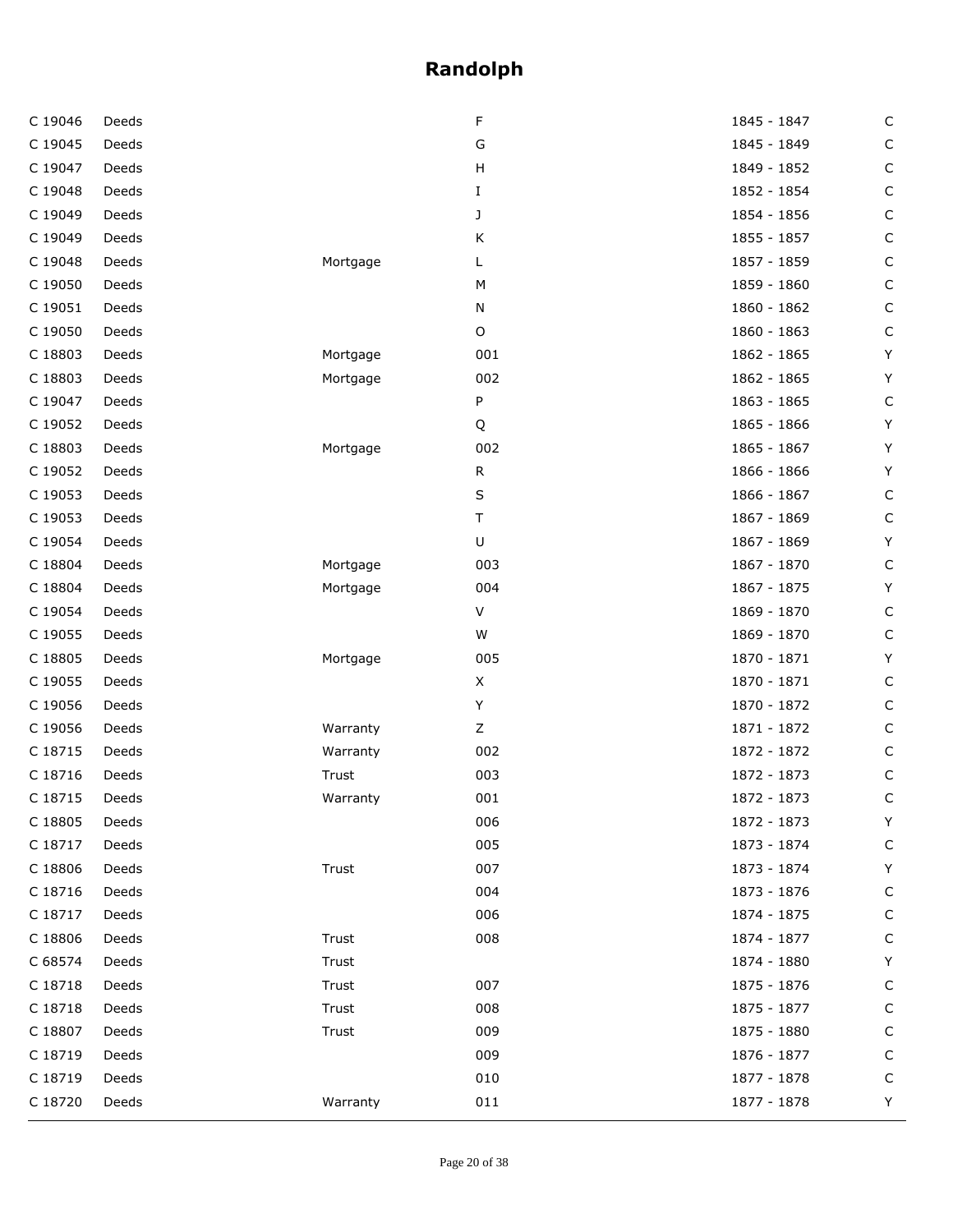| C 18807 | Deeds | Trust     | 010 | 1877 - 1879       | Y           |
|---------|-------|-----------|-----|-------------------|-------------|
| C 18720 | Deeds | Warranty  | 012 | 1878 - 1879       | C           |
| C 18721 | Deeds |           | 013 | 1878 - 1880       | С           |
| C 18721 | Deeds |           | 014 | 1879 - 1881       | С           |
| C 18722 | Deeds | Warranty  | 015 | 1879 - 1883       | C           |
| C 18808 | Deeds |           | 011 | 1879 - 1887       | С           |
| C 18723 | Deeds |           | 017 | 1880 - 1881       | С           |
| C 18723 | Deeds |           | 018 | 1880 - 1881       | C           |
| C 18722 | Deeds | Warranty  | 016 | 1880 - 1885       | С           |
| C 18808 | Deeds |           | 012 | 1880 - 1887       | C           |
| C 18724 | Deeds |           | 019 | 1881 - 1882       | С           |
| C 18809 | Deeds |           | 014 | 1881 - 1883       | C           |
| C 18724 | Deeds |           | 020 | 1881 - 1883       | С           |
| C 18809 | Deeds |           | 013 | 1881 - 1888       | C           |
| C 18725 | Deeds |           | 021 | 1882 - 1883       | С           |
| C 18810 | Deeds | Trust     | 016 | 1883 - 1885       | C           |
| C 18810 | Deeds | Mortgage  | 015 | 1883 - 1885       | С           |
| C 18726 | Deeds |           | 024 | 1883 - 1885       | С           |
| C 18727 | Deeds |           | 026 | 1883 - 1885       | С           |
| C 18727 | Deeds |           | 025 | 1883 - 1885       | С           |
| C 18726 | Deeds |           | 023 | 1883 - 1887       | С           |
| C 18725 | Deeds |           | 022 | 1883-02 - 1883-10 | $\mathsf C$ |
| C 18728 | Deeds |           | 027 | 1885 - 1886       | $\mathsf C$ |
| C 18811 | Deeds | Trust     | 017 | 1885 - 1890       | C           |
| C 18729 | Deeds | Warranty  | 029 | 1885 - 1893       | С           |
| C 18728 | Deeds |           | 028 | 1886 - 1887       | С           |
| C 18730 | Deeds | Quitclaim | 031 | 1886 - 1890       | С           |
| C 18729 | Deeds | Warranty  | 030 | 1886 - 1891       | C           |
| C 18811 | Deeds | Trust     | 018 | 1887 - 1888       | C           |
| C 18730 | Deeds |           | 032 | 1887 - 1888       | С           |
| C 18731 | Deeds |           | 033 | 1887 - 1888       | C           |
| C 18812 | Deeds | Mortgage  | 019 | 1887 - 1892       | C           |
| C 18731 | Deeds |           | 034 | 1888 - 1889       | С           |
| C 18732 | Deeds |           | 035 | 1888 - 1889       | C           |
| C 18813 | Deeds | Trust     | 021 | 1888 - 1890       | C           |
| C 18812 | Deeds | Trust     | 020 | 1888 - 1907       | C           |
| C 18733 | Deeds | Warranty  | 037 | 1889 - 1890       | C           |
| C 18733 | Deeds |           | 038 | 1889 - 1891       | C           |
| C 18732 | Deeds | Quitclaim | 036 | 1889 - 1891       | C           |
| C 18813 | Deeds | Trust     | 022 | 1890 - 1891       | C           |
| C 18734 | Deeds | Warranty  | 039 | 1890 - 1891       | C           |
| C 18735 | Deeds |           | 040 | 1890 - 1895       | C           |
| C 18734 | Deeds | Quitclaim | 041 | 1891 - 1892       | C           |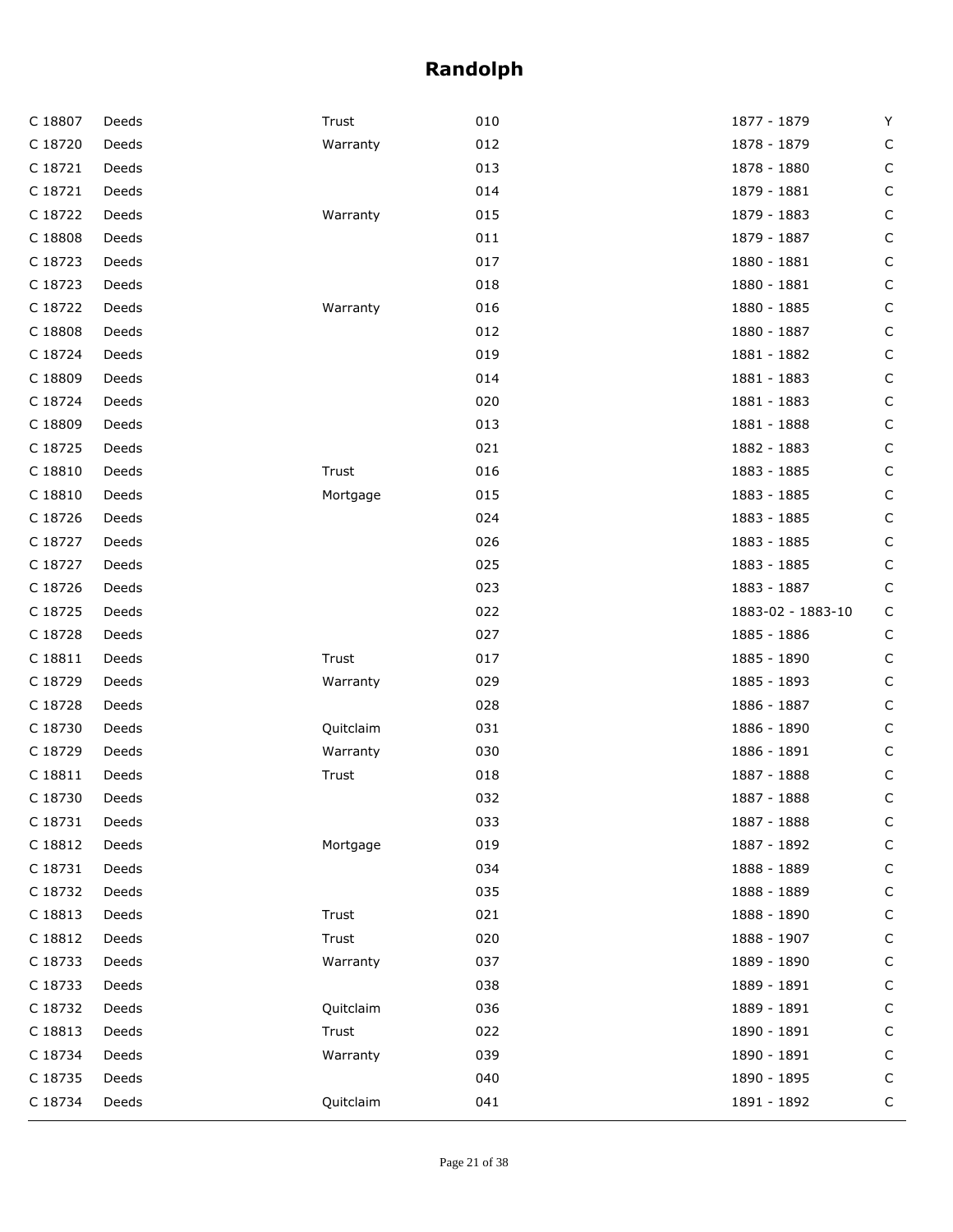| C 18814 | Deeds | Trust     | 024 | 1891 - 1892 | C |
|---------|-------|-----------|-----|-------------|---|
| C 18736 | Deeds | Warranty  | 042 | 1891 - 1892 | C |
| C 18736 | Deeds |           | 043 | 1891 - 1893 | C |
| C 18737 | Deeds | Warranty  | 044 | 1892 - 1892 | С |
| C 18814 | Deeds | Mortgage  | 023 | 1892 - 1893 | С |
| C 18738 | Deeds | Warranty  | 046 | 1892 - 1893 | С |
| C 18815 | Deeds | Trust     | 025 | 1892 - 1893 | С |
| C 18737 | Deeds | Quitclaim | 045 | 1892 - 1894 | С |
| C 18817 | Deeds | Trust     | 029 | 1892 - 1896 | C |
| C 18738 | Deeds | Warranty  | 047 | 1893 - 1894 | С |
| C 18739 | Deeds | Warranty  | 048 | 1893 - 1894 | C |
| C 18816 | Deeds | Trust     | 027 | 1893 - 1895 | C |
| C 18815 | Deeds | Trust     | 026 | 1893 - 1895 | C |
| C 18739 | Deeds | Warranty  | 049 | 1894 - 1895 | С |
| C 18740 | Deeds |           | 051 | 1894 - 1895 | C |
| C 18740 | Deeds | Quitclaim | 050 | 1894 - 1896 | C |
| C 18741 | Deeds | Warranty  | 053 | 1895 - 1896 | C |
| C 18816 | Deeds | Mortgage  | 028 | 1895 - 1898 | С |
| C 18741 | Deeds |           | 052 | 1895 - 1904 | C |
| C 18742 | Deeds | Warranty  | 054 | 1896 - 1897 | C |
| C 18742 | Deeds | Quitclaim | 055 | 1896 - 1898 | C |
| C 18817 | Deeds | Trust     | 030 | 1896 - 1907 | С |
| C 18743 | Deeds | Warranty  | 057 | 1897 - 1898 | C |
| C 18818 | Deeds | Trust     | 031 | 1897 - 1898 | C |
| C 18743 | Deeds |           | 056 | 1897 - 1899 | C |
| C 18818 | Deeds | Mortgage  | 032 | 1898 - 1899 | C |
| C 18744 | Deeds | Warranty  | 059 | 1898 - 1899 | С |
| C 18819 | Deeds | Trust     | 033 | 1898 - 1900 | C |
| C 18744 | Deeds | Quitclaim | 058 | 1898 - 1900 | С |
| C 18745 | Deeds |           | 061 | 1899 - 1900 | С |
| C 18745 | Deeds |           | 060 | 1899 - 1900 | C |
| C 18820 | Deeds | Trust     | 035 | 1899 - 1904 | С |
| C 18746 | Deeds |           | 063 | 1900 - 1901 | C |
| C 18819 | Deeds | Trust     | 034 | 1900 - 1901 | С |
| C 18747 | Deeds |           | 064 | 1900 - 1902 | C |
| C 18746 | Deeds | Quitclaim | 062 | 1900 - 1906 | C |
| C 18821 | Deeds | Trust     | 037 | 1901 - 1902 | C |
| C 18749 | Deeds | Warranty  | 066 | 1901 - 1902 | С |
| C 18821 | Deeds | Trust     | 038 | 1902 - 1903 | C |
| C 18748 | Deeds | Warranty  | 067 | 1902 - 1903 | C |
| C 18748 | Deeds |           | 068 | 1902 - 1904 | C |
| C 18820 | Deeds | Trust     | 036 | 1902 - 1905 | С |
| C 18750 | Deeds | Warranty  | 070 | 1903 - 1903 | C |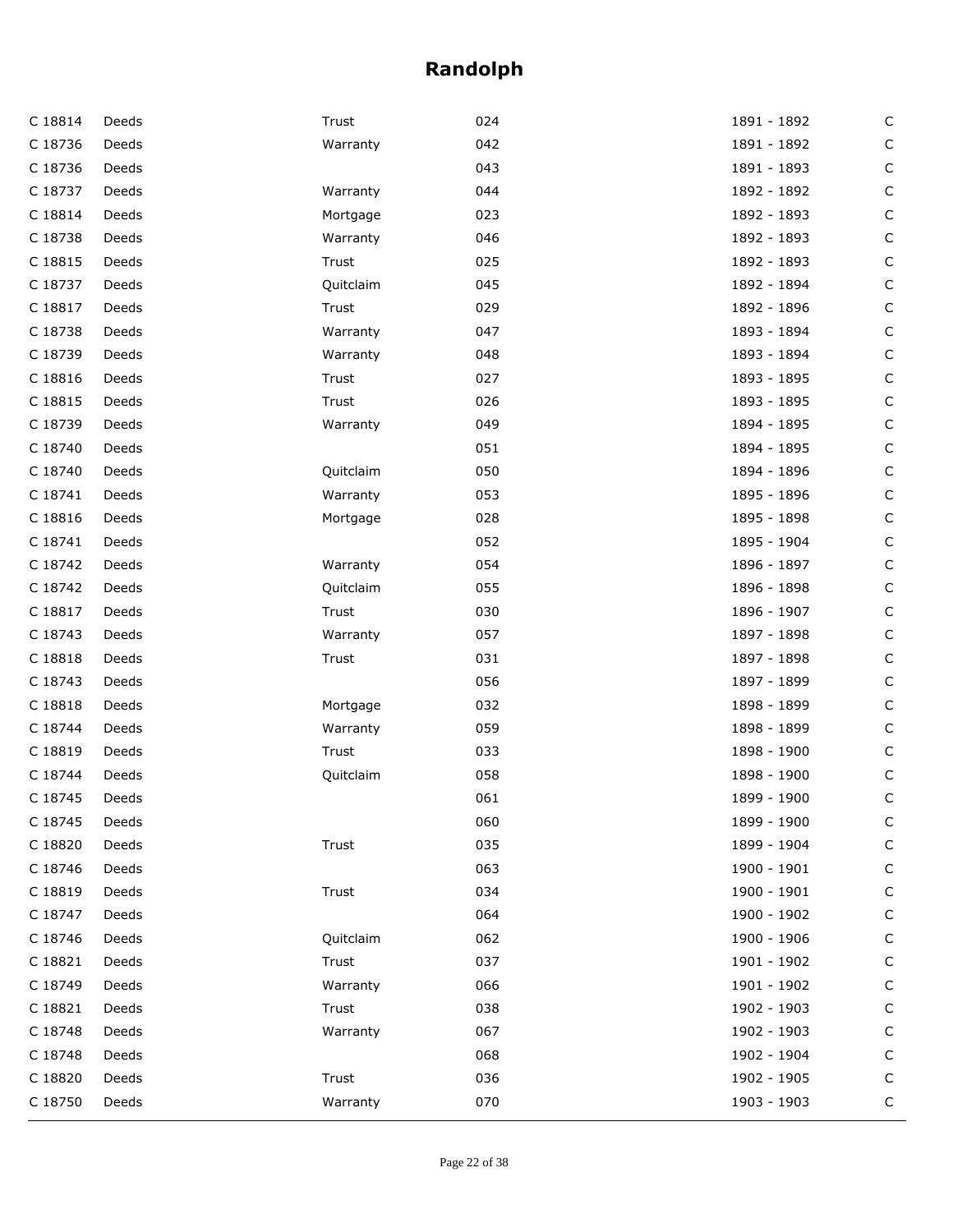| C 18822 | Deeds | Trust               | 040 | 1903 - 1904 | C           |
|---------|-------|---------------------|-----|-------------|-------------|
| C 18750 | Deeds | Warranty            | 071 | 1903 - 1904 | C           |
| C 18749 | Deeds | Quitclaim           | 069 | 1903 - 1905 | $\mathsf C$ |
| C 18822 | Deeds |                     | 039 | 1903 - 1906 | C           |
| C 18753 | Deeds | Warranty            | 077 | 1903 - 1906 | C           |
| C 18752 | Deeds | Warranty            | 074 | 1904 - 1904 | C           |
| C 18752 | Deeds | Warranty            | 075 | 1904 - 1905 | $\mathsf C$ |
| C 18823 | Deeds | Trust               | 041 | 1904 - 1905 | C           |
| C 18751 | Deeds |                     | 072 | 1904 - 1905 | C           |
| C 18747 | Deeds |                     | 065 | 1904 - 1912 | C           |
| C 18754 | Deeds | Warranty            | 078 | 1905 - 1905 | C           |
| C 18823 | Deeds | Trust               | 042 | 1905 - 1906 | C           |
| C 18755 | Deeds | Warranty            | 080 | 1905 - 1906 | C           |
| C 18754 | Deeds |                     | 079 | 1905 - 1907 | C           |
| C 18753 | Deeds | Quitclaim           | 076 | 1905 - 1908 | C           |
| C 18751 | Deeds |                     | 073 | 1905 - 1908 | C           |
| C 18755 | Deeds | Warranty            | 081 | 1906 - 1906 | C           |
| C 18824 | Deeds | Trust               | 044 | 1906 - 1907 | C           |
| C 18756 | Deeds | Warranty            | 082 | 1906 - 1907 | C           |
| C 18824 | Deeds | Mortgage            | 043 | 1906 - 1908 | C           |
| C 18757 | Deeds | Warranty            | 084 | 1907 - 1908 | C           |
| C 18871 | Deeds | Trust               | 045 | 1907 - 1908 | C           |
| C 18756 | Deeds |                     | 083 | 1907 - 1909 | $\mathsf C$ |
| C 18871 | Deeds | Trust               | 046 | 1907 - 1913 | C           |
| C 18758 | Deeds | Warranty            | 086 | 1908 - 1908 | C           |
| C 18758 | Deeds | Warranty            | 087 | 1908 - 1909 | C           |
| C 18872 | Deeds | Trust               | 047 | 1908 - 1909 | C           |
| C 18872 | Deeds | Trust               | 048 | 1908 - 1911 | C           |
| C 18757 | Deeds |                     | 085 | 1908 - 1921 | $\mathsf C$ |
| C 18873 | Deeds | Trust               | 049 | 1908 - 1928 | C           |
| C 18759 | Deeds |                     | 089 | 1909 - 1910 | C           |
| C 18760 | Deeds | Warranty            | 090 | 1909 - 1910 | C           |
| C 18873 | Deeds | Trust               | 050 | 1909 - 1910 | C           |
| C 18874 | Deeds | Trust               | 052 | 1910 - 1910 | C           |
| C 18760 | Deeds | Warranty            | 091 | 1910 - 1910 | C           |
| C 18761 | Deeds |                     | 092 | 1910 - 1911 | C           |
| C 18875 | Deeds | Trust               | 053 | 1910 - 1911 | C           |
| C 18762 | Deeds |                     | 094 | 1910 - 1912 | C           |
| C 18761 | Deeds | Warranty            | 093 | 1911 - 1911 | C           |
| C 18762 | Deeds | Warranty            | 095 | 1911 - 1912 | C           |
| C 18876 | Deeds | Trust               | 055 | 1911 - 1912 | C           |
| C 18875 | Deeds | Trust               | 054 | 1911 - 1914 | C           |
| C 18759 | Deeds | Quitclaim & Release | 088 | 1911 - 1915 | $\mathsf C$ |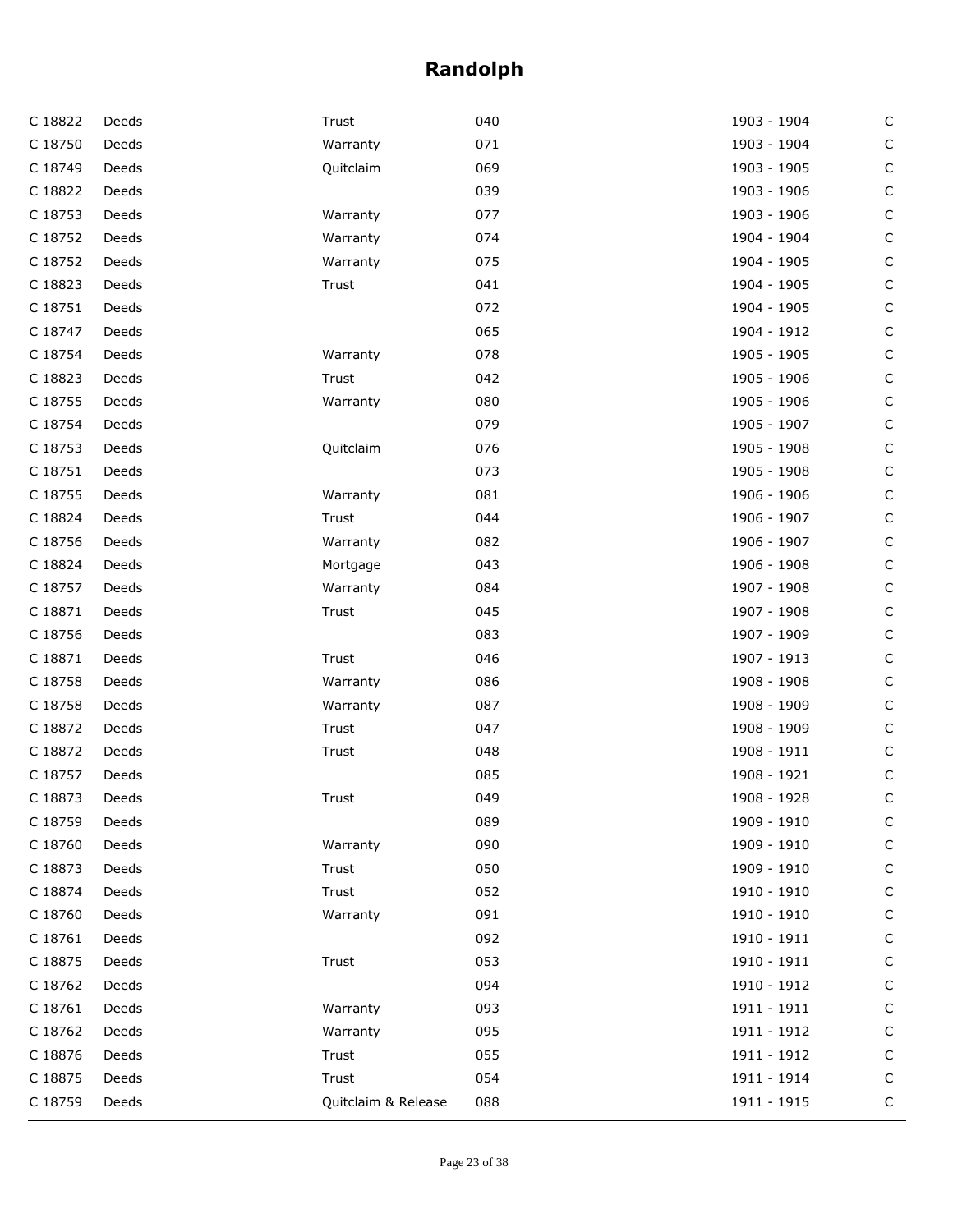| C 18764 | Deeds | Warranty                       | 098 | 1912 - 1913 | C           |
|---------|-------|--------------------------------|-----|-------------|-------------|
| C 18874 | Deeds | Trust                          | 051 | 1912 - 1913 | C           |
| C 18763 | Deeds |                                | 096 | 1912 - 1913 | $\mathsf C$ |
| C 18876 | Deeds | Trust                          | 056 | 1912 - 1913 | C           |
| C 18763 | Deeds | Guardian, Executor &<br>Admin. | 097 | 1912 - 1919 | $\mathsf C$ |
| C 18877 | Deeds | Trust                          | 057 | 1912 - 1921 | C           |
| C 18793 | Deeds |                                | 144 | 1912 - 1932 | C           |
| C 18764 | Deeds | Warranty                       | 099 | 1913 - 1913 | $\mathsf C$ |
| C 18878 | Deeds | Trust                          | 059 | 1913 - 1914 | C           |
| C 18765 | Deeds | Warranty                       | 101 | 1913 - 1914 | $\mathsf C$ |
| C 18765 | Deeds |                                | 100 | 1913 - 1914 | C           |
| C 18879 | Deeds | Trust                          | 061 | 1913 - 1915 | $\mathsf C$ |
| C 18877 | Deeds | Trust                          | 058 | 1913 - 1916 | C           |
| C 18766 | Deeds | Warranty                       | 102 | 1914 - 1915 | $\mathsf C$ |
| C 18766 | Deeds |                                | 103 | 1914 - 1916 | C           |
| C 18878 | Deeds | Trust                          | 060 | 1914 - 1917 | $\mathsf C$ |
| C 18767 | Deeds | Trust                          | 104 | 1914 - 1917 | C           |
| C 18879 | Deeds | Trust                          | 062 | 1915 - 1915 | C           |
| C 18880 | Deeds | Trust                          | 063 | 1915 - 1916 | C           |
| C 18767 | Deeds | Warranty                       | 105 | 1915 - 1916 | C           |
| C 18768 | Deeds | Warranty, Quitclaim            | 107 | 1915 - 1919 | C           |
| C 18768 | Deeds |                                | 106 | 1916 - 1916 | C           |
| C 18770 | Deeds |                                | 108 | 1916 - 1917 | C           |
| C 18880 | Deeds | Trust                          | 064 | 1916 - 1917 | C           |
| C 18770 | Deeds | Warranty                       | 110 | 1917 - 1917 | C           |
| C 18881 | Deeds | Trust                          | 066 | 1917 - 1918 | C           |
| C 18769 | Deeds | Warranty                       | 109 | 1917 - 1918 | C           |
| C 18771 | Deeds | Warranty                       | 111 | 1917 - 1918 | C           |
| C 18894 | Deeds | Trust                          | 065 | 1917 - 1919 | C           |
| C 18881 | Deeds | Trust                          | 068 | 1918 - 1919 | C           |
| C 18769 | Deeds | Warranty                       | 113 | 1918 - 1919 | C           |
| C 18772 | Deeds | Warranty                       | 114 | 1918 - 1919 | C           |
| C 18771 | Deeds | Quitclaim                      | 112 | 1918 - 1924 | C           |
| C 18895 | Deeds | Trust                          | 067 | 1918 - 1927 | C           |
| C 18772 | Deeds | Warranty                       | 115 | 1919 - 1919 | C           |
| C 18773 | Deeds | Warranty                       | 116 | 1919 - 1919 | C           |
| C 18882 | Deeds | Trust                          | 069 | 1919 - 1920 | C           |
| C 18895 | Deeds | Trust                          | 070 | 1919 - 1921 | C           |
| C 18788 | Deeds |                                | 117 | 1919 - 1921 | C           |
| C 18773 | Deeds | Warranty                       | 118 | 1920 - 1920 | C           |
| C 18774 | Deeds | Warranty                       | 119 | 1920 - 1921 | C           |
| C 18882 | Deeds | Trust                          | 071 | 1920 - 1921 | $\mathsf C$ |
|         |       |                                |     |             |             |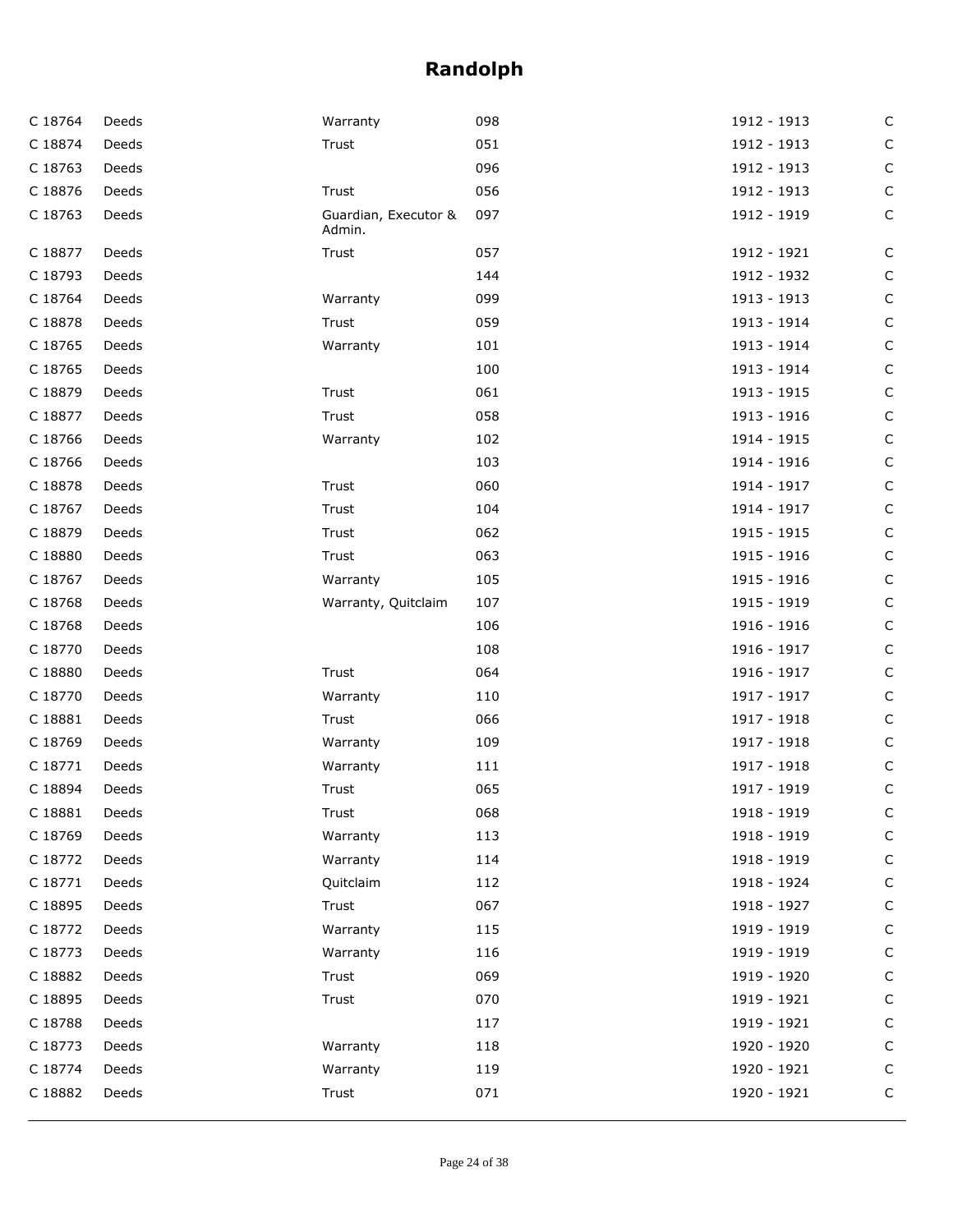| C 18883 | Deeds | Trust              | 072 | 1921 - 1922 | C           |
|---------|-------|--------------------|-----|-------------|-------------|
| C 18774 | Deeds | Warranty           | 121 | 1921 - 1922 | C           |
| C 18788 | Deeds |                    | 120 | 1921 - 1922 | C           |
| C 18896 | Deeds | Trust              | 073 | 1921 - 1923 | C           |
| C 18790 | Deeds |                    | 129 | 1921 - 1928 | C           |
| C 18775 | Deeds | Warranty           | 122 | 1922 - 1923 | С           |
| C 18883 | Deeds | Trust              | 074 | 1922 - 1923 | $\mathsf C$ |
| C 18789 | Deeds |                    | 123 | 1922 - 1923 | C           |
| C 18897 | Deeds | Trust              | 077 | 1922 - 1925 | C           |
| C 18884 | Deeds | Trust              | 075 | 1923 - 1923 | С           |
| C 18775 | Deeds | Warranty           | 124 | 1923 - 1923 | C           |
| C 18884 | Deeds | Trust              | 078 | 1923 - 1924 | С           |
| C 18776 | Deeds | Warranty           | 126 | 1923 - 1924 | C           |
| C 18896 | Deeds | Trust              | 076 | 1923 - 1924 | С           |
| C 18789 | Deeds |                    | 125 | 1923 - 1925 | C           |
| C 18776 | Deeds | Warranty           | 127 | 1924 - 1925 | С           |
| C 18885 | Deeds | Trust              | 079 | 1924 - 1925 | C           |
| C 18777 | Deeds | Quitclaim          | 128 | 1924 - 1932 | С           |
| C 18885 | Deeds | Trust              | 081 | 1925 - 1926 | C           |
| C 18777 | Deeds | Warranty           | 130 | 1925 - 1926 | С           |
| C 18897 | Deeds | Trust              | 080 | 1925 - 1927 | C           |
| C 18898 | Deeds | Trust              | 082 | 1925 - 1928 | С           |
| C 18790 | Deeds |                    | 131 | 1926 - 1927 | C           |
| C 18789 | Deeds |                    | 131 | 1926 - 1927 | C           |
| C 18778 | Deeds | Warranty           | 132 | 1926 - 1927 | C           |
| C 18886 | Deeds | Trust              | 083 | 1926 - 1928 | С           |
| C 18778 | Deeds | Warranty           | 133 | 1927 - 1928 | С           |
| C 18791 | Deeds |                    | 134 | 1927 - 1928 | C           |
| C 18899 | Deeds | Trust              | 086 | 1927 - 1929 | C           |
| C 18779 | Deeds | Warranty           | 135 | 1928 - 1929 | C           |
| C 18886 | Deeds | Trust              | 085 | 1928 - 1929 | C           |
| C 18791 | Deeds |                    | 136 | 1928 - 1929 | C           |
| C 18898 | Deeds | Trust              | 084 | 1928 - 1931 | C           |
| C 18792 | Deeds | State Right Of Way | 137 | 1928 - 1933 | C           |
| C 18779 | Deeds | Warranty           | 138 | 1929 - 1930 | C           |
| C 18887 | Deeds | Trust              | 087 | 1929 - 1930 | C           |
| C 18792 | Deeds | Warranty           | 139 | 1929 - 1931 | C           |
| C 18899 | Deeds | Trust              | 088 | 1929 - 1933 | C           |
| C 18887 | Deeds | Trust              | 089 | 1930 - 1932 | C           |
| C 18793 | Deeds |                    | 143 | 1931 - 1932 | C           |
| C 18900 | Deeds | Trust              | 090 | 1931 - 1933 | C           |
| C 18781 | Deeds | Warranty           | 142 | 1931 - 1933 | C           |
| C 18780 | Deeds | Warranty           | 140 | 1931 - 1934 | $\mathsf C$ |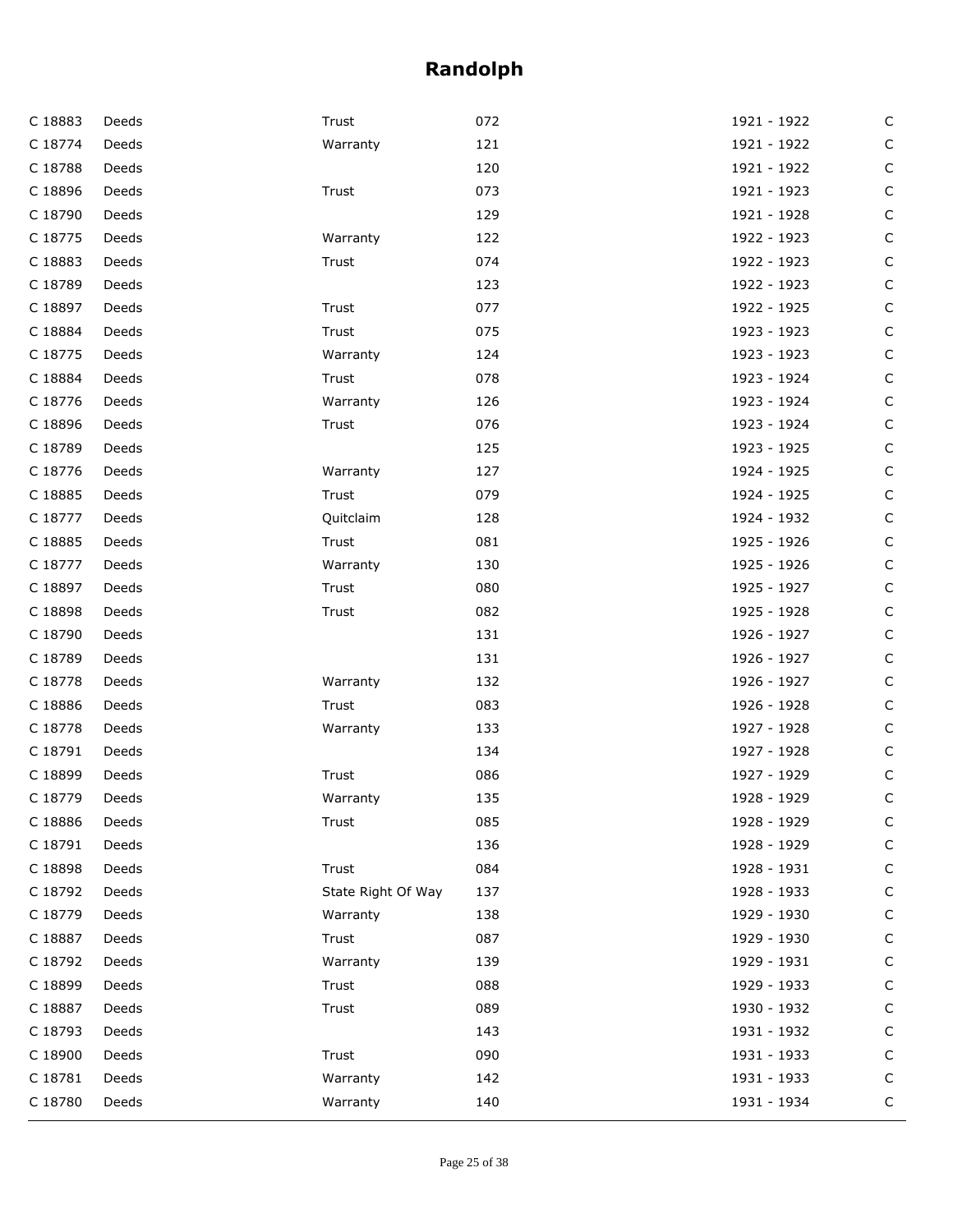| C 18794 | Deeds |                    | 145 | 1932 - 1933 | C           |
|---------|-------|--------------------|-----|-------------|-------------|
| C 18888 | Deeds | Trust              | 091 | 1932 - 1934 | C           |
| C 18780 | Deeds | Quitclaim          | 141 | 1932 - 1939 | C           |
| C 18794 | Deeds |                    | 147 | 1933 - 1934 | С           |
| C 18781 | Deeds | Warranty           | 146 | 1933 - 1934 | С           |
| C 18901 | Deeds | Trust              | 093 | 1933 - 1934 | С           |
| C 18795 | Deeds | State Right Of Way | 148 | 1933 - 1935 | C           |
| C 18900 | Deeds | Trust              | 092 | 1933 - 1936 | С           |
| C 18795 | Deeds |                    | 149 | 1934 - 1935 | С           |
| C 18782 | Deeds | Warranty           | 150 | 1934 - 1935 | $\mathsf C$ |
| C 18888 | Deeds | Trust              | 094 | 1934 - 1936 | С           |
| C 18901 | Deeds | Trust              | 095 | 1934 - 1938 | С           |
| C 18796 | Deeds |                    | 153 | 1935 - 1936 | С           |
| C 18782 | Deeds | Warranty           | 152 | 1935 - 1937 | $\mathsf C$ |
| C 18796 | Deeds | State Right Of Way | 151 | 1935 - 1941 | С           |
| C 18889 | Deeds | Trust              | 097 | 1936 - 1937 | С           |
| C 18797 | Deeds |                    | 154 | 1936 - 1937 | С           |
| C 18902 | Deeds | Trust              | 096 | 1936 - 1938 | $\mathsf C$ |
| C 18797 | Deeds | Warranty           | 156 | 1937 - 1938 | C           |
| C 18783 | Deeds | Warranty           | 155 | 1937 - 1938 | С           |
| C 18889 | Deeds | Trust              | 099 | 1937 - 1938 | С           |
| C 18902 | Deeds | Trust              | 098 | 1937 - 1939 | $\mathsf C$ |
| C 18783 | Deeds | Warranty           | 157 | 1938 - 1939 | C           |
| C 18798 | Deeds |                    | 158 | 1938 - 1939 | С           |
| C 18890 | Deeds | Trust              | 101 | 1938 - 1940 | С           |
| C 18903 | Deeds | Trust              | 100 | 1938 - 1945 | $\mathsf C$ |
| C 18799 | Deeds |                    | 162 | 1939 - 1940 | С           |
| C 18798 | Deeds | Oil & Gas Leases   | 160 | 1939 - 1940 | C           |
| C 18784 | Deeds | Warranty           | 163 | 1939 - 1941 | C           |
| C 18903 | Deeds | Trust              | 102 | 1939 - 1941 | C           |
| C 18799 | Deeds | Collector's        | 161 | 1939 - 1944 | С           |
| C 18784 | Deeds | Quitclaim          | 159 | 1939 - 1945 | C           |
| C 18890 | Deeds | Trust              | 103 | 1940 - 1941 | C           |
| C 18800 | Deeds |                    | 164 | 1940 - 1942 | C           |
| C 18904 | Deeds | Trust              | 105 | 1940 - 1942 | C           |
| C 19218 | Deeds | Collectors         | 186 | 1940 - 1951 | N           |
| C 18785 | Deeds | Warranty           | 165 | 1941 - 1942 | C           |
| C 18891 | Deeds | Trust              | 104 | 1941 - 1942 | C           |
| C 18891 | Deeds | Trust              | 107 | 1942 - 1943 | C           |
| C 18785 | Deeds | Warranty           | 167 | 1942 - 1943 | C           |
| C 18800 | Deeds |                    | 168 | 1942 - 1943 | C           |
| C 18904 | Deeds | Trust              | 106 | 1942 - 1945 | C           |
| C 19214 | Deeds | State Right Of Way | 166 | 1942 - 1954 | N           |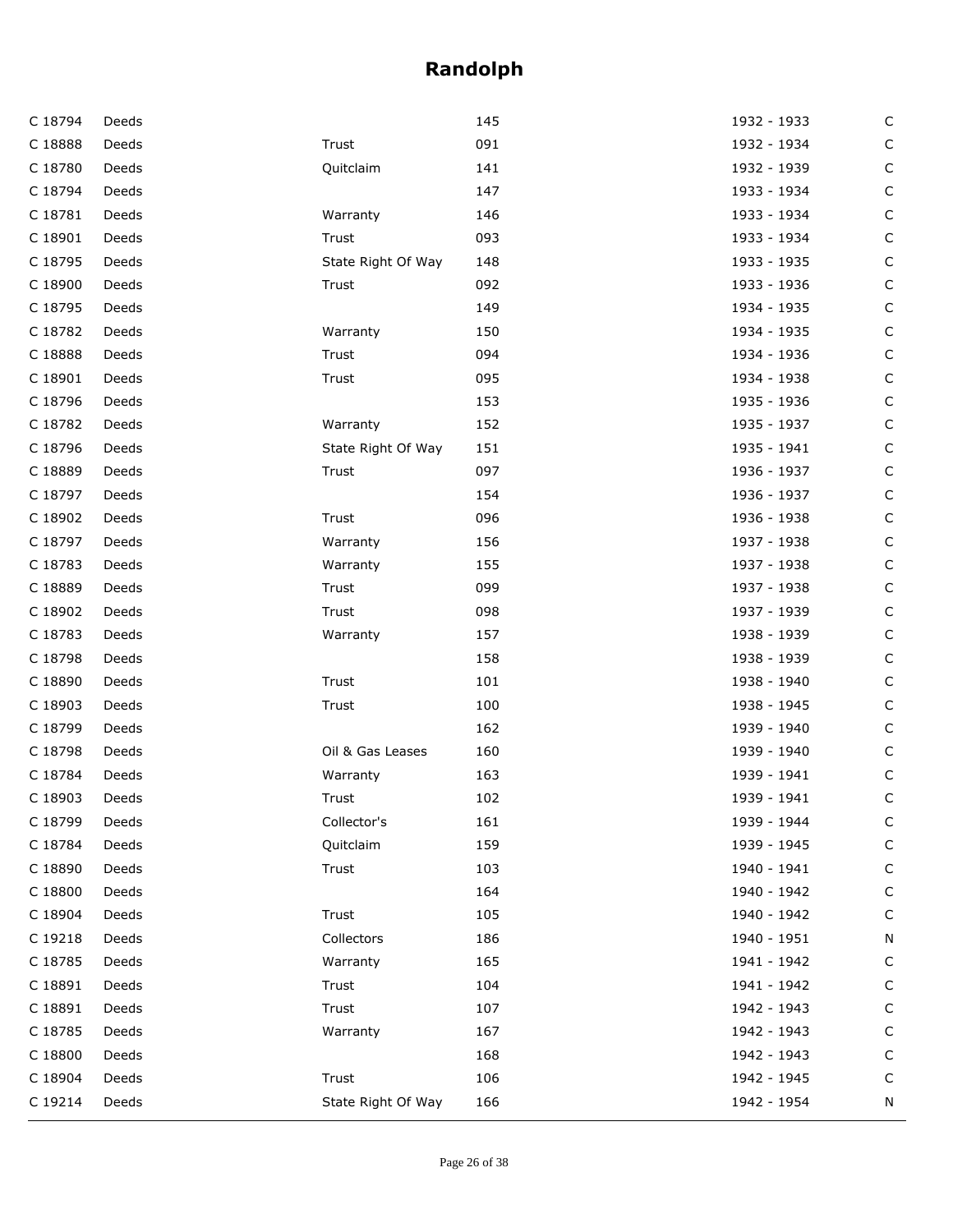| C 18892 | Deeds | Trust      | 110 | 1943 - 1944       | C           |
|---------|-------|------------|-----|-------------------|-------------|
| C 18786 | Deeds | Warranty   | 170 | 1943 - 1944       | C           |
| C 18801 | Deeds |            | 169 | 1943 - 1944       | C           |
| C 18892 | Deeds | Trust      | 111 | 1944 - 1945       | C           |
| C 18801 | Deeds |            | 171 | 1944 - 1945       | $\mathsf C$ |
| C 19214 | Deeds | Collectors | 173 | 1944 - 1948       | ${\sf N}$   |
| C 18786 | Deeds | Warranty   | 170 | 1944-03 - 1944-12 | $\mathsf C$ |
| C 18893 | Deeds | Trust      | 108 | 1945 - 1945       | $\mathsf C$ |
| C 18893 | Deeds | Trust      | 112 | 1945 - 1945       | C           |
| C 18802 | Deeds |            | 176 | 1945 - 1946       | $\mathsf C$ |
| C 19202 | Deeds | Trust      | 113 | 1945 - 1946       | ${\sf N}$   |
| C 18787 | Deeds | Warranty   | 177 | 1945 - 1947       | C           |
| C 18894 | Deeds | Trust      | 109 | 1945 - 1947       | $\mathsf C$ |
| C 19205 | Deeds | Quitclaim  | 175 | 1945 - 1952       | N           |
| C 18802 | Deeds | Warranty   | 178 | 1946 - 1946       | $\mathsf C$ |
| C 19215 | Deeds |            | 179 | 1946 - 1947       | N           |
| C 19205 | Deeds | Warranty   | 180 | 1946 - 1947       | N           |
| C 19202 | Deeds | Trust      | 114 | 1946 - 1947       | N           |
| C 19262 | Deeds | Trust      | 115 | 1946 - 1948       | N           |
| C 19209 | Deeds | Trust      | 118 | 1947 - 1948       | N           |
| C 19204 | Deeds | Warranty   | 183 | 1947 - 1948       | N           |
| C 19215 | Deeds |            | 182 | 1947 - 1948       | N           |
| C 19270 | Deeds | Trust      | 117 | 1947 - 1950       | N           |
| C 19208 | Deeds | Trust      | 116 | 1947-02 - 1947-08 | N           |
| C 19204 | Deeds | Warranty   | 181 | 1947-02 - 1947-08 | N           |
| C 19262 | Deeds | Trust      | 120 | 1948 - 1949       | N           |
| C 19216 | Deeds |            | 185 | 1948 - 1949       | N           |
| C 19210 | Deeds | Trust      | 121 | 1948 - 1949       | N           |
| C 18787 | Deeds | Warranty   | 174 | 1948 - 1949       | $\mathsf C$ |
| C 19206 | Deeds | Warranty   | 184 | 1948 - 1949       | N           |
| C 19209 | Deeds | Trust      | 119 | 1948-04 - 1948-12 | N           |
| C 19206 | Deeds | Warranty   | 187 | 1949 - 1950       | N           |
| C 19210 | Deeds | Trust      | 123 | 1949 - 1950       | N           |
| C 19263 | Deeds | Trust      | 122 | 1949 - 1951       | N           |
| C 19216 | Deeds |            | 188 | 1949-01 - 1949-12 | N           |
| C 19217 | Deeds |            | 192 | 1950 - 1951       | N           |
| C 19211 | Deeds | Trust      | 124 | 1950 - 1951       | N           |
| C 19207 | Deeds | Warranty   | 191 | 1950 - 1951       | N           |
| C 19270 | Deeds | Trust      | 125 | 1950 - 1952       | N           |
| C 19203 | Deeds | Collectors | 196 | 1950 - 1958       | N           |
| C 19217 | Deeds |            | 190 | 1950-01 - 1950-10 | N           |
| C 19207 | Deeds | Warranty   | 189 | 1950-02 - 1950-12 | N           |
| C 19208 | Deeds | Warranty   | 195 | 1951 - 1952       | N           |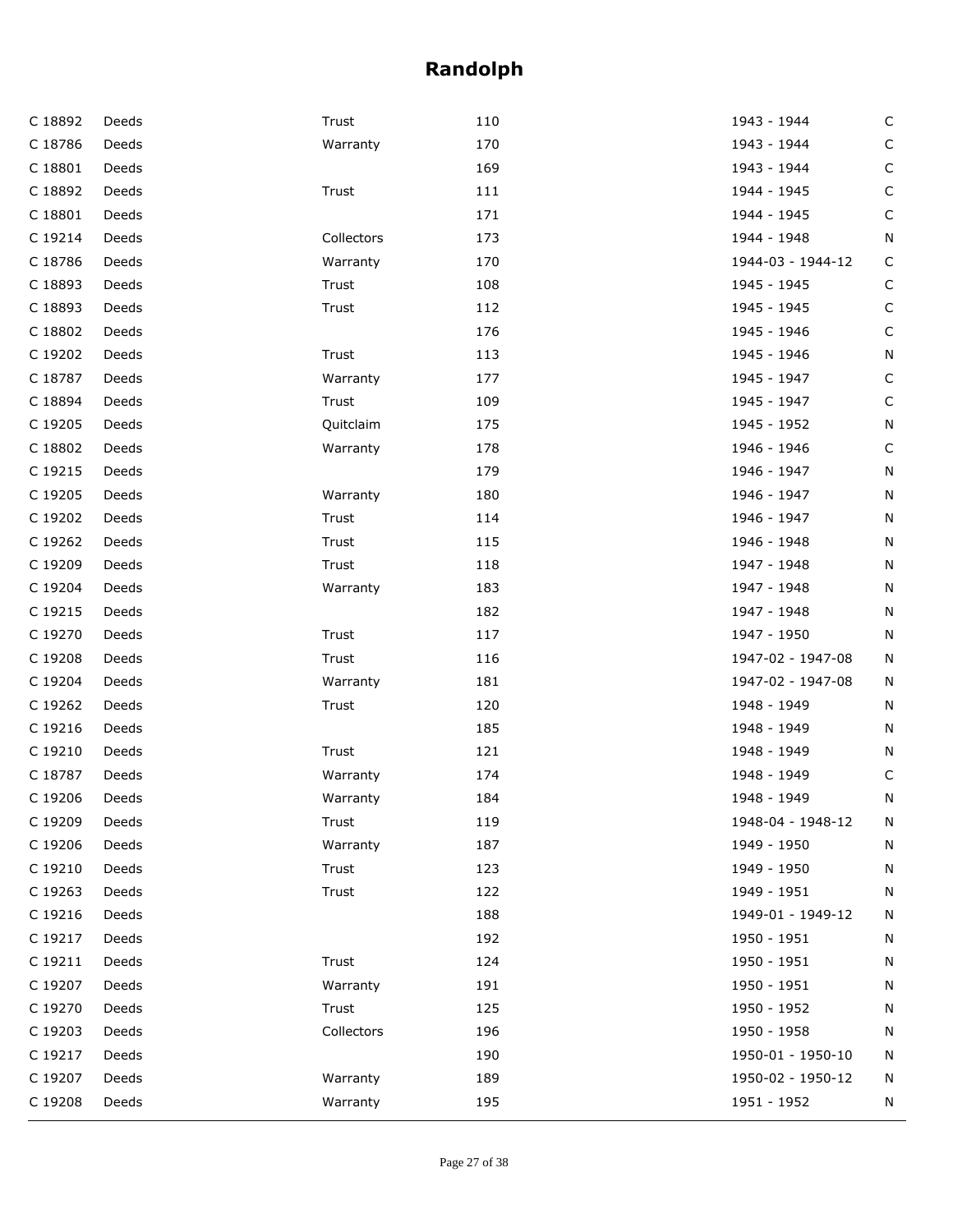| C 19219 | Deeds |                    | 194 | 1951 - 1952       | N         |
|---------|-------|--------------------|-----|-------------------|-----------|
| C 19211 | Deeds | Trust              | 128 | 1951 - 1952       | N         |
| C 19263 | Deeds | Trust              | 126 | 1951 - 1955       | N         |
| C 19218 | Deeds | Easement           | 193 | 1951 - 1957       | N         |
| C 19212 | Deeds | Trust              | 127 | 1951-01 - 1951-10 | N         |
| C 19220 | Deeds |                    | 200 | 1952 - 1953       | N         |
| C 19219 | Deeds |                    | 198 | 1952 - 1953       | N         |
| C 19264 | Deeds | Trust              | 130 | 1952 - 1953       | N         |
| C 19213 | Deeds | Quitclaim          | 197 | 1952 - 1957       | N         |
| C 19271 | Deeds | Warranty           | 199 | 1952 - 1958       | N         |
| C 19212 | Deeds | Trust              | 129 | 1952 - 1958       | N         |
| C 19265 | Deeds | Trust              | 133 | 1953 - 1954       | N         |
| C 19221 | Deeds |                    | 203 | 1953 - 1954       | N         |
| C 19220 | Deeds |                    | 201 | 1953 - 1955       | N         |
| C 19265 | Deeds | Trust              | 132 | 1953-02 - 1953-11 | ${\sf N}$ |
| C 19221 | Deeds |                    | 202 | 1953-06 - 1953-10 | N         |
| C 19266 | Deeds | Trust              | 134 | 1954 - 1955       | N         |
| C 19266 | Deeds | Trust              | 135 | 1954 - 1955       | N         |
| C 19223 | Deeds |                    | 208 | 1954 - 1955       | N         |
| C 19264 | Deeds | Trust              | 131 | 1954 - 1958       | N         |
| C 19203 | Deeds | State Right Of Way | 204 | 1954 - 1958       | Y         |
| C 19222 | Deeds |                    | 205 | 1954-03 - 1954-07 | N         |
| C 19222 | Deeds |                    | 206 | 1954-07 - 1954-12 | N         |
| C 19267 | Deeds | Trust              | 137 | 1955 - 1956       | N         |
| C 19223 | Deeds |                    | 207 | 1955 - 1956       | N         |
| C 19224 | Deeds |                    | 209 | 1955 - 1958       | N         |
| C 19268 | Deeds | Trust              | 138 | 1955 - 1958       | N         |
| C 19267 | Deeds | Trust              | 136 | 1955-04 - 1955-10 | N         |
| C 19224 | Deeds |                    | 210 | 1955-08 - 1955-12 | N         |
| C 19225 | Deeds |                    | 211 | 1956 - 1957       | N         |
| C 19203 | Deeds | Small Estate Title | 212 | 1956 - 1957       | Ν         |
| C 19226 | Deeds |                    | 214 | 1956 - 1957       | N         |
| C 19268 | Deeds | Trust              | 139 | 1956 - 1957       | N         |
| C 19225 | Deeds |                    | 213 | 1956 - 1958       | N         |
| C 19269 | Deeds | Trust              | 141 | 1957 - 1958       | N         |
| C 19226 | Deeds |                    | 216 | 1957 - 1958       | N         |
| C 19226 | Deeds |                    | 215 | 1957 - 1958       | N         |
| C 19269 | Deeds | Trust              | 140 | 1957-01 - 1957-11 | N         |
| C 19243 | Deeds |                    | 221 | 1958 - 1959       | N         |
| C 19243 | Deeds |                    | 220 | 1958 - 1959       | N         |
| C 19228 | Deeds | Trust              | 144 | 1958 - 1959       | N         |
| C 19227 | Deeds | Trust              | 142 | 1958-02 - 1958-07 | N         |
| C 19241 | Deeds |                    | 217 | 1958-03 - 1958-07 | N         |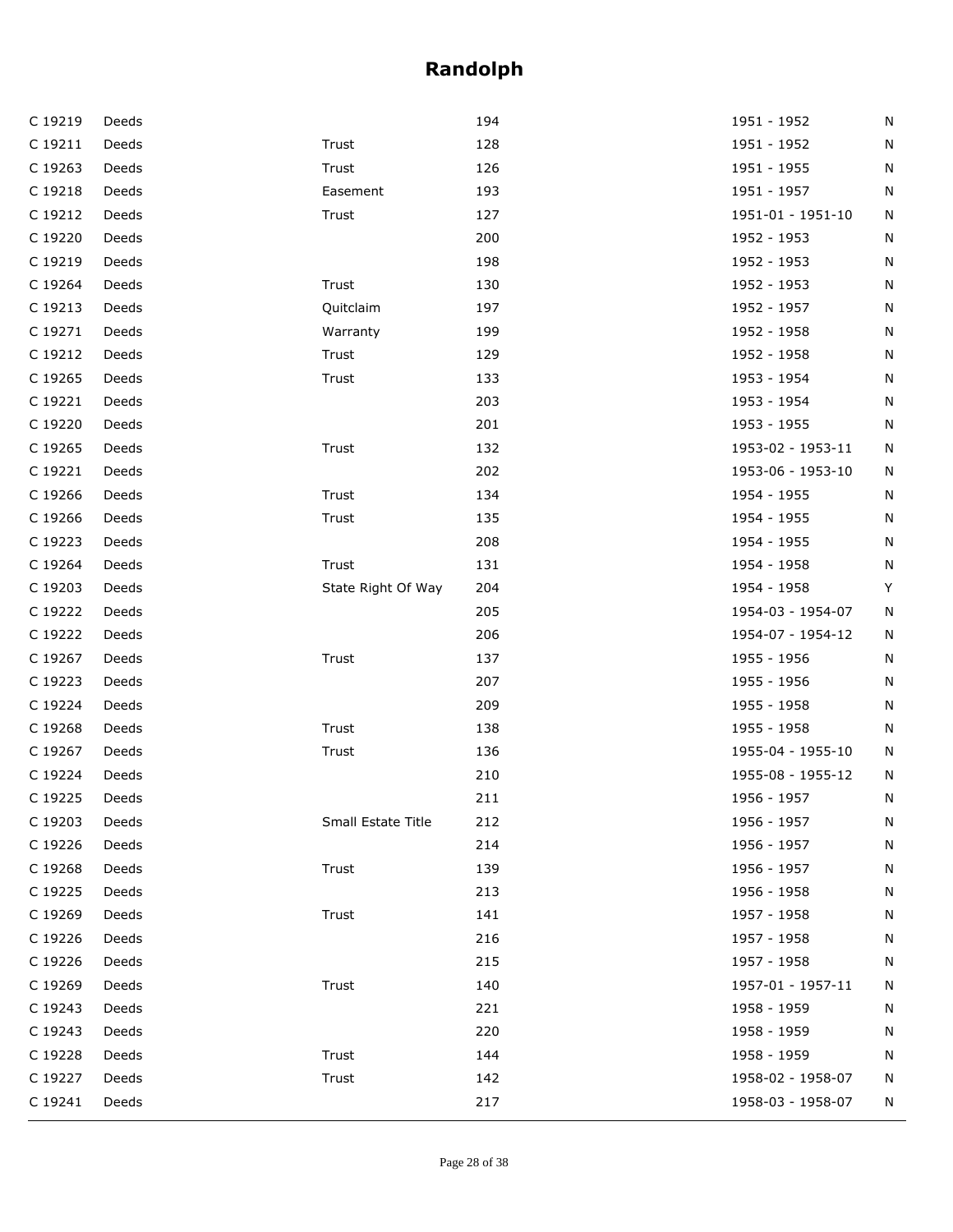| C 19242 | Deeds |       | 218 | 1958-07 - 1958-10 | N |
|---------|-------|-------|-----|-------------------|---|
| C 19227 | Deeds | Trust | 143 | 1958-07 - 1958-11 | N |
| C 19242 | Deeds |       | 219 | 1958-10 - 1958-12 | N |
| C 19245 | Deeds |       | 224 | 1959 - 1960       | N |
| C 19229 | Deeds | Trust | 147 | 1959 - 1960       | N |
| C 19228 | Deeds | Trust | 145 | 1959-03 - 1959-06 | N |
| C 19244 | Deeds |       | 222 | 1959-05 - 1959-08 | N |
| C 19229 | Deeds | Trust | 146 | 1959-06 - 1959-10 | N |
| C 19244 | Deeds |       | 223 | 1959-08 - 1959-10 | N |
| C 19247 | Deeds |       | 228 | 1960 - 1961       | N |
| C 19231 | Deeds |       | 150 | 1960 - 1961       | N |
| C 19245 | Deeds |       | 225 | 1960-01 - 1960-05 | N |
| C 19230 | Deeds |       | 148 | 1960-03 - 1960-07 | N |
| C 19246 | Deeds |       | 226 | 1960-05 - 1960-08 | N |
| C 19230 | Deeds |       | 149 | 1960-07 - 1960-11 | N |
| C 19246 | Deeds |       | 227 | 1960-08 - 1960-11 | N |
| C 19248 | Deeds |       | 231 | 1961 - 1962       | N |
| C 19249 | Deeds |       | 232 | 1961 - 1962       | N |
| C 19232 | Deeds | Trust | 152 | 1961 - 1964       | N |
| C 19247 | Deeds |       | 229 | 1961-03 - 1961-06 | N |
| C 19231 | Deeds | Trust | 151 | 1961-04 - 1961-09 | N |
| C 19248 | Deeds |       | 230 | 1961-06 - 1962-09 | N |
| C 19250 | Deeds |       | 235 | 1962 - 1963       | N |
| C 19233 | Deeds | Trust | 155 | 1962 - 1963       | N |
| C 19232 | Deeds | Trust | 153 | 1962-02 - 1962-07 | N |
| C 19249 | Deeds |       | 233 | 1962-05 - 1962-09 | N |
| C 19233 | Deeds | Trust | 154 | 1962-07 - 1962-11 | N |
| C 19250 | Deeds |       | 234 | 1962-08 - 1962-11 | N |
| C 19252 | Deeds |       | 239 | 1963 - 1964       | N |
| C 19235 | Deeds | Trust | 158 | 1963 - 1964       | N |
| C 19251 | Deeds |       | 236 | 1963-01 - 1963-05 | N |
| C 19251 | Deeds |       | 237 | 1963-05 - 1963-09 | N |
| C 19234 | Deeds | Trust | 156 | 1963-05 - 1963-09 | N |
| C 19252 | Deeds |       | 238 | 1963-09 - 1963-11 | N |
| C 19234 | Deeds | Trust | 157 | 1963-09 - 1963-12 | N |
| C 19236 | Deeds | Trust | 160 | 1964 - 1965       | N |
| C 19255 | Deeds |       | 244 | 1964 - 1965       | N |
| C 19253 | Deeds |       | 240 | 1964-02 - 1964-05 | N |
| C 19253 | Deeds |       | 241 | 1964-05 - 1964-07 | N |
| C 19235 | Deeds | Trust | 159 | 1964-05 - 1964-09 | N |
| C 19254 | Deeds |       | 242 | 1964-07 - 1964-10 | N |
| C 19254 | Deeds |       | 243 | 1964-10 - 1964-12 | N |
| C 19237 | Deeds | Trust | 163 | 1965 - 1966       | N |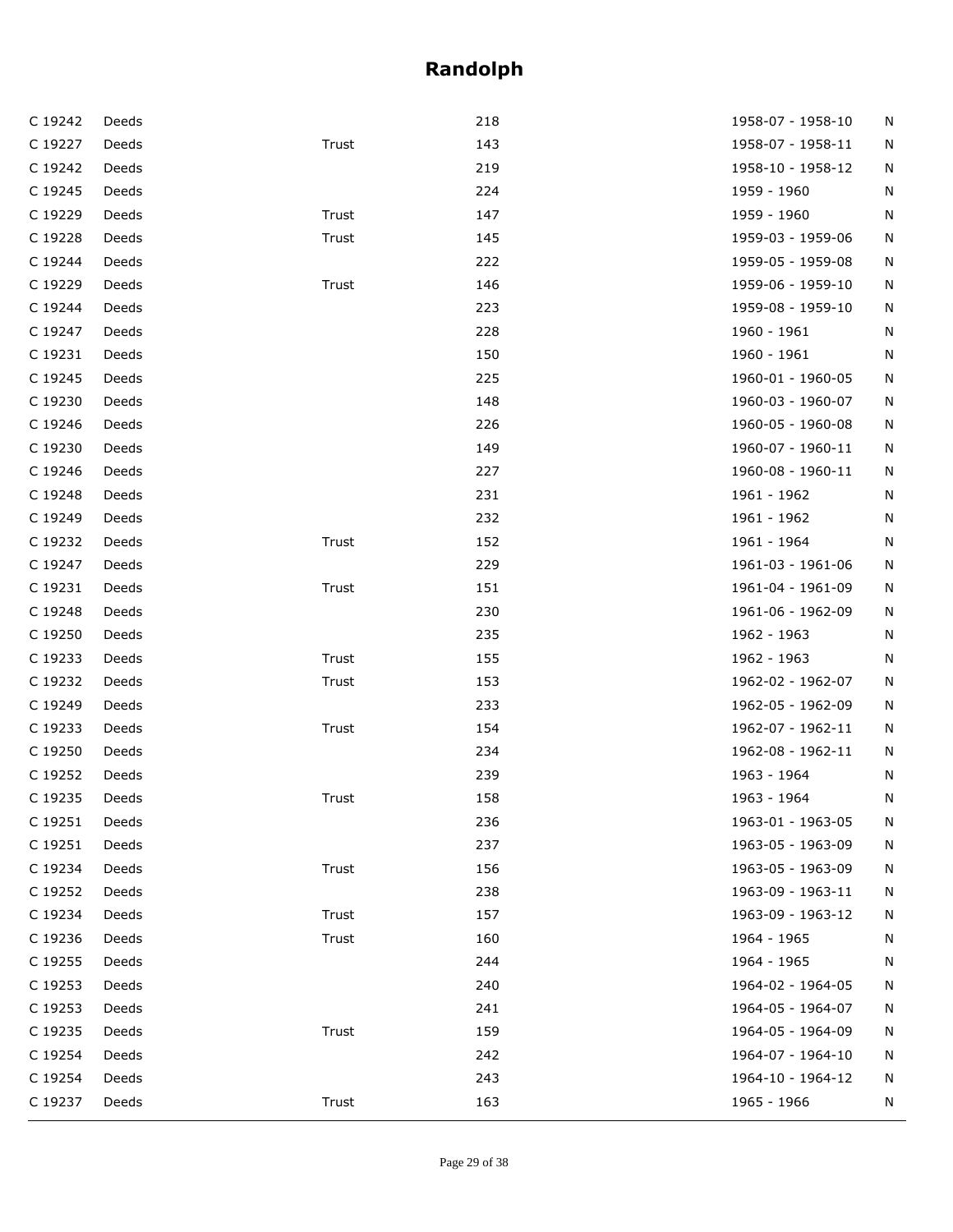| C 19257 | Deeds           |                      | 248          | 1965 - 1966       | N           |
|---------|-----------------|----------------------|--------------|-------------------|-------------|
| C 19236 | Deeds           | Trust                | 161          | 1965-01 - 1965-05 | N           |
| C 19255 | Deeds           |                      | 245          | 1965-04 - 1965-07 | N           |
| C 19237 | Deeds           | Trust                | 162          | 1965-05 - 1965-09 | N           |
| C 19256 | Deeds           | Warranty             | 246          | 1965-07 - 1965-09 | N           |
| C 19256 | Deeds           |                      | 247          | 1965-09 - 1965-12 | N           |
| C 19259 | Deeds           |                      | 252          | 1966 - 1967       | N           |
| C 19239 | Deeds           | Trust                | 166          | 1966 - 1967       | N           |
| C 19238 | Deeds           | Trust                | 164          | 1966-01 - 1966-05 | ${\sf N}$   |
| C 19257 | Deeds           |                      | 249          | 1966-03 - 1966-05 | N           |
| C 19258 | Deeds           |                      | 250          | 1966-05 - 1966-09 | N           |
| C 19238 | Deeds           | Trust                | 165          | 1966-05 - 1966-09 | N           |
| C 19258 | Deeds           |                      | 251          | 1966-09 - 1966-12 | N           |
| C 19240 | Deeds           | Trust                | 169          | 1967 - 1968       | N           |
| C 19261 | Deeds           |                      | 256          | 1967 - 1968       | N           |
| C 19239 | Deeds           | Trust                | 167          | 1967-02 - 1967-06 | N           |
| C 19259 | Deeds           |                      | 253          | 1967-03 - 1967-06 | N           |
| C 19260 | Deeds           |                      | 254          | 1967-06 - 1967-08 | N           |
| C 19240 | Deeds           | Trust                | 168          | 1967-06 - 1967-10 | N           |
| C 19260 | Deeds           |                      | 255          | 1967-09 - 1967-12 | N           |
| C 19134 | Deeds           | Trust                | 002          | 1968 - 1969       | N           |
| C 19083 | Deeds           | Assignment & Release | $01 -$<br>07 | 1968 - 1970       | N           |
| C 19261 | Deeds           |                      | 257          | 1968-03 - 1968-04 | N           |
| C 19241 | Deeds           | Trust                | 170          | 1968-03 - 1968-04 | N           |
| C 18590 | Deeds           |                      | 01M          | 1968-04 - 1968-09 | $\mathsf C$ |
| C 19133 | Deeds           | Trust                | 001          | 1968-05 - 1968-10 | N           |
| C 18591 | Deeds           |                      | 02M          | 1968-09 - 1969-01 | $\mathsf C$ |
| C 19136 | Deeds           | Trust                | 004          | 1969 - 1970       | N           |
| C 18592 | Deeds           |                      | 03M          | 1969-01 - 1969-05 | $\mathsf C$ |
| C 19135 | Deeds           | Trust                | 003          | 1969-04 - 1969-09 | N           |
| C 18593 | Deeds           |                      | 04M          | 1969-05 - 1969-09 | C           |
| C 18594 | Deeds           |                      | 05M          | 1969-09 - 1970-01 | C           |
| C 19042 | Discharge Index |                      | $\mathbf{1}$ | 1918 - 1970       |             |
| C 68573 | Index to Deeds  |                      | 10           | $0 - 0$           |             |
| C 68573 | Index to Deeds  |                      | 01           | $0 - 0$           |             |
| C 68573 | Index to Deeds  |                      | 02           | $0 - 0$           |             |
| C 68573 | Index to Deeds  | Warranty             | 03           | $0 - 0$           |             |
| C 68573 | Index to Deeds  |                      | 04           | $0 - 0$           |             |
| C 68573 | Index to Deeds  |                      | 06           | $0 - 0$           |             |
| C 68573 | Index to Deeds  |                      | 07           | $0 - 0$           |             |
| C 68573 | Index to Deeds  |                      | 09           | $0 - 0$           |             |
| C 68573 | Index to Deeds  |                      | P            | $0 - 0$           |             |
|         |                 |                      |              |                   |             |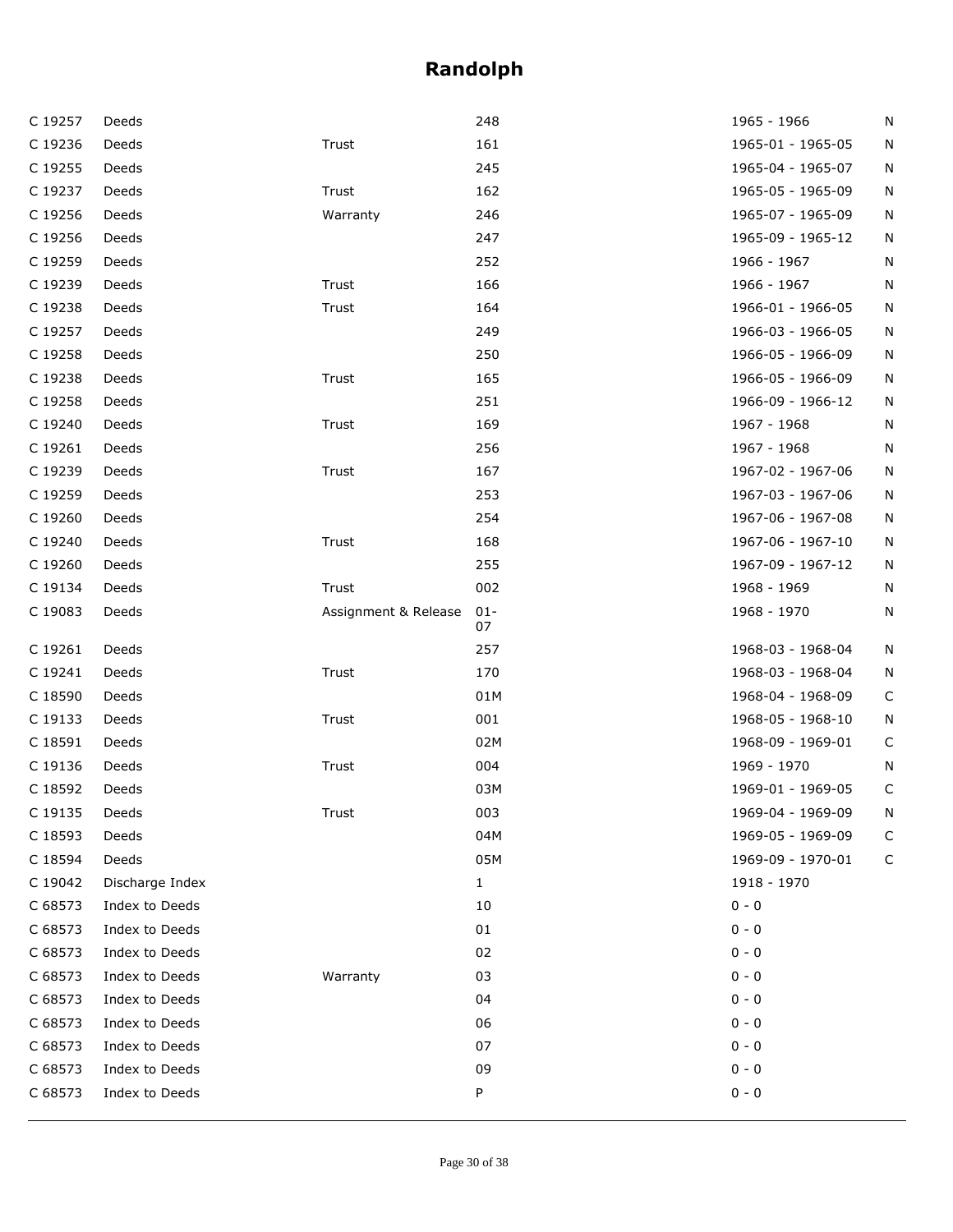| C 68573 | Index to Deeds |          | T   | $0 - 0$     |   |
|---------|----------------|----------|-----|-------------|---|
| C 68573 | Index to Deeds |          | V   | $0 - 0$     |   |
| C 68573 | Index to Deeds |          | X   | 0 - 0       |   |
| C 68573 | Index to Deeds |          | Υ   | $0 - 0$     |   |
| C 68573 | Index to Deeds |          | Ζ   | $0 - 0$     |   |
| C 68573 | Index to Deeds |          | 08  | $0 - 0$     |   |
| C 68573 | Index to Deeds |          | W   | $0 - 0$     |   |
| C 5645  | Index to Deeds |          | 01  | 1830 - 1857 |   |
| C 19005 | Index to Deeds |          | 01  | 1832 - 1869 |   |
| C 5645  | Index to Deeds |          | 01A | 1855 - 1869 |   |
| C 19005 | Index to Deeds |          | 01A | 1856 - 1868 |   |
| C 19006 | Index to Deeds |          | 02  | 1869 - 1871 |   |
| C 5646  | Index to Deeds |          | 02  | 1869 - 1874 |   |
| C 5646  | Index to Deeds |          | 03  | 1871 - 1877 |   |
| C 19006 | Index to Deeds |          | 03  | 1872 - 1877 |   |
| C 5647  | Index to Deeds |          | 04  | 1876 - 1879 |   |
| C 19007 | Index to Deeds |          | 04  | 1876 - 1882 |   |
| C 5647  | Index to Deeds |          | 05  | 1880 - 1882 |   |
| C 19007 | Index to Deeds |          | 05  | 1880 - 1882 |   |
| C 19008 | Index to Deeds |          | 06  | 1882 - 1889 |   |
| C 5647  | Index to Deeds |          | 06  | 1883 - 1886 |   |
| C 19008 | Index to Deeds |          | 07  | 1886 - 1889 |   |
| C 19009 | Index to Deeds |          | 08  | 1889 - 1891 | N |
| C 19022 | Index to Deeds |          | 08  | 1889 - 1891 |   |
| C 19009 | Index to Deeds |          | 09  | 1892 - 1894 | N |
| C 19022 | Index to Deeds |          | 09  | 1892 - 1894 |   |
| C 19023 | Index to Deeds | Warranty | 36  | 1944 - 1976 |   |
| C 19022 | Index to Deeds |          | 33  | 1962 - 1966 |   |
| C 19002 | Index to Deeds | Trust    | 18  | 1962 - 1970 |   |
| C 19022 | Index to Deeds |          | 34  | 1966 - 1970 |   |
| C 19026 | Index to Deeds | Release  | 01  | 1968 - 1978 |   |
| C 19023 | Index to Deeds | Warranty | 35  | 1969 - 1973 |   |
| C 19002 | Index to Deeds | Trust    | 19  | 1971 - 1977 |   |
| C 19024 | Index to Deeds | Warranty | 37  | 1977 - 1979 |   |
| C 19003 | Index to Deeds | Trust    | 20  | 1977 - 1982 |   |
| C 19027 | Index to Deeds | Release  | 02  | 1978 - 1984 |   |
| C 19024 | Index to Deeds | Warranty | 38  | 1979 - 1982 |   |
| C 19025 | Index to Deeds | Warranty | 39  | 1982 - 1986 |   |
| C 19003 | Index to Deeds | Trust    | 21  | 1983 - 1987 |   |
| C 19027 | Index to Deeds | Release  | 03  | 1985 - 1990 |   |
| C 19025 | Index to Deeds | Warranty | 40  | 1986 - 1989 |   |
| C 19004 | Index to Deeds | Trust    | 22  | 1988 - 1993 |   |
| C 19026 | Index to Deeds |          | 41  | 1989 - 1992 |   |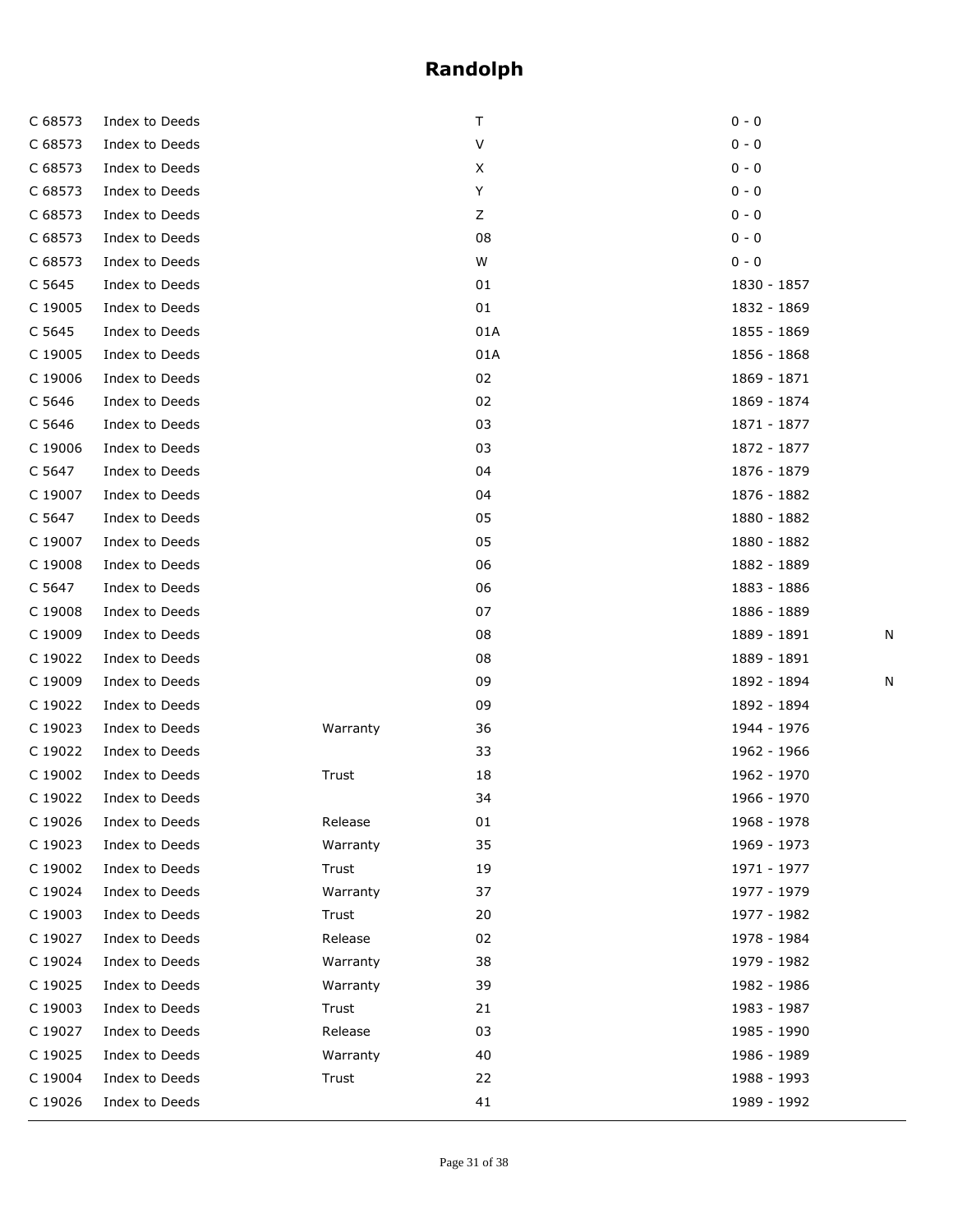| C 68573 | Index to Marriage Records |                   | 11             | $0 - 0$     |             |
|---------|---------------------------|-------------------|----------------|-------------|-------------|
| C 68573 | Index to Marriage Records |                   | 03             | $0 - 0$     |             |
| C 19041 | Index to Marriages        | Direct & Inverted |                | 1829 - 1895 |             |
| C 19000 | Index to Mortgages        |                   | 11             | 1925 - 1926 |             |
| C 19000 | Index to Mortgages        |                   | 12             | 1929 - 1930 | C           |
| C 19000 | Index to Mortgages        |                   | 13             | 1936 - 1943 |             |
| C 19000 | Index to Mortgages        |                   | 14             | 1943 - 1947 |             |
| C 19001 | Index to Mortgages        |                   | 15             | 1947 - 1952 | N           |
| C 19000 | Index to Mortgages        |                   | 15             | 1947 - 1952 |             |
| C 19000 | Index to Mortgages        |                   | 16             | 1953 - 1957 |             |
| C 19001 | Index to Mortgages        |                   | 16             | 1953 - 1957 | N           |
| C 19000 | Index to Mortgages        |                   | 17             | 1957 - 1962 |             |
| C 19001 | Index to Mortgages        |                   | 17             | 1957 - 1962 | N           |
| C 19041 | Marriages                 |                   | Α              | 1829 - 1890 | $\mathsf C$ |
| C 19200 | Marriages                 | Negro             |                | 1865 - 1898 | N           |
| C 19041 | Marriages                 |                   | В              | 1872 - 1892 | Υ           |
| C 19028 | Marriages                 |                   | 1              | 1881 - 1885 | Y           |
| C 5682  | Marriages                 | License Register  |                | 1883 - 1908 | N           |
| C 19029 | Marriages                 |                   | 2              | 1885 - 1887 | Y           |
| C 19029 | Marriages                 |                   | 3              | 1887 - 1890 | Υ           |
| C 19030 | Marriages                 |                   | 4              | 1890 - 1895 | Y           |
| C 19030 | Marriages                 |                   | 5              | 1895 - 1897 | Υ           |
| C 19031 | Marriages                 |                   | 6              | 1897 - 1901 | Y           |
| C 19031 | Marriages                 |                   | $\overline{7}$ | 1901 - 1904 | Υ           |
| C 19032 | Marriages                 |                   | 8              | 1904 - 1907 | Υ           |
| C 19032 | Marriages                 |                   | 9              | 1907 - 1911 | Υ           |
| C 19033 | Marriages                 |                   | 10             | 1911 - 1914 | Υ           |
| C 19033 | Marriages                 |                   | 11             | 1914 - 1917 | Y           |
| C 19034 | Marriages                 |                   | 12             | 1917 - 1920 | Y           |
| C 19034 | Marriages                 |                   | 13             | 1920 - 1923 | Υ           |
| C 19035 | Marriages                 |                   | 14             | 1923 - 1927 | Υ           |
| C 19035 | Marriages                 |                   | 15             | 1927 - 1930 | Y           |
| C 19036 | Marriages                 |                   | 16             | 1930 - 1934 | Υ           |
| C 19036 | Marriages                 |                   | 17             | 1934 - 1937 | Y           |
| C 19037 | Marriages                 |                   | 18             | 1937 - 1942 | Y           |
| C 19037 | Marriages                 |                   | 19             | 1942 - 1948 | Y           |
| C 19038 | Marriages                 |                   | 20             | 1948 - 1955 | Y           |
| C 19038 | Marriages                 |                   | 21             | 1955 - 1963 | Y           |
| C 19039 | Marriages                 |                   | 22             | 1963 - 1969 | Y           |
| C 19039 | Marriages                 |                   | 23             | 1969 - 1974 | Y           |
| C 19042 | Service Record Discharge  |                   | $\mathbf{1}$   | 1919 - 1944 | C           |
| C 19042 | Service Record Discharge  |                   | 2              | 1945 - 1946 | C           |
| C 19043 | Service Record Discharge  |                   | 3              | 1946 - 1951 | С           |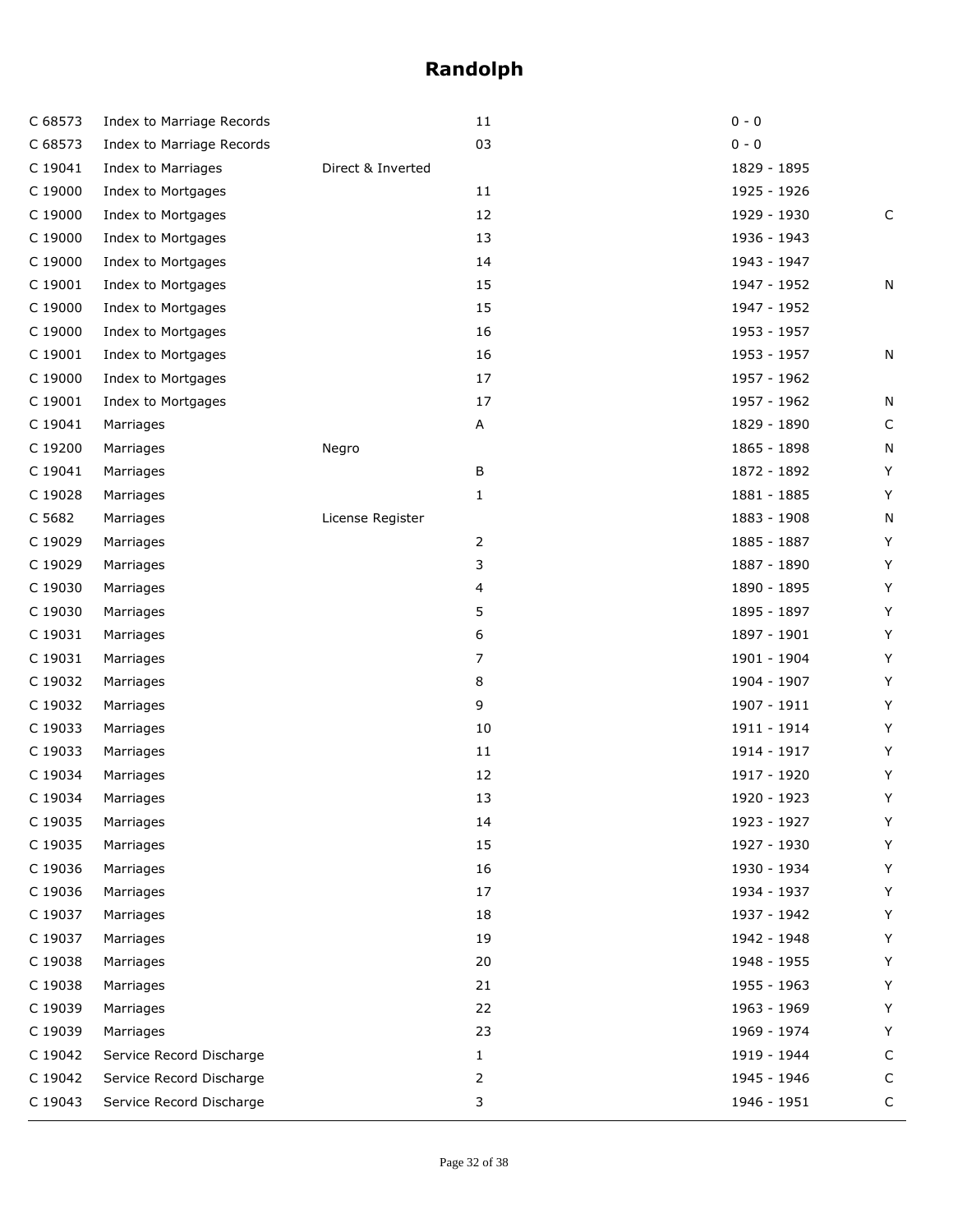| Service Record Discharge | 4  | 1951 - 1957 | C |
|--------------------------|----|-------------|---|
| Service Record Discharge | 5. | 1957 - 1967 | C |
| Service Record Discharge | 6  | 1967 - 1968 | C |
| Soldier Discharges       | 6M | 1967 - 1987 | N |
| Soldier Discharges       | 6M | 1967 - 1987 | N |
| Surveyor Records         | A  | $0 - 0$     |   |
| Surveyor's Record Index  |    | $0 - 0$     |   |
|                          |    |             |   |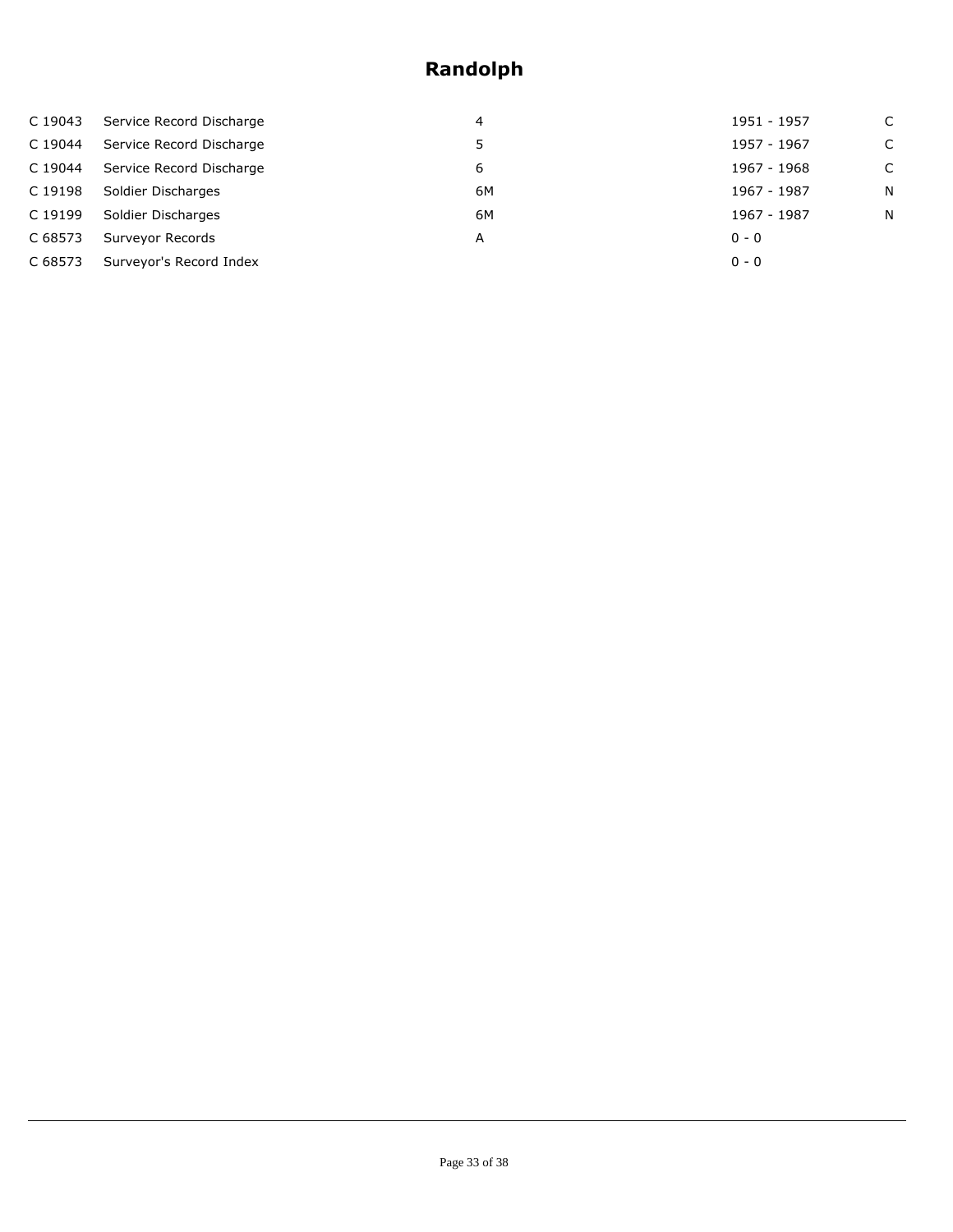# **Randolph Moberly City Clerk**

| Reel<br><b>Number</b> | <b>Title</b>            | <b>Subtitle</b>        | Vol | <b>Scope and Content</b> | Date              | <b>Indexed</b> |
|-----------------------|-------------------------|------------------------|-----|--------------------------|-------------------|----------------|
| C 11086               | Assessments             | Real Estate & Personal |     |                          | $1896 - 0$        | N              |
| C 11086               | First Record of Minutes |                        |     |                          | 1868 - 1872       | N              |
| C 66144               | Minutes                 |                        |     |                          | 1868 - 1872       | N              |
| C 66144               | Minutes                 |                        |     |                          | 1872 - 1875       | N              |
| C 66144               | Minutes                 |                        |     | Pages 1 - 422            | 1875 - 1881       | N              |
| C 66145               | Minutes                 |                        |     | Pages 423 - End          | 1875 - 1881       | N              |
| C 66145               | Minutes                 |                        |     |                          | 1881 - 1887       | N              |
| C 66145               | Minutes                 |                        |     | Pages 1 - 406            | 1887 - 1891       | Y              |
| C 66146               | Minutes                 |                        |     | Pages 407 - End          | 1887 - 1891       | Y              |
| C 66803               | Minutes                 |                        |     | Pages 1 - End            | 1892-01 - 1895-06 | N              |
| C 66803               | Minutes                 |                        |     | Pages 1 - 472            | 1895-07 - 1900-07 | N              |
| C 66804               | Minutes                 |                        |     | Pages 473 - End          | 1900-07 - 1901-04 | N              |
| C 66804               | Minutes                 |                        |     | Pages 1 - End            | 1901-05 - 1907-09 | N              |
| C 66804               | Minutes                 |                        |     | Pages 1 - End            | 1907-10 - 1915-12 | N              |
| C 66805               | Minutes                 |                        |     | Pages 1 - End            | 1916-01 - 1926-12 | N              |
| C 66805               | Minutes                 |                        |     | Pages 1 - 526            | 1927-01 - 1932-12 | N              |
| C 66806               | Minutes                 |                        |     | Pages 527 - End          | 1932-12 - 1933-09 | N              |
| C 66806               | Minutes                 |                        |     | Pages 1 - End            | 1933-09 - 1939-04 | N              |
| C 66806               | Minutes                 |                        |     | Pages 1 - 515            | 1939-05 - 1954-04 | N              |
| C 66807               | Minutes                 |                        |     | Pages 516 - End          | 1954-04 - 1958-04 | N              |
| C 66807               | Minutes                 |                        |     | Pages 1 - End            | 1958-04 - 1971-09 | N              |
| C 66807               | Minutes                 |                        |     | Pages 1 - 340            | 1971-09 - 1980-12 | N              |
| C 66808               | Minutes                 |                        |     | Pages 341 - End          | 1980-12 - 1988-06 | N              |
| C 66808               | Minutes                 |                        |     | Pages 1 - End            | 1988-06 - 2007-08 | N              |
| C 66808               | Minutes                 |                        |     | Pages 1 - 121            | 2007-08 - 2010-07 | N              |
| C 66809               | Minutes                 |                        |     | Pages 122 - End          | 2010-07 - 2018-02 | N              |
| C 66146               | Ordinances              |                        | A   |                          | 1891 - 1893       | Y              |
| C 66146               | Ordinances              |                        | В   |                          | 1893 - 1896       | Y              |
| C 66147               | Ordinances              |                        | C   |                          | 1896 - 1899       | Y              |
| C 66147               | Ordinances              |                        | D   |                          | 1899 - 1902       | Y              |
| C 66148               | Ordinances              | Revised                |     | Pages 301 - End          | 1900 - 1901       | Y              |
| C 66147               | Ordinances              | Revised                |     | Pages 1 - 300            | 1900 - 1901       | Y              |
| C 66148               | Ordinances              |                        | Ε   |                          | 1902 - 1905       | Y              |
| C 66148               | Ordinances              |                        | F   | Pages 1 - 493            | 1905 - 1905       | Y              |
| C 66149               | Ordinances              |                        | F   | Pages 494 - End          | 1905 - 1905       | Y              |
| C 66809               | Ordinances              |                        | G   | Pages 1 - End            | 1905 - 1907       | Y              |
| C 66809               | Ordinances              |                        | H   | Pages 1 - 228            | 1907 - 1908       | Y              |
| C 66810               | Ordinances              |                        | H   | Pages 229 - End          | 1907 - 1908       | Y              |
| C 66810               | Ordinances              |                        | Ι.  | Pages 1 - End            | 1907 - 1909       | Y              |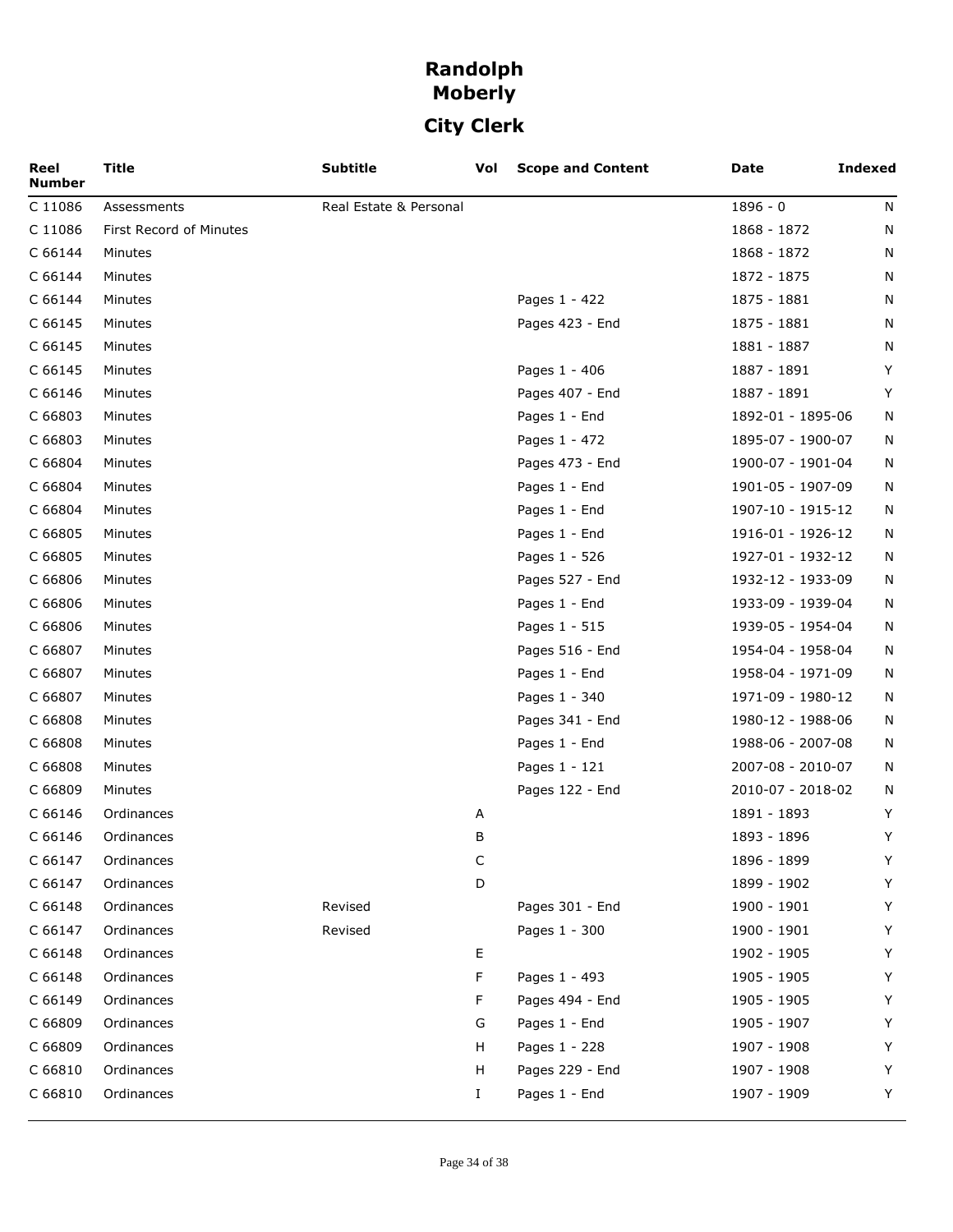#### **Randolph Moberly**

| C 66810 | Ordinances |         | J.           | Pages 1 - 97    | 1909 - 1911 | Y |
|---------|------------|---------|--------------|-----------------|-------------|---|
| C 66811 | Ordinances |         | J            | Pages 98 - End  | 1909 - 1911 | Υ |
| C 66811 | Ordinances | Revised | $K-1$        | Pages 1 - End   | 1911 - 1911 | Y |
| C 66811 | Ordinances |         | K            | Pages 1 - End   | 1911 - 1911 | Y |
| C 66811 | Ordinances |         | L.           | Pages 1 - 155   | 1911 - 1913 | Υ |
| C 66812 | Ordinances |         | L.           | Pages 156 - End | 1911 - 1913 | Υ |
| C 66812 | Ordinances |         | M            | Pages 1 - End   | 1913 - 1914 | Υ |
| C 66812 | Ordinances |         | N            | Pages 1 - 316   | 1914 - 1917 | Υ |
| C 66813 | Ordinances |         | N            | Pages 317 - End | 1914 - 1917 | Y |
| C 66813 | Ordinances |         | O            | Pages 1 - End   | 1917 - 1920 | Υ |
| C 66813 | Ordinances |         | P            | Pages 1 - 185   | 1920 - 1923 | Υ |
| C 66814 | Ordinances |         | P            | Pages 186 - End | 1920 - 1923 | Y |
| C 69363 | Ordinances |         | P            |                 | 1923 - 1929 | Υ |
| C 69363 | Ordinances |         | Q            | Pages 1 - 404   | 1929 - 1938 | Y |
| C 69364 | Ordinances |         | Q            | Pages 405 - End | 1929 - 1938 | Υ |
| C 69364 | Ordinances |         | R            |                 | 1938 - 1950 | Y |
| C 69364 | Ordinances |         | S            | Pages 1 - 294   | 1950 - 1961 | Y |
| C 69365 | Ordinances |         | S            | Pages 295 - End | 1950 - 1961 | Υ |
| C 69365 | Ordinances |         | $\mathsf{T}$ |                 | 1961 - 1966 | Y |
| C 69366 | Ordinances |         | U            | Pages 120 - End | 1966 - 1971 | Υ |
| C 69365 | Ordinances |         | U            | Pages 1 - 119   | 1966 - 1971 | Y |
| C 69366 | Ordinances |         | $\vee$       |                 | 1971 - 1978 | Υ |
| C 69366 | Ordinances |         | W            | Pages 1 - 27    | 1978 - 1993 | Υ |
| C 69367 | Ordinances |         | W            | Pages 28 - End  | 1978 - 1993 | Υ |
| C 69368 | Ordinances |         | X            | Pages 497 - End | 1994 - 2005 | Y |
| C 69367 | Ordinances |         | X            | Pages 1 - 496   | 1994 - 2005 | Υ |
| C 69368 | Ordinances |         | Y            | Pages 1 - 36    | 2005 - 2006 | N |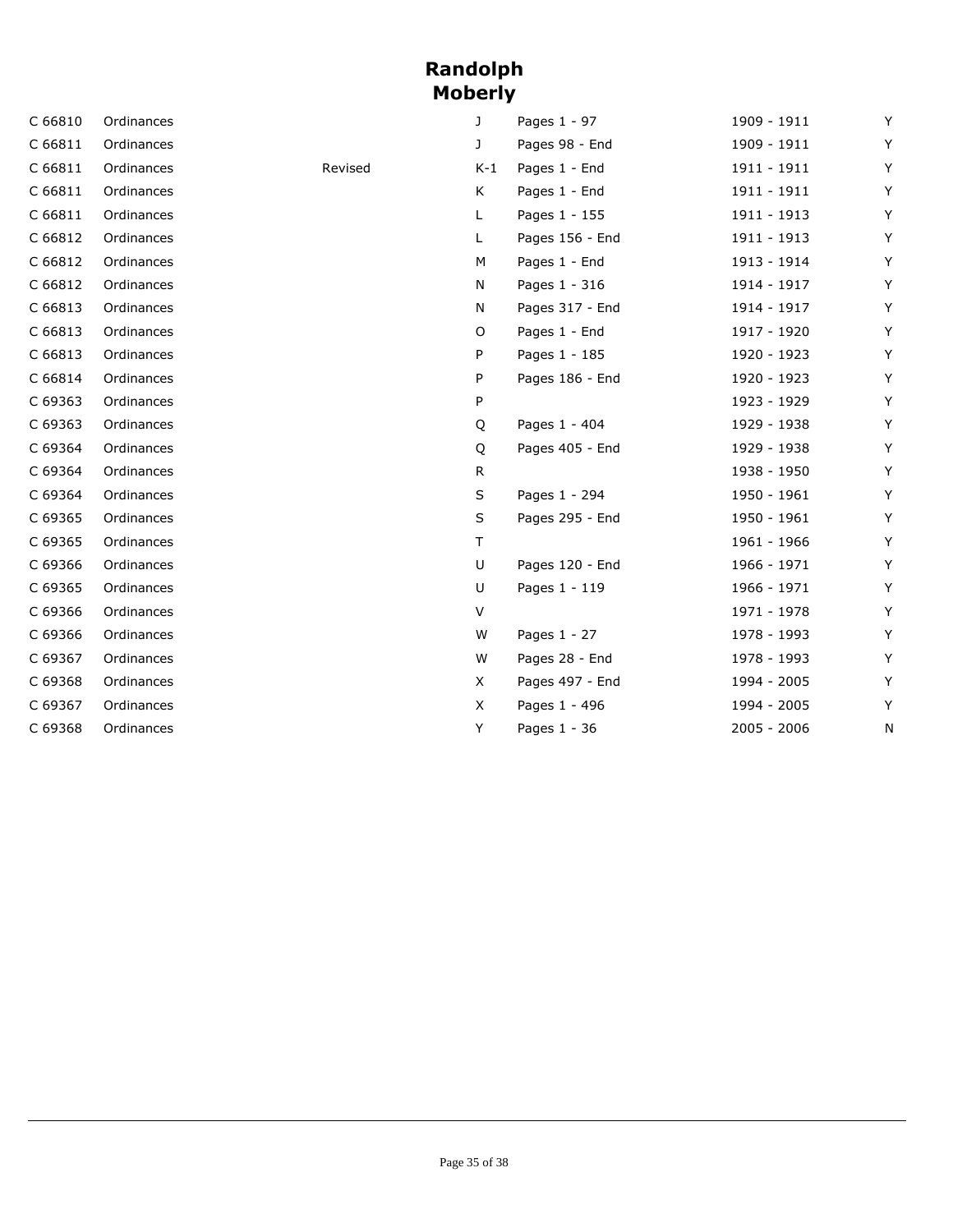## **Randolph Moberly Collector**

| Reel<br><b>Number</b> | <b>Title</b>                   | <b>Subtitle</b>   | Vol            | <b>Scope and Content</b> | <b>Date</b> | <b>Indexed</b> |
|-----------------------|--------------------------------|-------------------|----------------|--------------------------|-------------|----------------|
| C 31839               | <b>Assessments &amp; Taxes</b> | Personal Property | $\overline{2}$ |                          | 1987 - 1987 | N              |
| C 31839               | <b>Assessments &amp; Taxes</b> | Personal Property | $\mathbf{1}$   |                          | 1987 - 1987 | N              |
| C 31841               | <b>Assessments &amp; Taxes</b> | Personal Property | 2              |                          | 1988 - 1988 | N              |
| C 31841               | <b>Assessments &amp; Taxes</b> | Personal Property | 1              |                          | 1988 - 1988 | N              |
| C 31843               | <b>Assessments &amp; Taxes</b> | Personal Property | 1              |                          | 1989 - 1989 | N              |
| C 31843               | <b>Assessments &amp; Taxes</b> | Personal Property | 2              |                          | 1989 - 1989 | N              |
| C 31845               | <b>Assessments &amp; Taxes</b> | Personal Property | $\mathbf{1}$   |                          | 1990 - 1990 | N              |
| C 31845               | <b>Assessments &amp; Taxes</b> | Personal Property | 2              |                          | 1990 - 1990 | N              |
| C 31847               | <b>Assessments &amp; Taxes</b> | Personal Property | 2              |                          | 1991 - 1991 | N              |
| C 31847               | <b>Assessments &amp; Taxes</b> | Personal Property | 1              |                          | 1991 - 1991 | N              |
| C 31849               | <b>Assessments &amp; Taxes</b> | Personal Property | 1              |                          | 1992 - 1992 | N              |
| C 31849               | <b>Assessments &amp; Taxes</b> | Personal Property | 2              |                          | 1992 - 1992 | N              |
| C 31851               | <b>Assessments &amp; Taxes</b> | Personal Property | 1              |                          | 1993 - 1993 | N              |
| C 31851               | <b>Assessments &amp; Taxes</b> | Personal Property | 2              |                          | 1993 - 1993 | N              |
| C 13589               | Taxes                          | Land              |                |                          | 1973 - 1973 | N              |
| C 13591               | Taxes                          | Land              |                |                          | 1974 - 1974 | N              |
| C 13593               | Taxes                          | Land              |                |                          | 1975 - 1975 | N              |
| C 13595               | Taxes                          | Land              |                |                          | 1976 - 1976 | N              |
| C 13597               | Taxes                          | Land              |                |                          | 1977 - 1977 | N              |
| C 13599               | Taxes                          | Land              |                |                          | 1978 - 1978 | N              |
| C 13601               | Taxes                          | Land              |                |                          | 1979 - 1979 | N              |
| C 13603               | Taxes                          | Land              |                |                          | 1980 - 1980 | N              |
| C 22322               | Taxes                          | Personal Property |                |                          | 1983 - 1983 | N              |
| C 22323               | Taxes                          | Personal Property |                |                          | 1984 - 1984 | N              |
| C 22325               | Taxes                          | Personal Property |                | Julseth - Z              | 1985 - 1985 | N              |
| C 22325               | Taxes                          | Personal Property |                | A - Judd                 | 1985 - 1985 | N              |
| C 22327               | Taxes                          | Personal Property |                |                          | 1986 - 1986 | N              |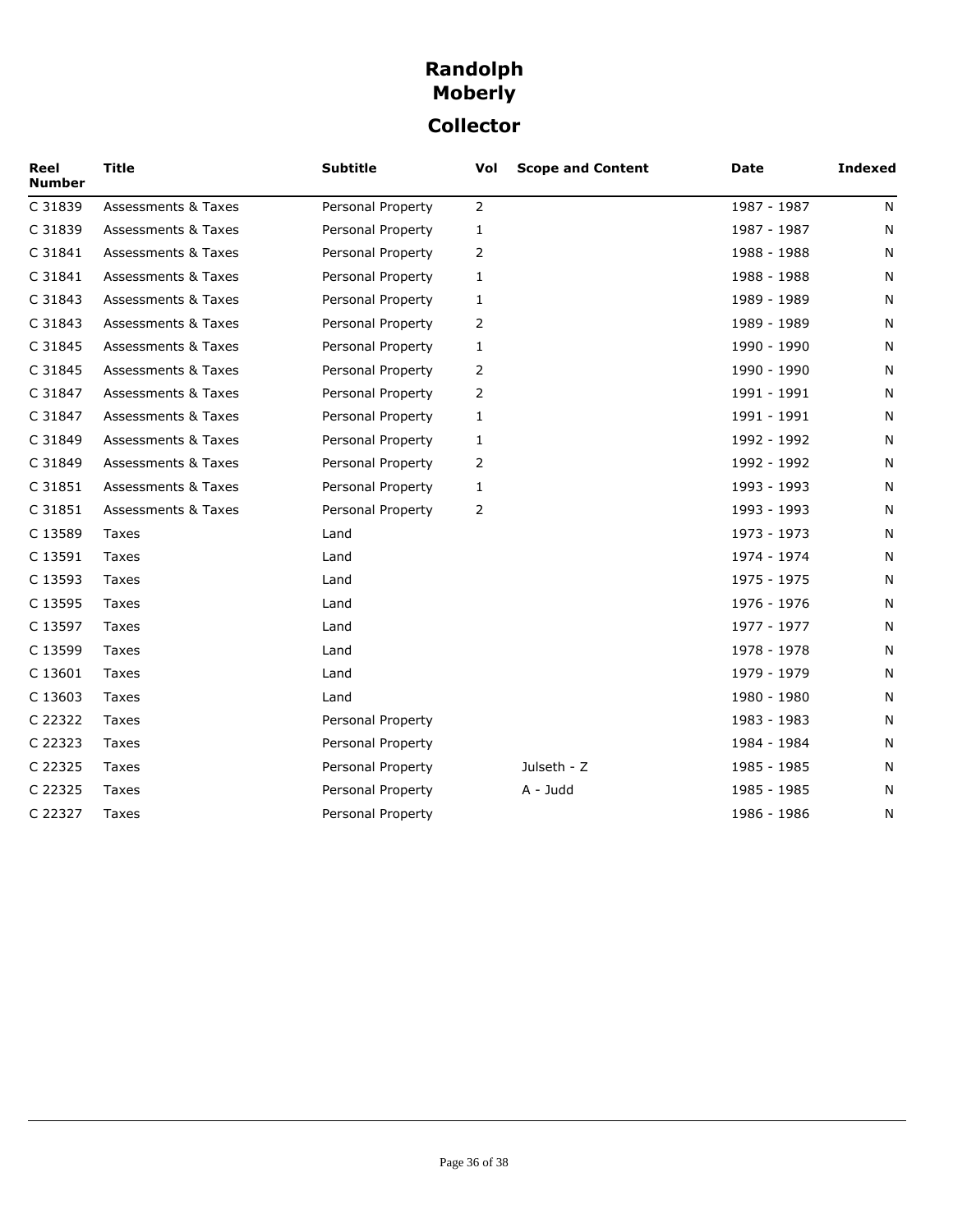#### **Randolph Moberly**

## **Court of Common Pleas**

| Reel<br><b>Number</b> | Title        | <b>Subtitle</b> | Vol | <b>Scope and Content</b> | Date        | Indexed    |
|-----------------------|--------------|-----------------|-----|--------------------------|-------------|------------|
| C 5683                | Common Pleas |                 |     |                          | 1875 - 1879 | $\sqrt{}$  |
| C 5684                | Common Pleas |                 |     |                          | 1882 - 1886 | $\sqrt{ }$ |